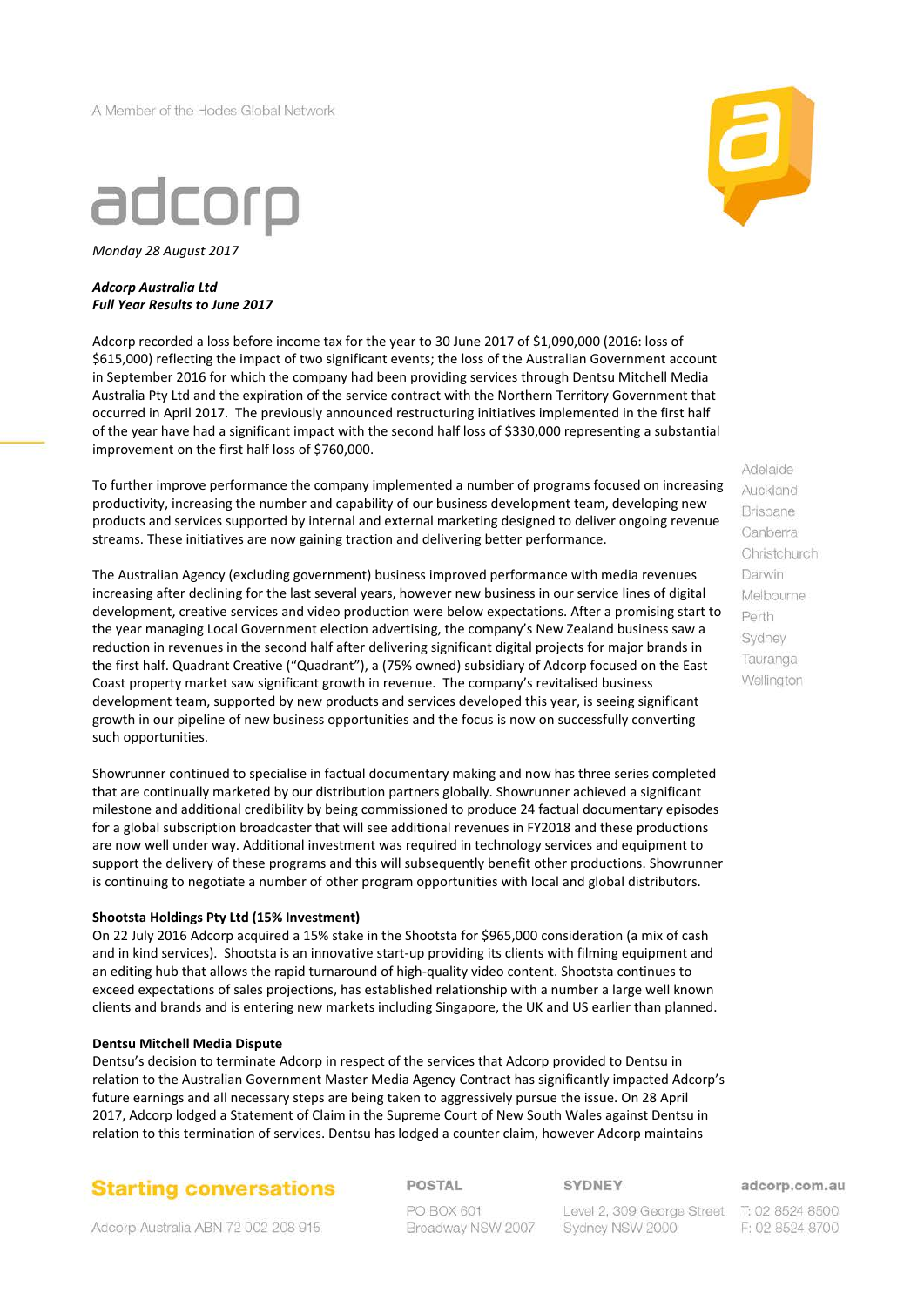A Member of the Hodes Global Network



Dentsu's claim is largely unsubstantiated and will vigorously defend this position. The legal case is ongoing.

#### **Financing**

The Company has had a new debtor finance facility in place since December 2016. The facility has been operating effectively and will be maintained to fund working capital requirements over the next twelve months.

#### **Financial Performance**

The loss for the consolidated entity after providing for income tax and non-controlling interest amounted to \$1,506,000 (30 June 2016: loss of \$615,000).

The loss before income tax and non-controlling interest amounted to \$1,090,000 and whilst still in a loss position, the second half loss of \$330,000 represents an improvement on the first half loss of \$760,000.

The first half loss includes \$226,000 costs attributable to restructuring and associated costs following the loss of the Australian Government account and the second half loss includes \$66,000 costs attributable to further restructuring costs following the expiration of Northern Territory Government contract. In both cases, management took immediate steps to mitigate these losses and refocus the business on our existing clients and increase efforts in attracting new clients and revenue streams.

Billings of \$51,210,000 were down 13.9% from \$59,509,000. Net Operating Revenues (including Production Revenue, excluding rental income and interest) reduced 14.3% to \$13,278,000 from \$15,492,000 in the prior period however revenue margin remained steady at 26%. Taking into consideration the loss of Australia Government contract which was at a high margin (due to retainer model), this stable margin result demonstrates an increase in margin on revenue generated throughout the rest of the business.

Major cost savings were initiated and saw the removal of a number of positions including the General Manager of Corporate Services (previously reported as a Key Management Personnel) and the current non-replacement of the Head of Agency Australia role; although the savings from this role will be realised in the next financial year. Operating Expenses (excluding impairment) decreased 11.7% to \$14,345,000 down from \$16,247,000.

Administration, Office and Communication costs are down \$527,000 (12.9%) from \$4,098,000 to \$3,571,000. This was achieved through ongoing initiatives to reduce unused or under-utilised office space, renegotiate IT service contracts and to implement a strict review and approval process for capital expenditure.

Client Service labour costs are down \$1,552,000 (14.1%) from \$10,997,000 to \$9,445,000 on the prior period. This reduction is the result of ongoing analysis of existing resources to ensure efficient utilisation however the company recognises the importance of attracting new clients and revenue and is undertaking a greater investment in the business development team than ever before.

The company's cash balance as at 30 June 2017 of \$3,329,000 declined from \$4,639,000 as at 30 June 2016. This is in part a result of the \$765,000 cash payments for the investment in Shootsta and investment in TV projects currently in production by Showrunner. Cash outflows from operating activities were \$112,000 which demonstrates the company's focus on managing cash flow through ongoing cost reductions and rigour in cash collections.

# **Starting conversations**

Adcorp Australia ABN 72 002 208 915

POSTAL

PO BOX 601 Broadway NSW 2007 **SYDNEY** 

Level 2, 309 George Street T: 02 8524 8500 Sydney NSW 2000

adcorp.com.au

F: 02 8524 8700



Adelaide Auckland **Brisbane** Canberra Christchurch Darwin Melbourne Perth Sydney Tauranga Wellington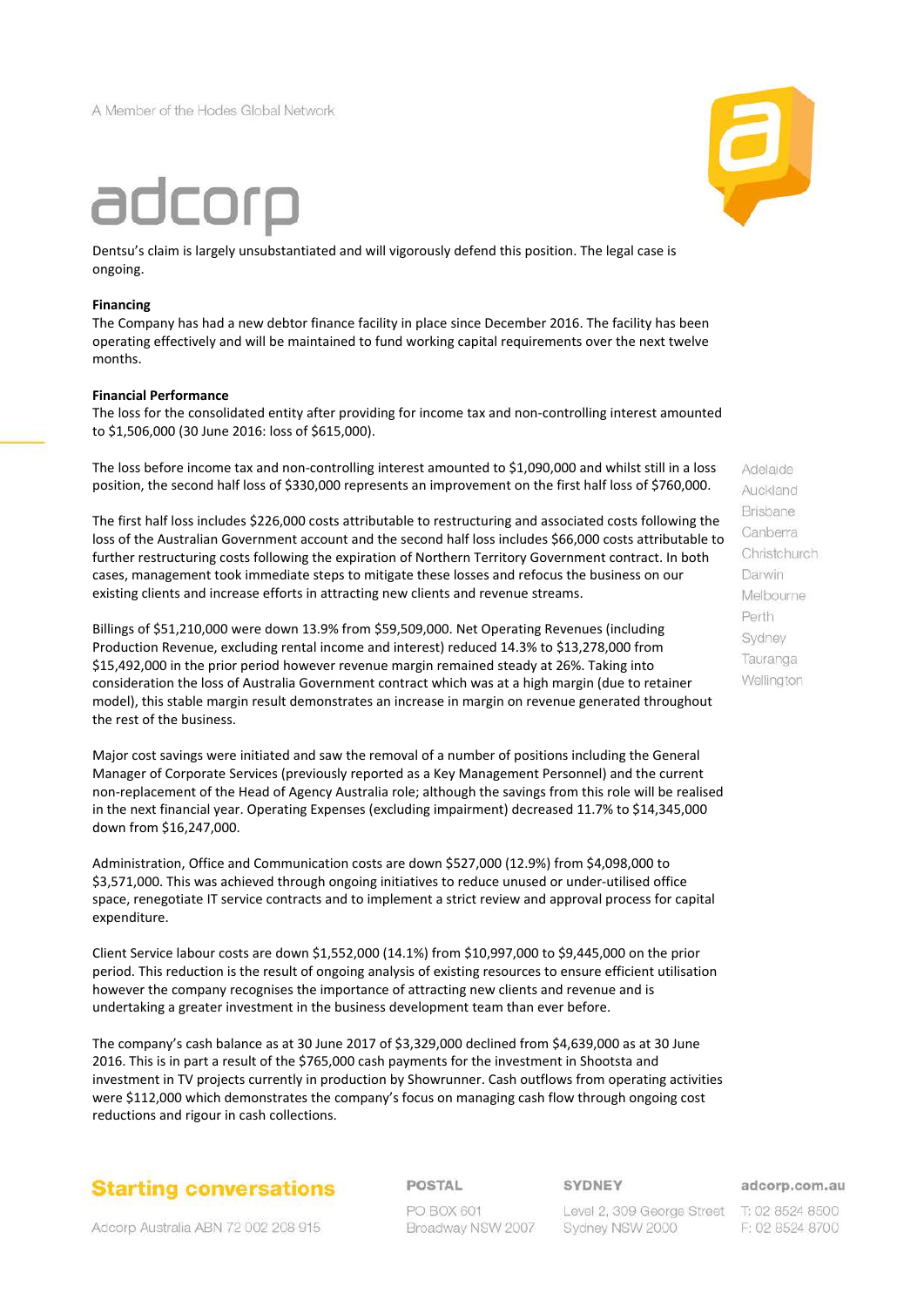A Member of the Hodes Global Network



# adcorp

The next financial year is expected to see increased contributions to the company's revenues from our investments in both Showrunner and Shootsta and this along with a stabilisation of our Agency business through the series of initiatives designed to increase revenues and reduce costs, allows the company to be confident that financial performance will improve.

The board has determined that no dividends will be payable to shareholders for the year ended 30 June 2017 and will review this position once the company demonstrates sustained profit and cash flow growth.

The attached financial statements detail the performance and financial position of the consolidated entity for the year ended 30 June 2017.

~ends~

For further information, please contact: David Morrison Chief Executive Officer Adcorp Australia Limited + 61 2 8524 8500 davidmorrison@adcorp.com.au

Adelaide Auckland **Brisbane** Canberra Christchurch Darwin Melbourne Perth Sydney Tauranga Wellington

# **Starting conversations**

Adcorp Australia ABN 72 002 208 915

**POSTAL** 

PO BOX 601 Broadway NSW 2007 SYDNEY

Level 2, 309 George Street T: 02 8524 8500 Sydney NSW 2000

adcorp.com.au

F: 02 8524 8700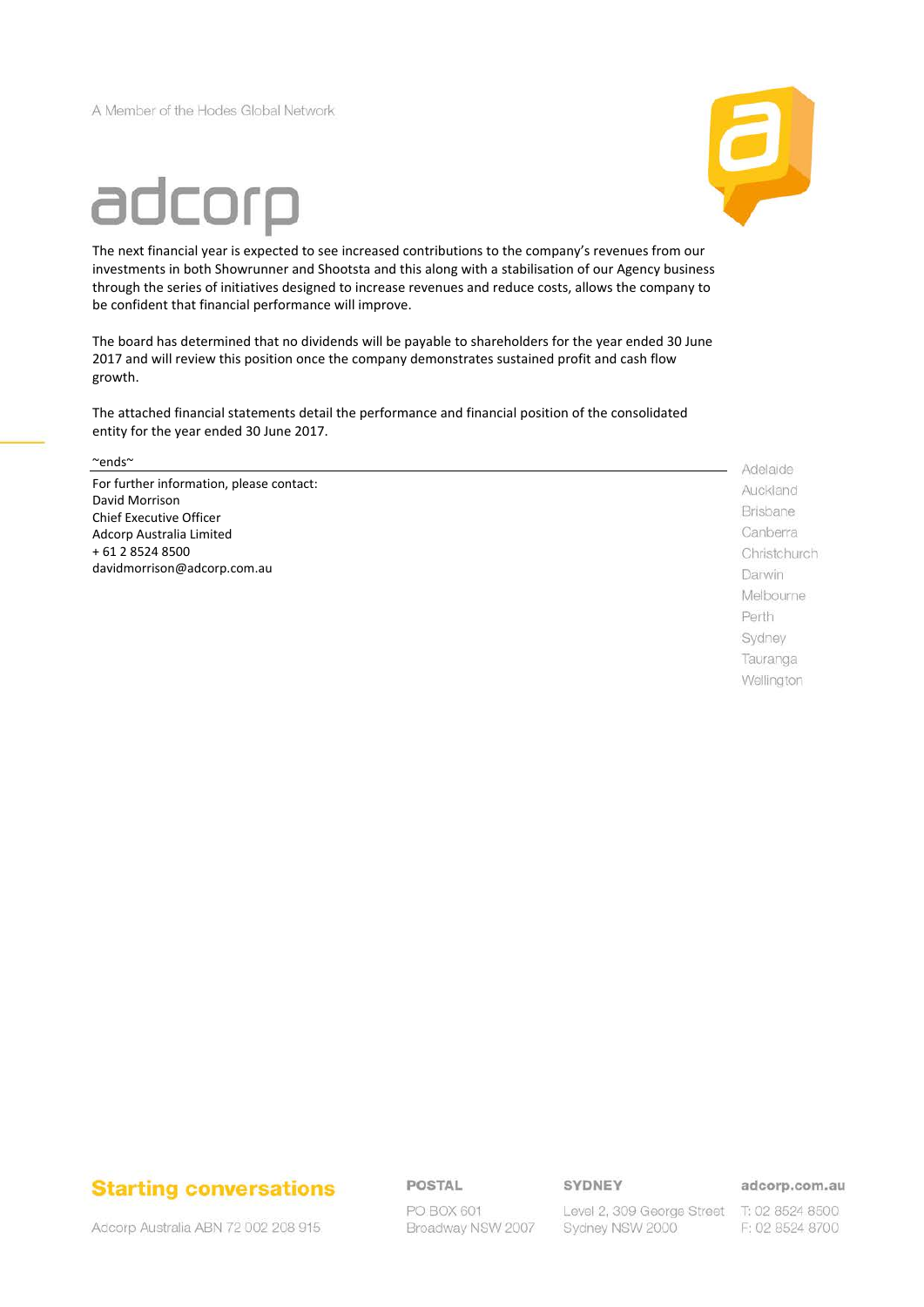#### **Adcorp Australia Limited Appendix 4E Preliminary final report**

# **1. Company details**

| Name of entity:   | Adcorp Australia Limited        |
|-------------------|---------------------------------|
| ABN:              | 72 002 208 915                  |
| Reporting period: | For the year ended 30 June 2017 |
| Previous period:  | For the year ended 30 June 2016 |

# **2. Results for announcement to the market**

|                                                                                                   |           |           | \$'000   |
|---------------------------------------------------------------------------------------------------|-----------|-----------|----------|
| Revenues from ordinary activities                                                                 | down      | 15.0% to  | 13.302   |
| Loss from ordinary activities after tax attributable to the owners of Adcorp<br>Australia Limited | up        | 142.8% to | (1, 493) |
| Loss for the year attributable to the owners of Adcorp Australia Limited                          | <b>up</b> | 142.8% to | (1, 493) |

#### Dividends

There were no dividends paid, recommended or declared during the current financial period.

#### **Comments**

The loss for the Consolidated Entity after providing for income tax and non-controlling interest amounted to \$1,493,000 (30 June 2016: \$615,000).

For detailed commentary on results for the year, refer to the Full Year Results announcement preceding this Appendix 4E.

#### **3. Net tangible assets**

|                                           | <b>Reporting</b><br>period<br><b>Cents</b> | <b>Previous</b><br>period<br><b>Cents</b> |
|-------------------------------------------|--------------------------------------------|-------------------------------------------|
| Net tangible assets per ordinary security | (0.36)                                     | 1.14                                      |
|                                           |                                            |                                           |

#### **4. Control gained over entities**

Not applicable.

#### **5. Loss of control over entities**

Not applicable.

#### **6. Dividends**

Current period There were no dividends paid, recommended or declared during the current financial period.

Previous period There were no dividends paid, recommended or declared during the previous financial period.

#### **7. Dividend reinvestment plans**

Not applicable.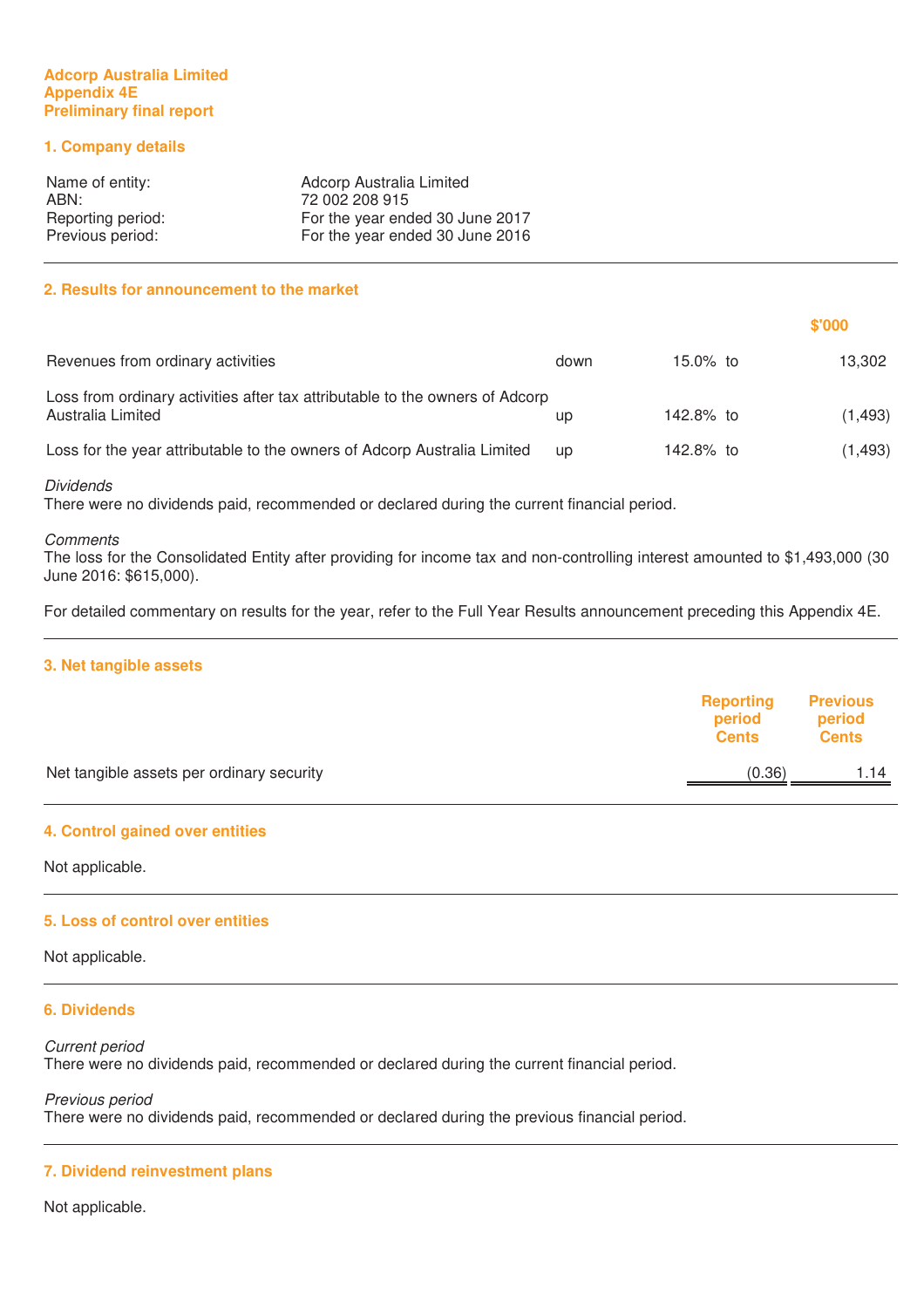## **8. Details of associates and joint venture entities**

|                                                                                                                                                                 | <b>Reporting entity's</b><br>percentage holding |                                    | <b>Contribution to profit/(loss)</b><br>(where material) |                                     |
|-----------------------------------------------------------------------------------------------------------------------------------------------------------------|-------------------------------------------------|------------------------------------|----------------------------------------------------------|-------------------------------------|
| Name of associate / joint venture                                                                                                                               | <b>Reporting</b><br>period<br>℅                 | <b>Previous</b><br>period<br>%     | <b>Reporting</b><br>period<br>\$'000                     | <b>Previous</b><br>period<br>\$'000 |
| Shootsta Holdings Pty Ltd (Associate)<br>HR by the Hour Pty Ltd (Joint Venture)                                                                                 | 15.00%<br>50.00%                                | $\overline{\phantom{a}}$<br>50.00% |                                                          |                                     |
| Group's aggregate share of associates and joint venture<br>entities' profit/(loss) (where material)<br>Profit/(loss) from ordinary activities before income tax |                                                 |                                    |                                                          |                                     |

Shootsta Holdings Pty Ltd ('Shootsta'), is a 15% owned associated entity acquired on 22 July 2016 for a consideration of \$965,000 using a mix of cash and services. Adcorp also took a seat on the Shootsta board as part of the transaction. Shootsta is a company that empowers companies to create their own professional videos using a Shootsta kit. This investment is accounted for under the equity accounting method. For the period ended 30 June 2017, the share of loss in Shootsta was \$47,000.

HR by the Hour Pty Ltd ('HRBTH') is a 50% owned joint venture entity acquired on 14 January 2016. HRBTH provides Recruitment and HR related services. As at 30 June 2017, a \$40,000 working capital loan had been advanced to HRBTH. The joint venture is accounted for under the equity accounting method, however as at 30 June 2017 the share of profits in HRBTH were not material.

# **9. Foreign entities**

Details of origin of accounting standards used in compiling the report:

Not applicable.

# **10. Audit qualification or review**

Details of audit/review dispute or qualification (if any):

The financial statements have been audited and an unqualified opinion has been issued.

# **11. Attachments**

Details of attachments (if any):

The Annual Report of Adcorp Australia Limited for the year ended 30 June 2017 is attached.

**12. Signed**

Febe McCrossen Company Secretary **Sydney** 

Signed **States** 28 August 2017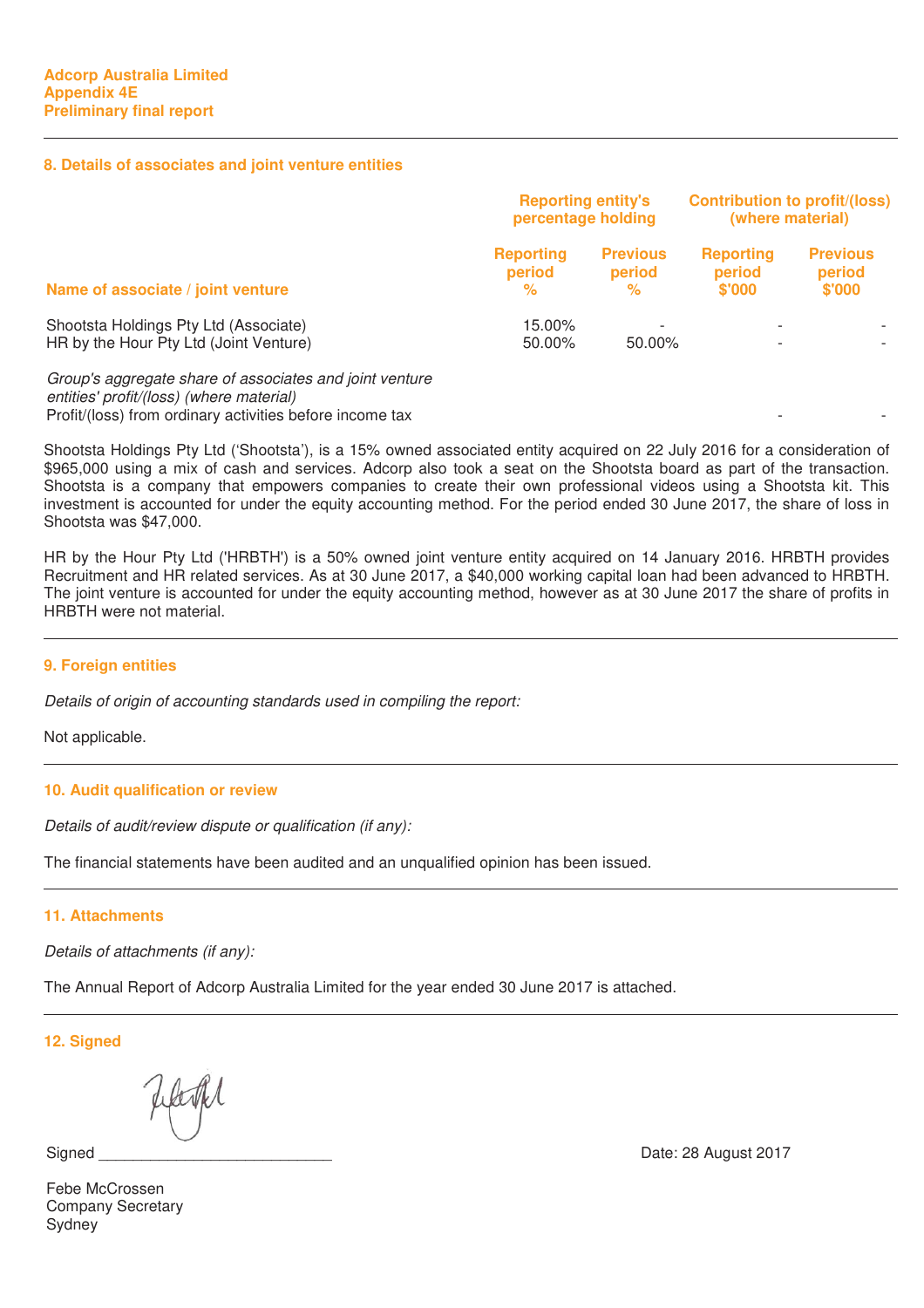# **Adcorp Australia Limited**

**ABN 72 002 208 915**

**Annual Report - 30 June 2017**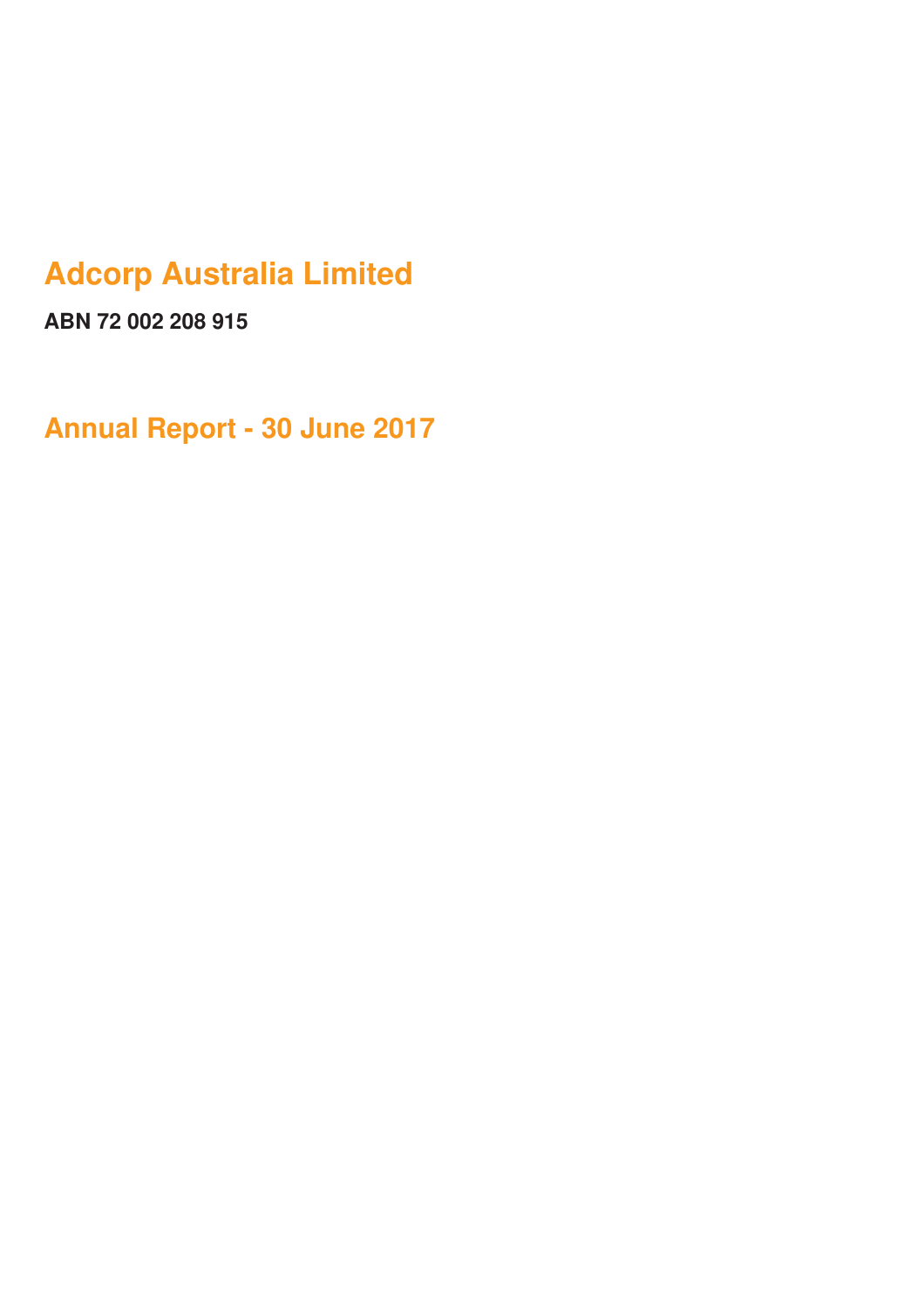#### **Adcorp Australia Limited Contents 30 June 2017**

| Corporate directory                                                     | $\mathcal{P}$ |
|-------------------------------------------------------------------------|---------------|
| Directors' report                                                       | 3             |
| Auditor's independence declaration                                      | 14            |
| Statement of profit or loss and other comprehensive income              | 15            |
| Statement of financial position                                         | 16            |
| Statement of changes in equity                                          | 17            |
| Statement of cash flows                                                 | 18            |
| Notes to the financial statements                                       | 19            |
| Directors' declaration                                                  | 54            |
| Independent auditor's report to the members of Adcorp Australia Limited | 55            |
| Shareholder information                                                 | 59            |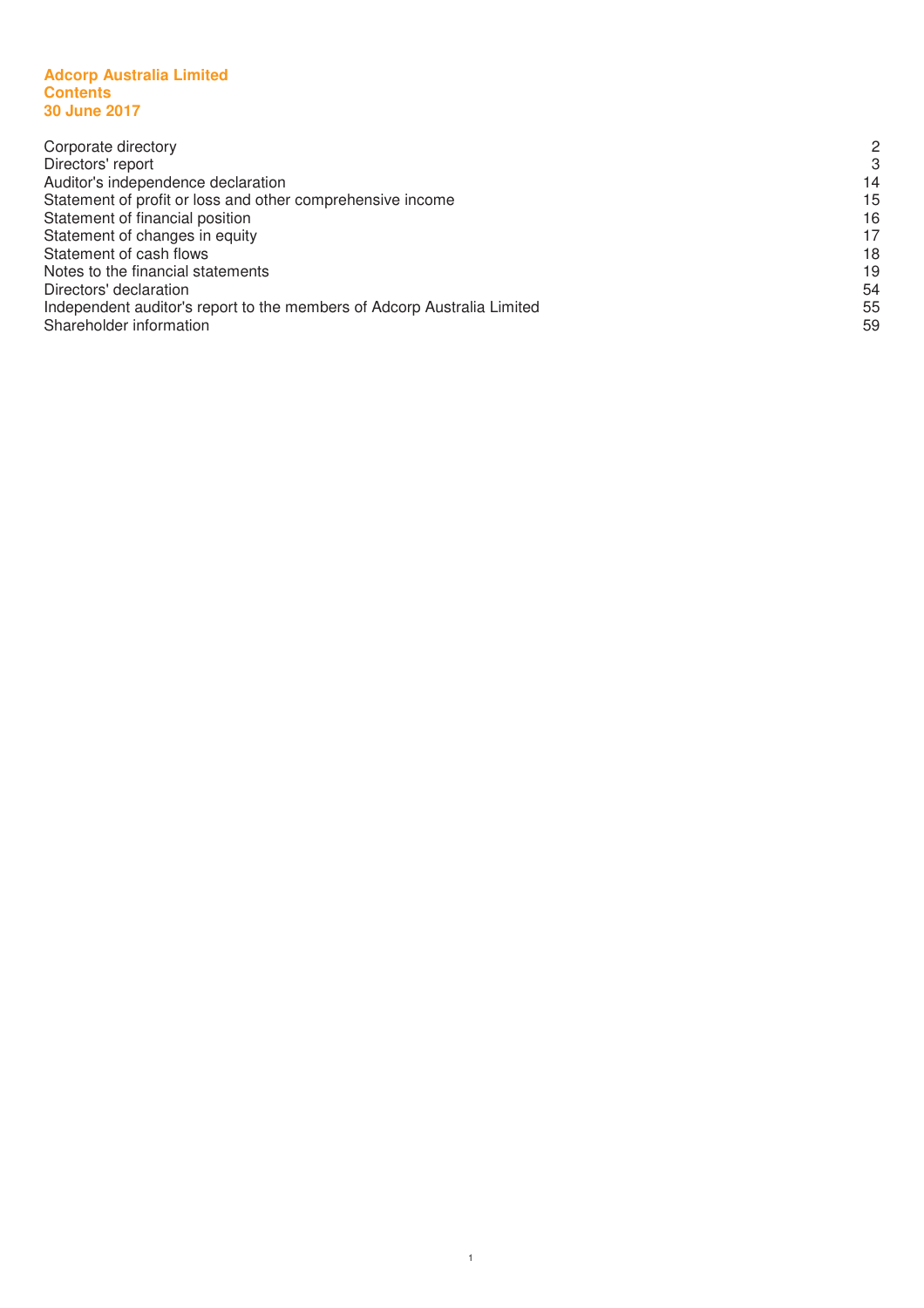# **Adcorp Australia Limited Corporate directory 30 June 2017**

| <b>Directors</b>                                     | lan Rodwell<br>David Morrison<br>Garry Lemair<br>Dean Capobianco                                                                                                                                                                                                                                                                                                                                                                                                |
|------------------------------------------------------|-----------------------------------------------------------------------------------------------------------------------------------------------------------------------------------------------------------------------------------------------------------------------------------------------------------------------------------------------------------------------------------------------------------------------------------------------------------------|
| Company secretary                                    | Febe McCrossen                                                                                                                                                                                                                                                                                                                                                                                                                                                  |
| Notice of annual general meeting                     | The annual general meeting will be held on 24 November 2017 at 12.00pm at:<br><b>Grant Thornton</b><br>Level 17<br>383 Kent Street<br>Sydney NSW 2000                                                                                                                                                                                                                                                                                                           |
| Registered office and principal<br>place of business | Level 2<br>309 George Street<br>Sydney NSW 2000<br>Tel: +61 2 8524 8500<br>Fax: +61 2 8524 8700                                                                                                                                                                                                                                                                                                                                                                 |
| Share register                                       | Computershare Investor Services Pty Limited<br>Level 4<br>60 Carrington Street<br>Sydney NSW 2000<br>Phone: 1300 787 272                                                                                                                                                                                                                                                                                                                                        |
| Auditor                                              | <b>Grant Thornton Audit Pty Ltd</b><br>Level 17<br>383 Kent Street<br>Sydney NSW 2000                                                                                                                                                                                                                                                                                                                                                                           |
| Stock exchange listing                               | Adcorp Australia Limited shares are listed on the Australian Securities Exchange<br>(ASX code: AAU)                                                                                                                                                                                                                                                                                                                                                             |
| Website                                              | www.adcorp.com.au                                                                                                                                                                                                                                                                                                                                                                                                                                               |
| Corporate governance statement                       | The Company's directors and management are committed to conducting the<br>Consolidated Entity's business in an ethical manner and in accordance with the<br>highest standards of corporate governance. The Company has adopted and<br>substantially complies with the ASX Corporate Governance Principles and<br>Recommendations (3rd Edition) ('Recommendations') to the extent appropriate to the<br>size and nature of the Consolidated Entity's operations. |
|                                                      | The Company has prepared a Corporate Governance Statement which sets out the<br>corporate governance practices that were in operation throughout the financial year,<br>identifies any Recommendations that have not been followed, and provides reasons<br>for not following such Recommendations.                                                                                                                                                             |
|                                                      | The Company's Corporate Governance Statement and policies, which is approved at<br>the same time as the Annual Report, can be found on its website:<br>www.adcorp.com.au/investors                                                                                                                                                                                                                                                                              |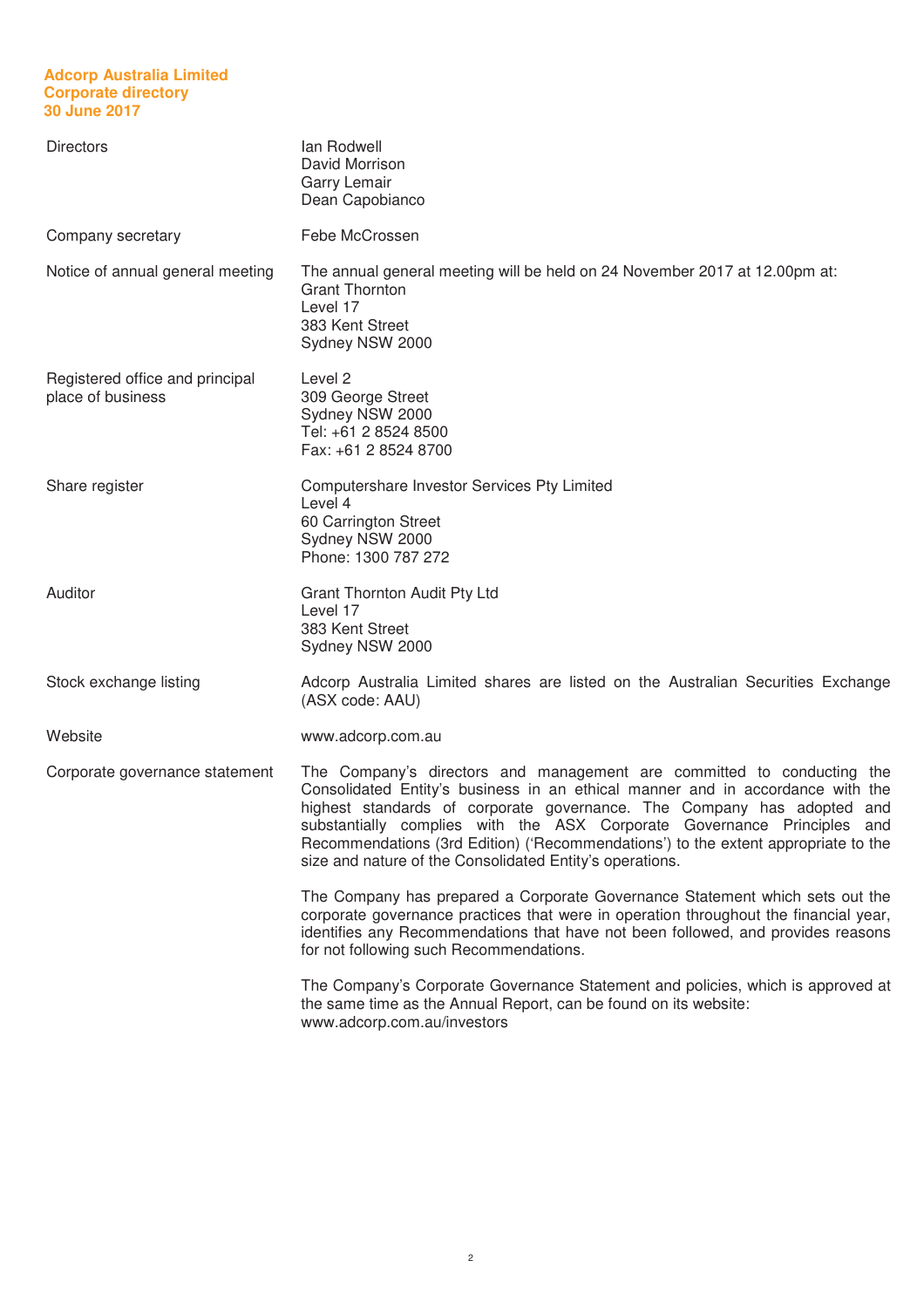The Directors present their report, together with the financial statements, on the Consolidated Entity (referred to hereafter as the 'Consolidated Entity' or 'Adcorp') consisting of Adcorp Australia Limited (referred to hereafter as the 'Company' or 'parent entity') and the entities it controlled at the end of, or during, the year ended 30 June 2017.

#### **Directors**

The following persons were Directors of Adcorp Australia Limited during the whole of the financial year and up to the date of this report, unless otherwise stated:

Ian Rodwell David Morrison Garry Lemair Dean Capobianco

#### **Principal activities**

During the financial year the principal continuing activities of the Consolidated Entity consisted of:

- Advertising agency services specialising in human resources, real estate, government, motor vehicle, education and retail;
- Ɣ Website design, development and database support services;
- Digital marketing services and consulting, including supply of web-based products, and strategic employment solutions;
- Ɣ Video production and marketing solutions; and
- Television production.

#### **Dividends**

There were no dividends paid, recommended or declared during the current or previous financial year.

#### **Review of operations**

The financial year was impacted by two significant events; the loss of the Australian Government account in September 2016 for which the Company had been providing services through Dentsu Mitchell Media Australia Pty Ltd and the expiration of the service contract with the Northern Territory Government that occurred in April 2017. These events required substantial reductions in our expense base both from an operational service level and within our shared services business.

The Australian Agency business improved performance with our traditional media income base stabilising after declining for the last several years, however new business in our service lines of digital development, creative services and video production were below expectations. After a promising start to the year managing Local Government election services advertising, the Company's New Zealand business saw a reduction in revenues in the second half despite delivering significant digital projects for major brands. Quadrant Creative ("Quadrant"), a subsidiary of Adcorp saw significant growth in their results while Showrunner Productions ("Showrunner") expanded production with the securing of a contract to deliver 24 episodes of television for a global subscription video provider. The Company's 15% investment in Shootsta Holdings Pty Ltd ("Shootsta") continues to perform in line with expectations with significant growth being identified in a number of international markets.

As a result of overall business performance and following an independent review of our business, in the second half the Company implemented a number of programs focused on understanding and increasing productivity, increasing the number and improving the calibre of our business development team, developing new products and services supported by internal and external marketing designed to deliver ongoing revenue streams. These initiatives are backed by a continual review of all expense lines and the combination of all strategies saw a significant improvement in the second half.

Adcorp's non-Government business (predominantly eastern coast property project marketing) saw growth over the previous corresponding period, however a number of significant client projects in both Sydney and Perth were delayed due to market conditions or construction approvals issues.

The Company's core media business was restructured with a focus on developing and delivering insight-led media strategies along with providing live, transparent reporting direct to clients highlighting campaign performance.

Adcorp's in-house digital development team developed a number of new services including social media strategy and content development and management in addition to streamlining our production processes that allow us to offer costeffective digital asset platforms within a short space of time.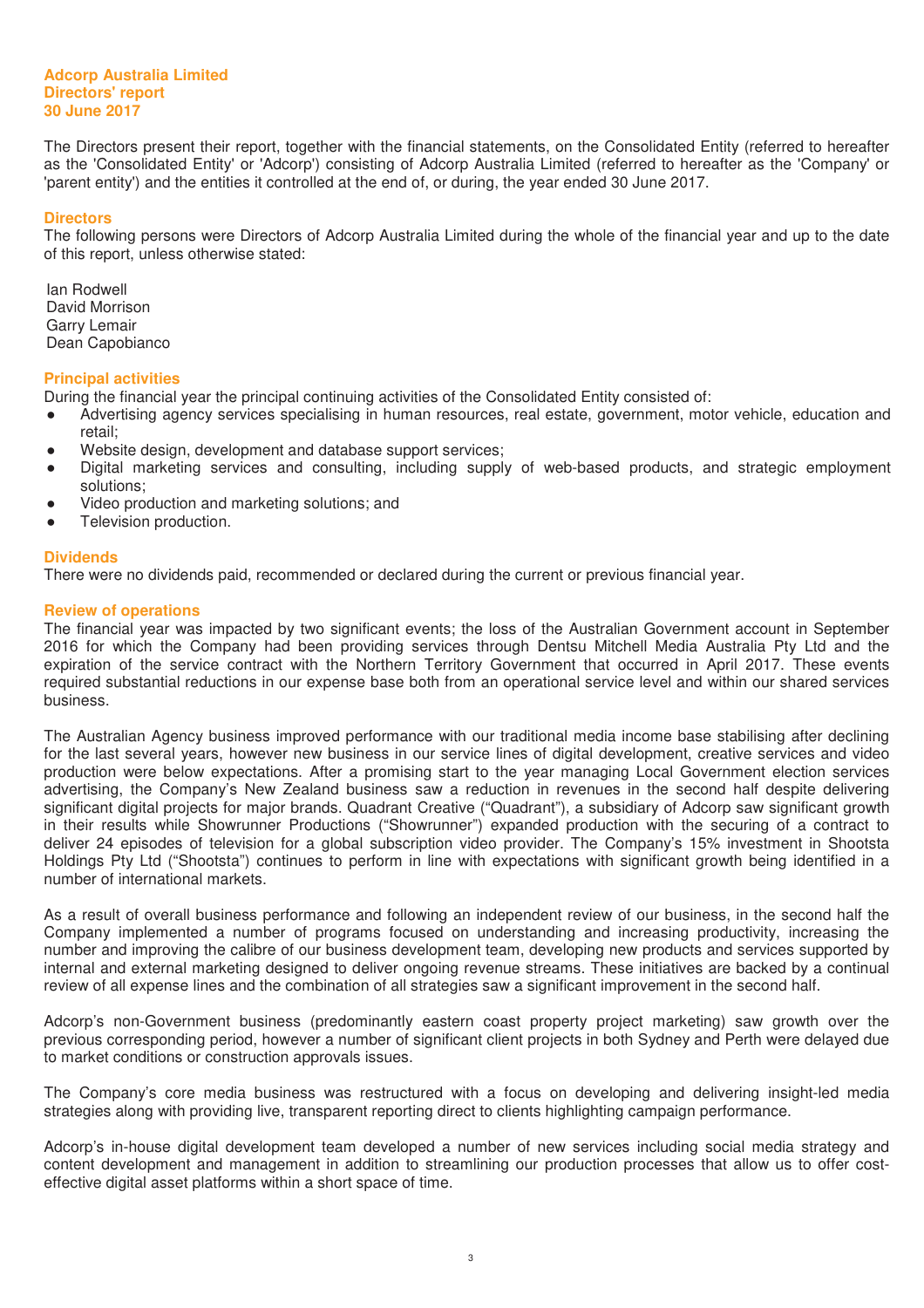Leveraging our New Zealand business's leadership in the field of employer branding and candidate attraction, we returned our focus to this service line in Australia and we are generating a number of opportunities for projects with leading Australian businesses.

The Company's new business development team along with our new products and services have seen significant growth in our pipeline of new business opportunities and the focus is now on successfully converting such opportunities.

Showrunner continued to specialise in factual documentary making and now has three series completed that are continually marketed by our distribution partners globally. Showrunner achieved a significant milestone and additional credibility by being commissioned to produce 24 factual documentary episodes for a global broadcaster that will see additional revenues in FY2018 and these productions are now well under way. Additional investment was required in technology services and equipment to support the delivery of these programs and this will subsequently benefit other productions. Showrunner is continuing to negotiate a number of other program opportunities with local and global distributors.

#### Shootsta Holdings Pty Ltd (15% Investment)

On 22 July 2016 Adcorp acquired a 15% stake in the Shootsta for \$965,000 consideration (a mix of cash and in kind services). Shootsta is an innovative start-up providing its clients with filming equipment and an editing hub that allows the rapid turnaround of high-quality video content. Shootsta continues to perform in line with expectations for sales projections, has established relationship with a number a large well known clients and brands and is entering new markets including Singapore, the UK and US.

#### Dentsu Mitchell Media Dispute

Dentsu's decision to terminate Adcorp in respect of the services that Adcorp provided to Dentsu in relation to the Australian Government Master Media Agency Contract has significantly impacted Adcorp's future earnings and all necessary steps are being taken to aggressively pursue the issue. On 28 April 2017, Adcorp lodged a Statement of Claim in the Supreme Court of New South Wales against Dentsu in relation to this termination of services. Dentsu has lodged a counter claim, however Adcorp maintains Dentsu's claim is largely unsubstantiated and will vigorously defend this position. The legal case is ongoing.

#### Financing

The Company has had a new debtor finance facility in place since December 2016. The facility has been operating effectively and will be maintained to fund working capital requirements over the next twelve months.

#### Financial Performance

The loss for the consolidated entity after providing for income tax and non-controlling interest amounted to \$1,493,000 (30 June 2016: loss of \$615,000).

The loss before income tax and non-controlling interest amounted to \$1,090,000 and whilst still in a loss position, the second half loss of \$330,000 represents an improvement on the first half loss of \$760,000.

The first half loss includes \$226,000 costs attributable to restructuring and associated costs following the loss of the Australian Government account and the second half loss includes \$66,000 costs attributable to further restructuring costs following the expiration of Northern Territory Government contract. In both cases, management took immediate steps to mitigate these losses and refocus the business on our existing clients and increase efforts in attracting new clients and revenue streams.

Billings of \$51,210,000 were down 13.9% from \$59,509,000. Net Operating Revenues (including Production Revenue, excluding rental income and interest) reduced 14.3% to \$13,278,000 from \$15,492,000 in the prior period however revenue margin remained steady at 26%. Taking into consideration the loss of Australia Government contract which was at a high margin (due to retainer model), this stable margin result demonstrates an increase in margin on revenue generated throughout the rest of the business.

Major cost savings were initiated and saw the removal of a number of positions including the General Manager of Corporate Services (previously reported as a Key Management Personnel) and the current non-replacement of the Head of Agency Australia role; although the savings from this role will be realised in the next financial year. Operating Expenses (excluding impairment) decreased 11.7% to \$14,345,000 down from \$16,247,000.

Administration, Office and Communication costs are down \$527,000 (12.9%) from \$4,098,000 to \$3,571,000. This was achieved through ongoing initiatives to reduce unused or under-utilised office space, renegotiate IT service contracts and to implement a strict review and approval process for capital expenditure.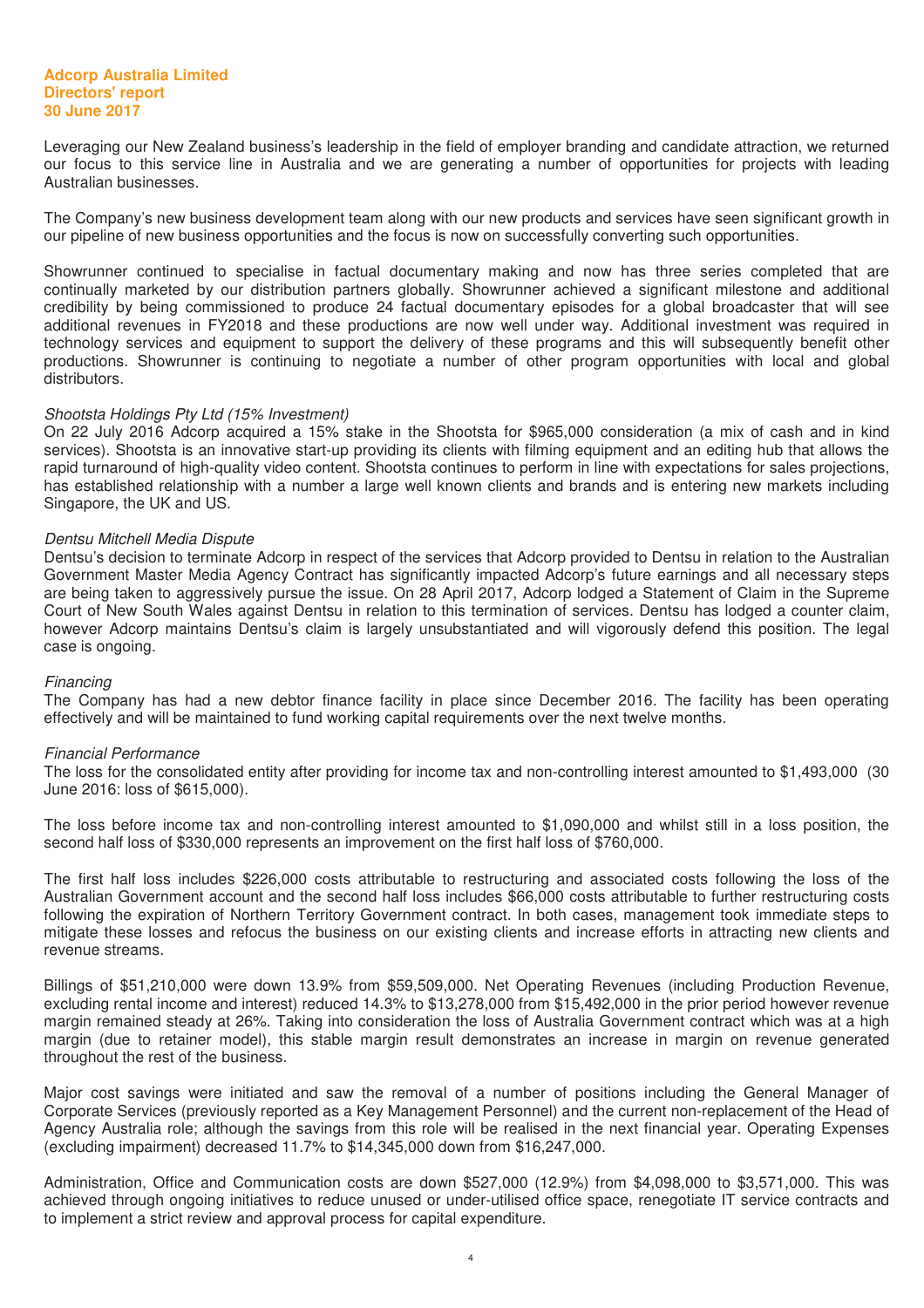Client Service labour costs are down \$1,552,000 (14.1%) from \$10,997,000 to \$9,445,000 on the prior period. This reduction is the result of ongoing analysis of existing resources to ensure efficient utilisation however the Company recognises the importance of attracting new clients and revenue and is undertaking a greater investment in the business development team than ever before.

The Company's cash balance as at 30 June 2017 of \$3,055,000 declined from \$4,639,000 as at 30 June 2016. This is in part a result of the \$765,000 cash payments for the investment in Shootsta and investment in TV projects currently in production by Showrunner. Cash outflows from operating activities were \$112,000 which demonstrates the Company's focus on managing cashflow through ongoing cost reductions and rigour in cash collections.

The next financial year is expected to see increased contributions to the Company's revenues from our investments in both Showrunner and Shootsta and this along with a stabilisation of our Agency business through the series of initiatives designed to increase revenues and reduce costs, allows the Company to be confident that financial performance will improve.

The Board has determined that no dividends will be payable to shareholders for the year ended 30 June 2017 and will review this position once the Company demonstrates sustained profit and cashflow growth.

The attached financial statements detail the performance and financial position of the consolidated entity for the year ended 30 June 2017.

#### **Significant changes in the state of affairs**

On 22 July 2016, Adcorp purchased a 15% investment in Shootsta Holdings Pty Ltd ('Shootsta'), a company that empowers companies to create their own professional videos using a Shootsta kit and cloud-based editing hub, for a consideration of \$965,000 using a mix of cash and services. Adcorp took a seat on the Shootsta board as part of the transaction.

In September 2016 Adcorp received notice from Dentsu Mitchell Media Australia Pty Ltd that they were terminating the services Adcorp provided to Dentsu in the context of Dentsu's role as the principal contractor under the Australian Government's Master Media Agency Contract. On 28 April 2017, Adcorp lodged a Statement of Claim in the Supreme Court of New South Wales against Dentsu in relation to this termination of services. The legal case is ongoing.

Adcorp received notice in February 2017 that the Northern Territory Government contract for Interstate and International advertising due to expire will not be renewed, however was extended until 4 April 2017. The Company has completed plans for additional restructuring to transition out of the contract.

There were no other significant changes in the state of affairs of the Consolidated Entity during the financial year.

#### **Matters subsequent to the end of the financial year**

No matter or circumstance has arisen since 30 June 2017 that has significantly affected, or may significantly affect the Consolidated Entity's operations, the results of those operations, or the Consolidated Entity's state of affairs in future financial years.

#### **Likely developments and expected results of operations**

Print media continues to decline however this has been offset by growth in outdoor, radio and digital media advertising. The fundamental growth opportunities however remain in new digital and social media channels; particularly those optimised for mobile devices and with video capability and this is one of the areas of focus for our new national media team that is now supported by a number of research tools that allow us to develop and deliver focused media campaigns.

Adcorp continues to focus on bringing these opportunities and new channels to our clients, with the goal of delivering effective marketing and communications solutions that can be measured against campaign objectives and our creative, digital and media teams are collaborating to deliver results.

We are expanding the development of content solutions both for clients and through mainstream entertainment media through our television division Showrunner Productions and we expect to grow its contribution to earnings over the next several years. Showrunner has now completed four series of television and is rapidly gaining a reputation for quality productions globally. With the addition of the Shootsta service offering, we are now able to offer clients both long and short form video solutions.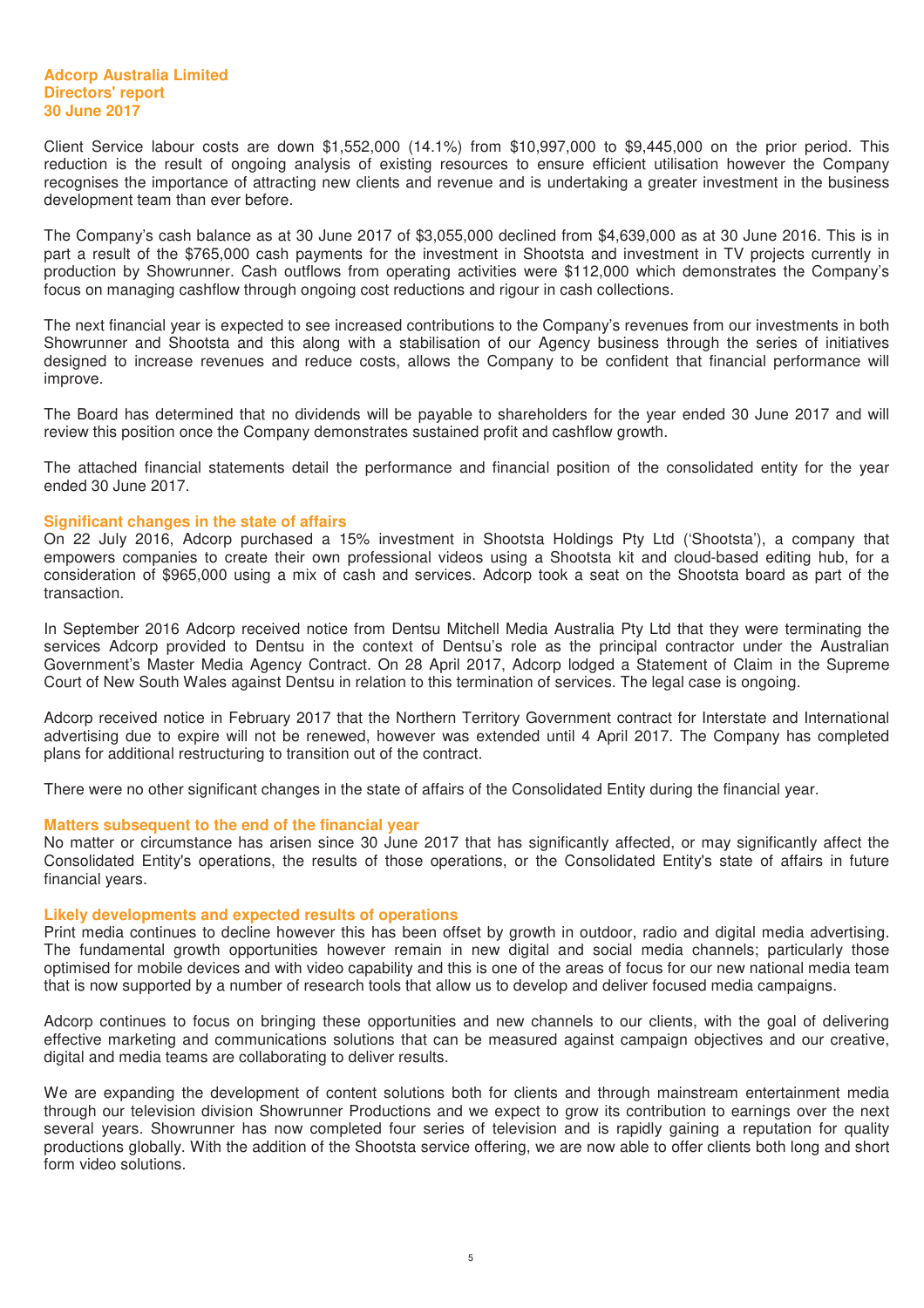The market and economic uncertainty remains challenging however our strategic focus on delivering marketing communications over digital platforms, continued infrastructure realignment and enhanced sales capability will start to deliver results that we need to build upon in order to achieve sustainable growth in our business and overall financial performance.

We would like to acknowledge and thank all of our staff for their dedication and support while we implemented significant change across the business to deliver operational efficiencies and a focus on business development. Adcorp's management team is committed to continue adapting to meet the challenges of a rapidly changing market within our heritage areas of business and to identify and prosecute revenue from new opportunities.

#### **Environmental regulation**

The Consolidated Entity is not subject to any significant environmental regulation under Australian Commonwealth or State law.

| <b>Information on Directors</b><br>Name:<br>Title:<br>Qualifications:<br>Experience and expertise: | lan Rodwell<br>Non-Executive Chairman<br><b>B</b> Com<br>lan Rodwell is the founder of the Adcorp Group and held the position of Managing<br>Director from Adcorp's inception until his retirement in January 2004. He is also a<br>Director of the Diabetes Australia Research Trust ('DART'), an organisation<br>responsible for the raising of funds for diabetes research and awarding of grants to<br>medical researchers in Australia; Director of Optalert Holdings Pty Ltd, a company<br>developing an innovative technology product to measure both alertness and<br>drowsiness, as an aid to the global transport and mining industries; Director of MND<br>Australia, an organisation responsible for raising and funding medical research to find<br>the cause and cure for motor neurone disease.                                               |
|----------------------------------------------------------------------------------------------------|--------------------------------------------------------------------------------------------------------------------------------------------------------------------------------------------------------------------------------------------------------------------------------------------------------------------------------------------------------------------------------------------------------------------------------------------------------------------------------------------------------------------------------------------------------------------------------------------------------------------------------------------------------------------------------------------------------------------------------------------------------------------------------------------------------------------------------------------------------------|
| Other current directorships:                                                                       | None                                                                                                                                                                                                                                                                                                                                                                                                                                                                                                                                                                                                                                                                                                                                                                                                                                                         |
| Former directorships (last 3 years):                                                               | None                                                                                                                                                                                                                                                                                                                                                                                                                                                                                                                                                                                                                                                                                                                                                                                                                                                         |
| Special responsibilities:                                                                          | Member of the Audit Committee                                                                                                                                                                                                                                                                                                                                                                                                                                                                                                                                                                                                                                                                                                                                                                                                                                |
| Interests in shares:                                                                               | 135,312,960 ordinary shares                                                                                                                                                                                                                                                                                                                                                                                                                                                                                                                                                                                                                                                                                                                                                                                                                                  |
| Name:<br>Title:<br>Qualifications:<br>Experience and expertise:                                    | David Morrison<br><b>Executive Director and Chief Executive Officer</b><br>B Bus (Hons)<br>David Morrison has over 19 years experience in the advertising and marketing<br>industry commencing with TMP Worldwide prior to joining Adcorp in 2003. In his 7<br>years managing the WA, SA and NT regions, David was responsible for diversifying<br>the services provided by the company and expanding into new sectors. This<br>diversification included the formation of Adcorp's in-house TV Production facility that<br>is based in Perth. David has also been instrumental in Adcorp's push into<br>Government advertising from both a strategic and operational perspective along with<br>the winning and retention of some of our largest corporate clients. David was<br>appointed by the Board to the role of Chief Executive Officer in March 2011. |
| Other current directorships:                                                                       | None                                                                                                                                                                                                                                                                                                                                                                                                                                                                                                                                                                                                                                                                                                                                                                                                                                                         |
| Former directorships (last 3 years):                                                               | None                                                                                                                                                                                                                                                                                                                                                                                                                                                                                                                                                                                                                                                                                                                                                                                                                                                         |
| Special responsibilities:                                                                          | Member of the Audit Committee                                                                                                                                                                                                                                                                                                                                                                                                                                                                                                                                                                                                                                                                                                                                                                                                                                |
| Interests in shares:                                                                               | 3,677,081 ordinary shares                                                                                                                                                                                                                                                                                                                                                                                                                                                                                                                                                                                                                                                                                                                                                                                                                                    |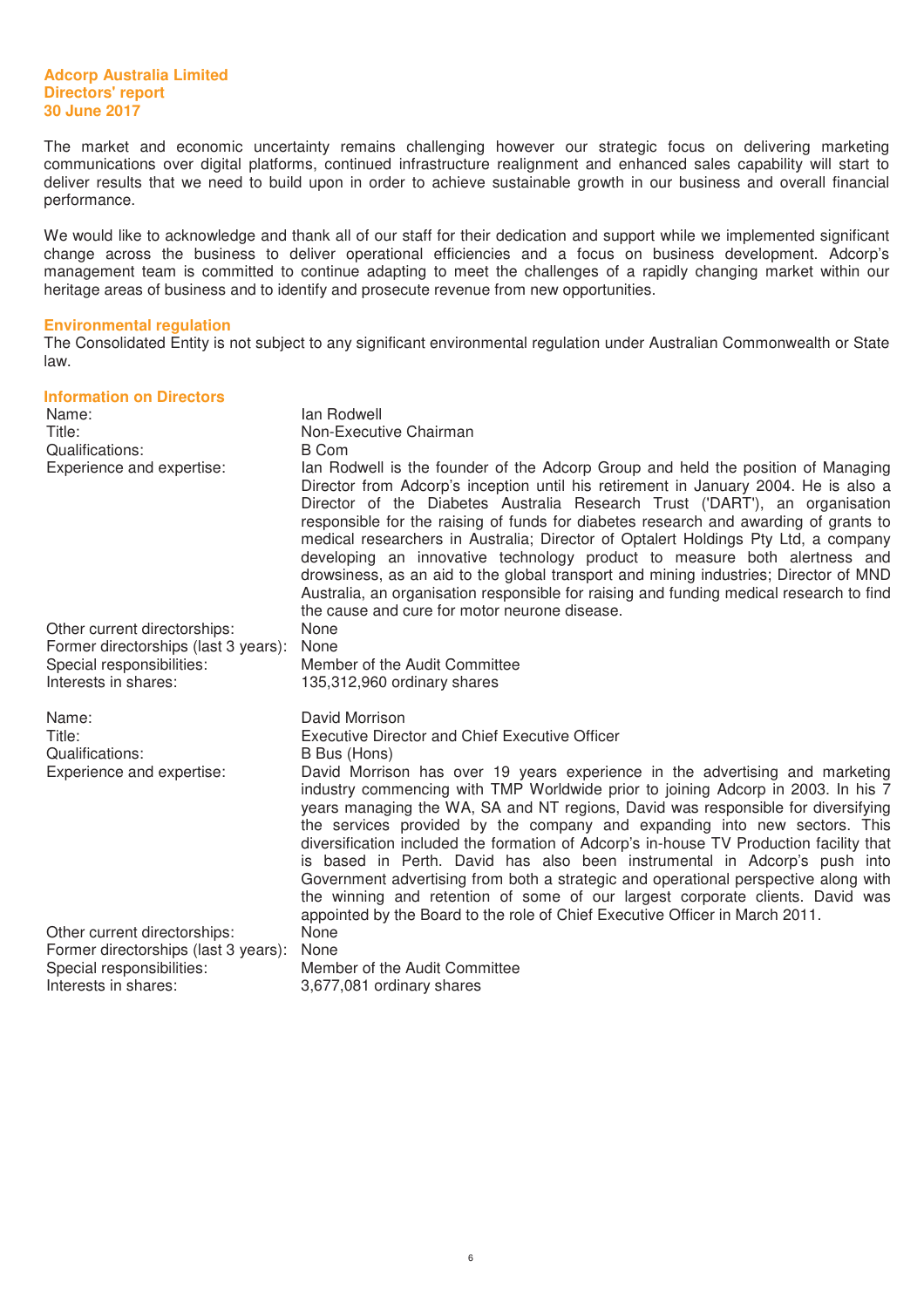| Name:<br>Title:<br>Qualifications:<br>Experience and expertise:      | Garry Lemair<br>Non-Executive Director<br><b>B Com, FAICD</b><br>Garry Lemair is an experienced executive with a strong track record in leadership,<br>having successfully worked with major global entities in a number of senior positions<br>and directorships in Australia, Asia Pacific, Europe, USA and Africa. Garry has held<br>senior roles with Citibank, Diners Club International, KFC-PepsiCo, Fluor Daniels and<br>Taubmans/Courtaulds. Garry is currently the Chairman of Web Profits a leading<br>online marketing company, Chairman of Telegate a voice over internet protocol<br>('VOIP') service provider and cloud telecommunication specialists and Chairman of an<br>executive search and recruitment company Grenada International. |
|----------------------------------------------------------------------|------------------------------------------------------------------------------------------------------------------------------------------------------------------------------------------------------------------------------------------------------------------------------------------------------------------------------------------------------------------------------------------------------------------------------------------------------------------------------------------------------------------------------------------------------------------------------------------------------------------------------------------------------------------------------------------------------------------------------------------------------------|
| Other current directorships:<br>Former directorships (last 3 years): | None<br>Non-Executive Director of Mariner Corporation Limited (ASX: MCX) and Non-<br>Executive Director of InnovaDerma PLC (EU: MLIDP)                                                                                                                                                                                                                                                                                                                                                                                                                                                                                                                                                                                                                     |
| Special responsibilities:<br>Interests in shares:                    | Member of the Audit Committee<br>None                                                                                                                                                                                                                                                                                                                                                                                                                                                                                                                                                                                                                                                                                                                      |
| Name:<br>Title:<br>Qualifications:                                   | Dean Capobianco<br>Non-Executive Director<br>GC Bus.Admin                                                                                                                                                                                                                                                                                                                                                                                                                                                                                                                                                                                                                                                                                                  |
| Experience and expertise:                                            | Dean Capobianco has a wealth of experience in the online media environment having<br>held senior roles with Ninemsn, Yahoo! Search Marketing and most recently as<br>interim Chief Executive Officer with CareerOne. Dean is a director of The Trading<br>Desk that is a licensee of China Search International; a paid search reseller for the<br>largest search engine in China, BAIDU.                                                                                                                                                                                                                                                                                                                                                                  |
| Other current directorships:                                         | Managing Director of Acxiom Corporation (NASDAQ: ACXM) and Non-Executive<br>Director of InnovaDerma PLC (EU: MLIDP)                                                                                                                                                                                                                                                                                                                                                                                                                                                                                                                                                                                                                                        |
| Former directorships (last 3 years):                                 | None                                                                                                                                                                                                                                                                                                                                                                                                                                                                                                                                                                                                                                                                                                                                                       |
| Special responsibilities:                                            | Member of the Audit Committee                                                                                                                                                                                                                                                                                                                                                                                                                                                                                                                                                                                                                                                                                                                              |
| Interests in shares:                                                 | None                                                                                                                                                                                                                                                                                                                                                                                                                                                                                                                                                                                                                                                                                                                                                       |

'Other current directorships' quoted above are current directorships for listed entities only and excludes directorships in all other types of entities, unless otherwise stated.

'Former directorships (in the last 3 years)' quoted above are directorships held in the last 3 years for listed entities only and excludes directorships in all other types of entities, unless otherwise stated.

#### **Company secretary**

Febe McCrossen is an experienced accountant with over 14 years' experience in the Media, Retail, Entertainment and Publishing sectors, both locally and abroad. Febe's background includes financial reporting and analysis, compliance and operational process improvement whilst supporting the business and its leaders to achieve the business goals and growth. Febe holds a Bachelor of Commerce (Accounting and Marketing) and is a qualified Certified Practising Accountant ('CPA').

#### **Meetings of Directors**

The number of meetings of the Company's Board of Directors ('the Board') and of each Board committee held during the year ended 30 June 2017, and the number of meetings attended by each Director were:

|                 | <b>Full Board</b> |             |          | <b>Audit Committee</b> |
|-----------------|-------------------|-------------|----------|------------------------|
|                 | Attended          | <b>Held</b> | Attended | <b>Held</b>            |
| lan Rodwell     | 10                | 10          |          | 2                      |
| David Morrison  | 10                | 10          |          | $\mathbf{2}^{\circ}$   |
| Garry Lemair    | 10                | 10          |          | $\overline{2}$         |
| Dean Capobianco | 10                | 10          |          | 2                      |

Held: represents the number of meetings held during the time the Director held office or was a member of the relevant committee.

The Remuneration and Nomination Committee meetings are incorporated into Board meetings.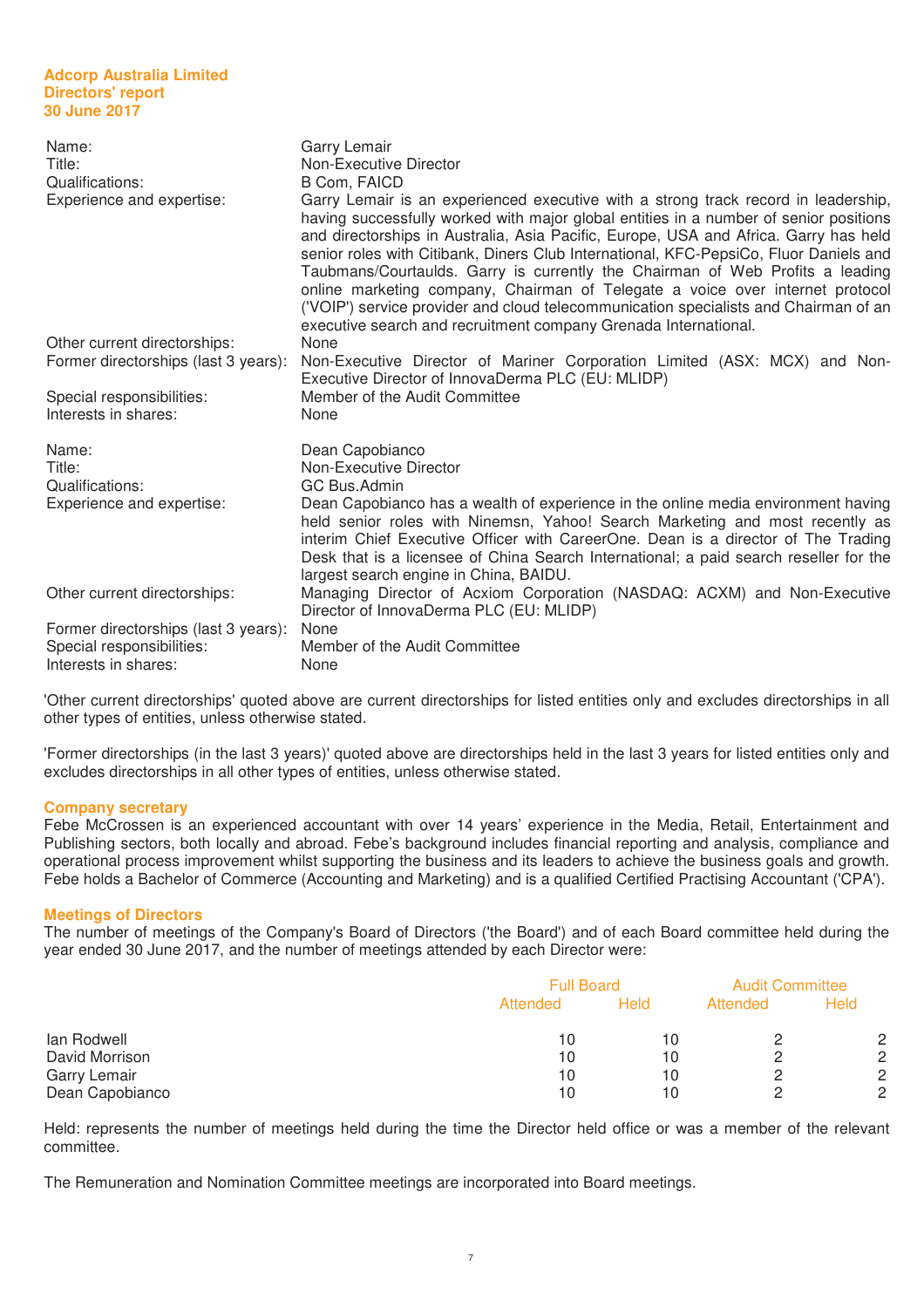# **Remuneration report (audited)**

The remuneration report, which has been audited, outlines the Director and other key management personnel (executives) remuneration arrangements for the Consolidated Entity, in accordance with the requirements of the Corporations Act 2001 and its Regulations.

Key management personnel are those persons having authority and responsibility for planning, directing and controlling the activities of the entity, directly or indirectly, including all Directors.

The remuneration report is set out under the following main headings:

- Principles used to determine the nature and amount of remuneration
- Details of remuneration
- Service agreements
- Share-based compensation
- Additional disclosures relating to key management personnel

# *Principles used to determine the nature and amount of remuneration*

The principles of the Remuneration and Nomination Committee, which is currently undertaken by the full Board of Directors (the 'Board'), is responsible for determining and reviewing compensation arrangements for the Directors, the Chief Executive Officer and the executive team. The Remuneration and Nomination Committee assesses the appropriateness of the nature and amount of emoluments of such officers on a periodic basis by reference to relevant employment market conditions with the overall objective of ensuring maximum stakeholder benefit from the retention of a high quality Board and executive team. Such officers are given the opportunity to receive their base emolument in a variety of forms including cash and fringe benefits such as motor vehicles and expense payment plans. It is intended that the manner of payment chosen will be optimal for the recipient without creating undue cost for the Consolidated Entity.

The performance of the Consolidated Entity is dependent upon the attraction, motivation and retention of highly skilled and experienced directors and executives.

To achieve this, the Consolidated Entity may embody some or all of the following principles into its remuneration framework:

- Ɣ Provide competitive remuneration packages to attract highly skilled and experienced executives;
- Significant proportion of executive remuneration 'at risk', dependent upon meeting predetermined performance benchmarks;
- Ɣ Performance benchmarks are aligned to the creation of shareholder value; and
- Participation in Adcorp Employee Option Plan to create long term incentives.

Additionally, the reward framework should seek to enhance executives' interests by:

- Rewards capability and experience;
- Reflects competitive reward for contribution to growth in shareholder wealth; and
- Provides a clear structure for earning rewards.

In accordance with best practice corporate governance, the structure of non-executive director and executive director remuneration is separate.

#### Non-executive directors remuneration

The constitution and the ASX Listing Rules specify that the aggregate remuneration of non-executive directors shall be determined from time to time by a general meeting. An amount not exceeding the amount determined is then allocated to the directors as agreed. The latest determination was at the Annual General Meeting held in October 2004 when the shareholders approved a maximum aggregate amount of \$250,000 per year. Non-executive directors are not entitled to performance-based bonuses.

# Executive remuneration

The Consolidated Entity aims to remunerate and reward executives, based on their position and responsibility, with a level and mix of remuneration so as to:

- Reward executives for achievement of Company and Consolidated Entity, business unit and individual objectives against appropriate benchmarks;
- Align interest of executives with those of shareholders; and
- Ensure total remuneration is competitive by market standards.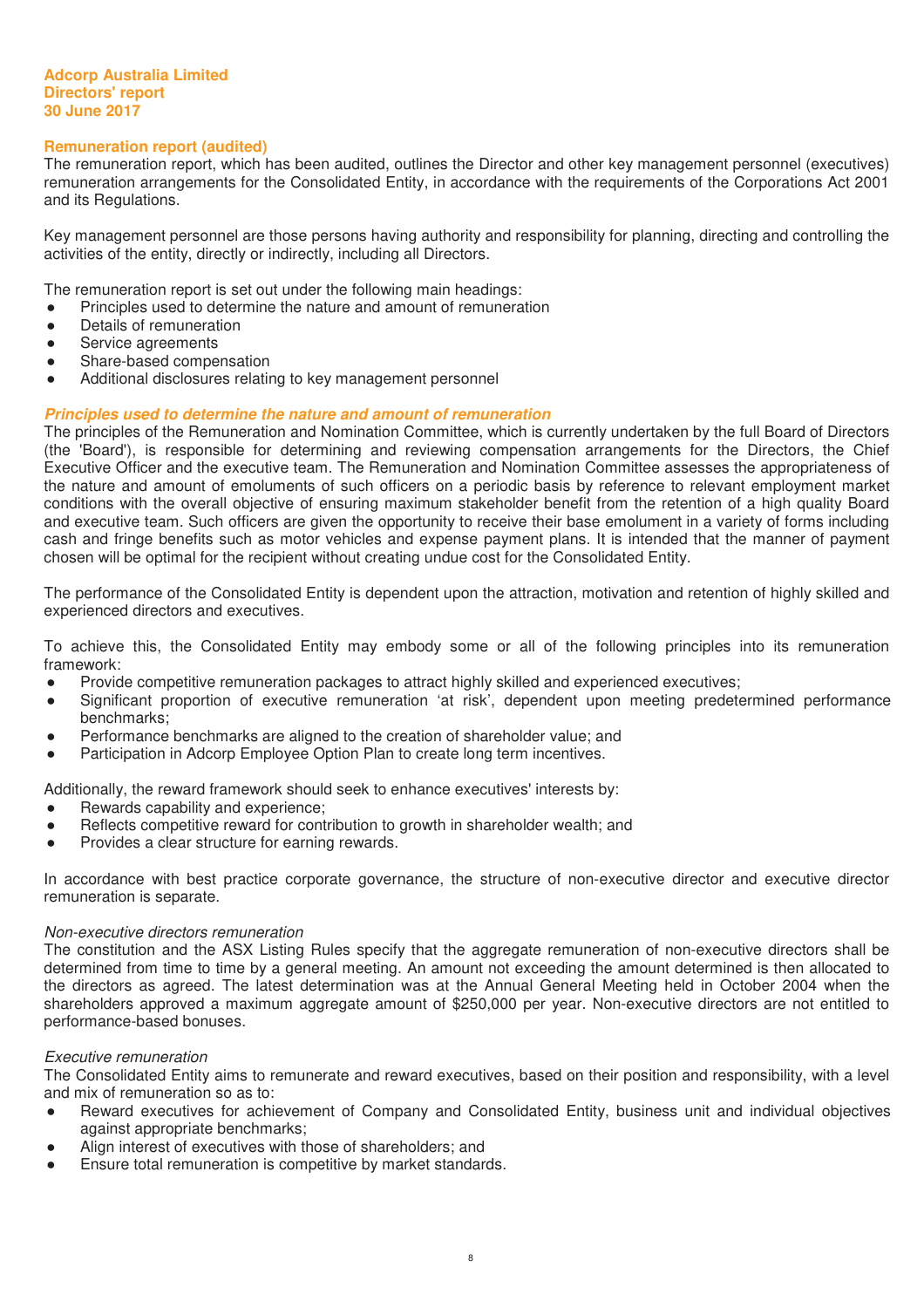Remuneration consists of the following key elements:

- Fixed remuneration:
- Variable short term incentive remuneration: and
- Variable long term incentive remuneration.

The combination of these comprises the executive's total remuneration.

Fixed remuneration, consisting of base salary, superannuation and non-monetary benefits, are reviewed annually by the Nomination and Remuneration Committee, based on individual and business unit performance, the overall performance of the Consolidated Entity and comparable market remunerations.

Executives can receive their fixed remuneration in the form of cash or other fringe benefits (for example motor vehicle benefits) where it does not create any additional costs to the Consolidated Entity and provides additional value to the executive.

The variable short-term incentives ('STI') are set covering financial and operational measures of performance. Measures include business unit and overall Consolidated Entity performances. The total potential STI available is set at a level so as to provide a sufficient incentive for the executive to achieve the operational targets of the Consolidated Entity and so that the cost to the Consolidated Entity is reasonable in the circumstances. Actual STI payments are made subject to the extent that specific targets set at the beginning of the financial year are met. Payments made are usually delivered as a cash bonus.

The variable long-term incentives ('LTI') are designed to reward executives in a manner which aligns this element of the remuneration with the creation of shareholder value. LTI grants to executives are delivered in the form of options. LTI grants are only made to executives who are able to influence the generation of shareholder wealth and thus have a direct impact on the Consolidated Entity's performance. No LTI grants were issued during the current financial year.

#### Consolidated Entity performance and link to remuneration

Executive fixed remuneration is not directly linked to the performance of the Company and Consolidated Entity. Bonus and incentive payments are at the discretion of the Board. Incentives have not been accrued to key management personnel during the financial year under review as the performance targets were not achieved.

#### Use of remuneration consultants

During the financial year ended 30 June 2017, the Company did not engage remuneration consultants to review its existing remuneration policies and provide recommendations on how to improve both the STI and LTI programs.

# Voting and comments made at the Company's 2016 Annual General Meeting ('AGM')

At the last AGM 87.8% of the shareholders voted to adopt the remuneration report for the year ended 30 June 2016. The Company did not receive any specific feedback at the AGM regarding its remuneration practices.

#### *Details of remuneration*

The key management personnel of the Consolidated Entity consisted of the following Directors of Adcorp Australia Limited:

- Ian Rodwell Non-Executive Chairman
- David Morrison Executive Director and Chief Executive Officer
- Garry Lemair Non-Executive Director
- Dean Capobianco Non-Executive Director

and the following person:

Ɣ Nicholas Kountouris - Company Secretary and General Manager, Corporate Services (resigned on 1 December 2016)

Details of the remuneration of the Directors and key management personnel are set out in the following tables: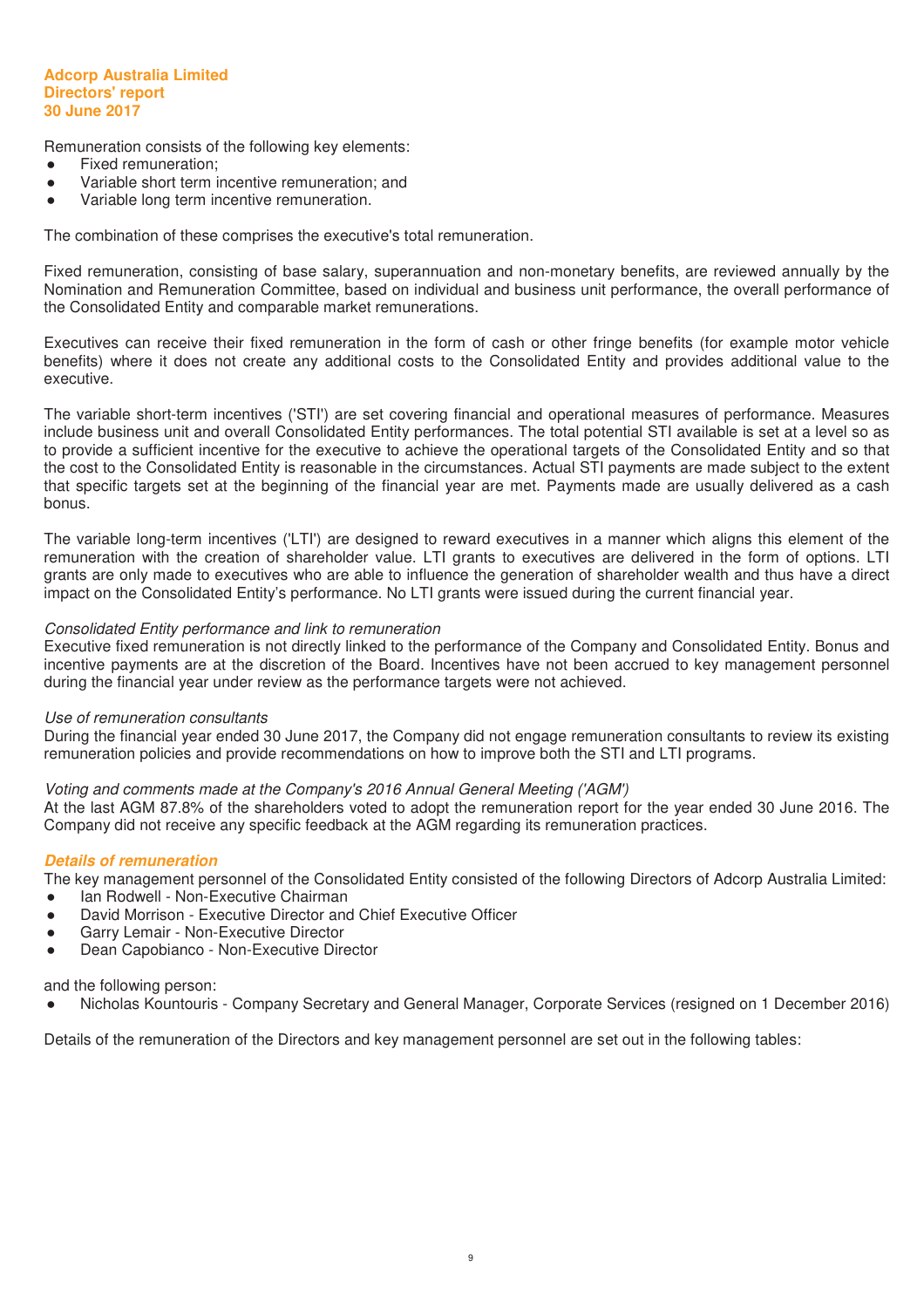|                                              |                               | Short-term benefits      |                          | Post-<br>employment Long-term<br>benefits | <b>benefits</b>          | Share-<br>based<br>payments |             |
|----------------------------------------------|-------------------------------|--------------------------|--------------------------|-------------------------------------------|--------------------------|-----------------------------|-------------|
| 2017                                         | Cash salary<br>and fees<br>\$ | <b>Bonus</b><br>\$       | Other<br>\$              | Super-<br>annuation<br>\$                 | Leave<br>benefits<br>\$  | Equity-<br>settled<br>\$    | Total<br>\$ |
| <b>Non-Executive Directors:</b><br>I Rodwell |                               | $\overline{\phantom{a}}$ |                          |                                           |                          |                             |             |
| G Lemair                                     | 43,800                        | $\overline{\phantom{a}}$ | $\overline{\phantom{a}}$ | $\overline{\phantom{a}}$                  | $\overline{\phantom{a}}$ | $\overline{\phantom{a}}$    | 43,800      |
| D Capobianco                                 | 43,800                        | $\overline{\phantom{0}}$ |                          |                                           |                          | $\overline{\phantom{a}}$    | 43,800      |
| <b>Executive Directors:</b><br>D Morrison    | 323,530                       | ٠                        | $\overline{\phantom{a}}$ | 19,616                                    |                          | $\overline{\phantom{0}}$    | 343,146     |
| <b>Other Key Management</b><br>Personnel:    |                               |                          |                          |                                           |                          |                             |             |
| N Kountouris                                 | 72,532                        | $\overline{\phantom{a}}$ | 20,064                   | 8,292                                     |                          | $\overline{\phantom{a}}$    | 100,888     |
|                                              | 483,662                       | $\overline{\phantom{a}}$ | 20,064                   | 27,908                                    |                          | $\overline{\phantom{a}}$    | 531,634     |

\* Remuneration disclosed is for the period 1 July 2016 to 1 December 2016. Other short-term benefits include amounts paid out on end of employment.

|                                              |                               | Short-term benefits      |                          | Post-<br>employment Long-term<br>benefits | <b>benefits</b>          | Share-<br>based<br>payments |             |
|----------------------------------------------|-------------------------------|--------------------------|--------------------------|-------------------------------------------|--------------------------|-----------------------------|-------------|
| 2016                                         | Cash salary<br>and fees<br>\$ | <b>Bonus</b><br>\$       | Other***<br>$\mathbf s$  | Super-<br>annuation<br>$\$\$              | Leave<br>benefits<br>\$  | Equity-<br>settled<br>\$    | Total<br>\$ |
| <b>Non-Executive Directors:</b><br>I Rodwell |                               |                          |                          |                                           |                          |                             |             |
| G Lemair                                     | 43,800                        | $\overline{\phantom{0}}$ | $\overline{\phantom{a}}$ | $\overline{\phantom{a}}$                  | $\overline{\phantom{a}}$ | $\overline{\phantom{a}}$    | 43,800      |
| D Capobianco                                 | 43,800                        | $\overline{\phantom{0}}$ | -                        | $\overline{\phantom{a}}$                  | $\overline{\phantom{a}}$ | $\overline{\phantom{0}}$    | 43,800      |
| <b>Executive Directors:</b>                  |                               |                          |                          |                                           |                          |                             |             |
| D Morrison                                   | 323,530                       |                          | $\overline{\phantom{a}}$ | 19,308                                    |                          |                             | 342,838     |
| <b>Other Key Management</b><br>Personnel:    |                               |                          |                          |                                           |                          |                             |             |
| N Kountouris*                                | 103,266                       |                          |                          | 9,810                                     |                          | $\overline{\phantom{a}}$    | 113,076     |
| C McMenamin**                                | 109,153                       | $\overline{\phantom{a}}$ | 6,723                    | 9,654                                     | $\overline{\phantom{a}}$ | $\overline{\phantom{a}}$    | 125,530     |
|                                              | 623,549                       | $\overline{a}$           | 6,723                    | 38,772                                    |                          | $\overline{\phantom{a}}$    | 669,044     |
|                                              |                               |                          |                          |                                           |                          |                             |             |

\* Remuneration disclosed is for the period from 4 January 2016 to 15 July 2016 (paid in the year ended 30 June 2016)

\*\* Remuneration disclosed is for the period from 16 July 2015 to 15 January 2016 (paid in the year ended 30 June 2016)<br>\*\*\* Short-term benefits - other disclosed relates to Annual Leave paid on resignation

Short-term benefits - other disclosed relates to Annual Leave paid on resignation.

There is no remuneration disclosed for Ian Rodwell in either 2017 or 2016 as he waived his Directors fees from 1 July 2013.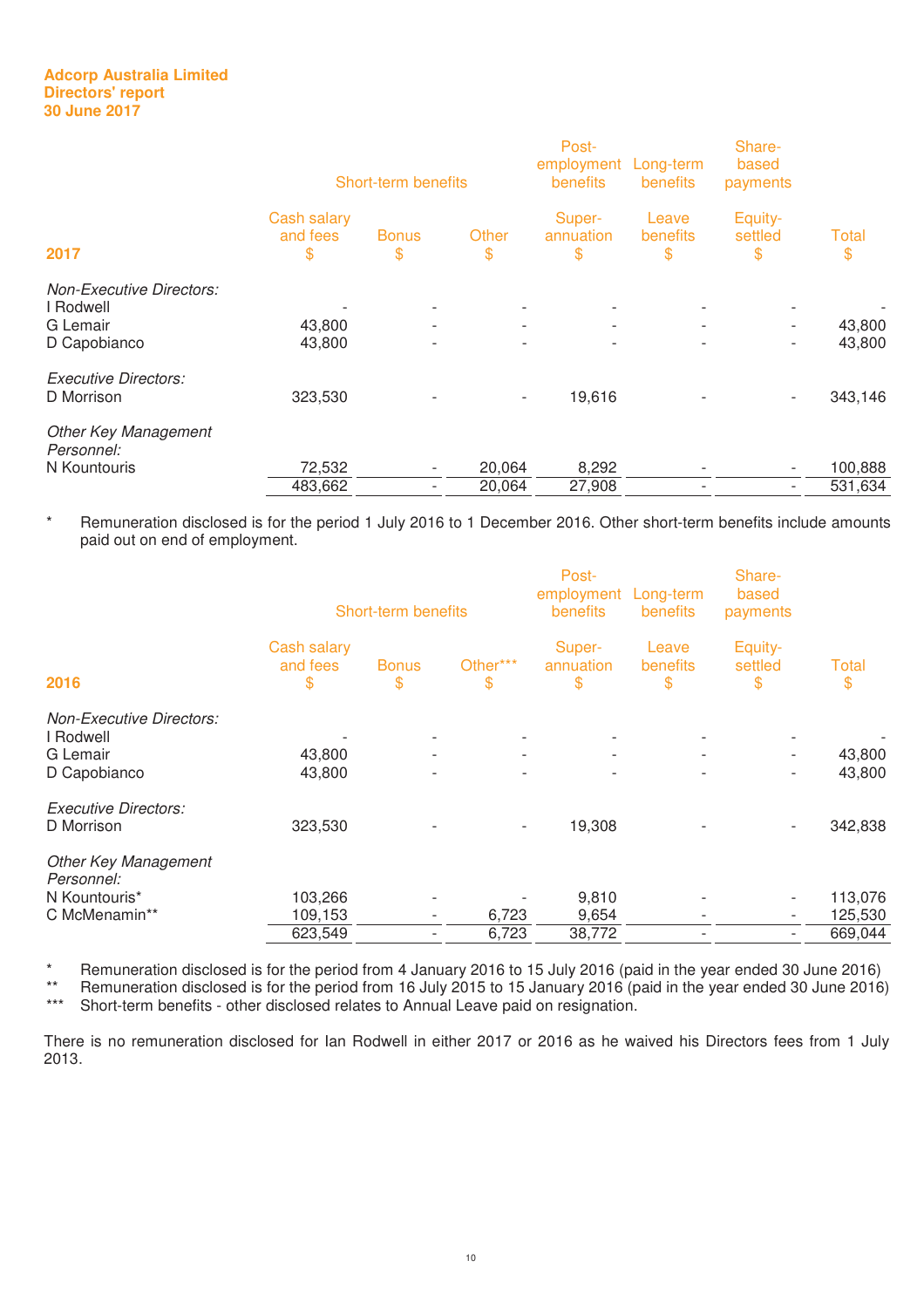The proportion of remuneration linked to performance and the fixed proportion are as follows:

|                                                          |      | <b>Fixed remuneration</b> |                                                      | At risk - STI            | At risk - LTI |      |
|----------------------------------------------------------|------|---------------------------|------------------------------------------------------|--------------------------|---------------|------|
| <b>Name</b>                                              | 2017 | 2016                      | 2017                                                 | 2016                     | 2017          | 2016 |
| <b>Non-Executive Directors:</b><br>I Rodwell<br>G Lemair | 100% | 100%                      | $\overline{\phantom{a}}$<br>$\overline{\phantom{a}}$ | $\overline{\phantom{0}}$ |               |      |
| D Capobianco                                             | 100% | 100%                      | $\overline{\phantom{a}}$                             |                          |               |      |
| <b>Executive Directors:</b><br>D Morrison                | 100% | 100%                      | $\overline{\phantom{0}}$                             |                          |               |      |
| <b>Other Key Management</b><br>Personnel:                |      |                           |                                                      |                          |               |      |
| N Kountouris                                             | 100% | 100%                      | $\overline{\phantom{a}}$                             |                          |               |      |
| C McMenamin                                              | 100% | 100%                      | $\overline{\phantom{0}}$                             |                          |               | -    |

# *Service agreements*

Remuneration and other terms of employment for key management personnel are formalised in service agreements. Details of these agreements are as follows:

| Name:                | David Morrison                                                                                                                                                         |
|----------------------|------------------------------------------------------------------------------------------------------------------------------------------------------------------------|
| Title:               | Executive Director and Chief Executive Officer                                                                                                                         |
| Agreement commenced: | 21 March 2011                                                                                                                                                          |
| Term of agreement:   | No fixed period                                                                                                                                                        |
| Details:             | Remuneration package of \$340,000 with discretionary indexed CPI increase annually<br>plus short term incentives based on financial performance of the Company for the |
|                      | vear.                                                                                                                                                                  |

Executives' employment contracts require employees to provide three months' notice or the Consolidated Entity to provide a standard three months' notice. Other than the terms outlined, the employment contracts of key management personnel are consistent with normal employment contracts of the Consolidated Entity.

In addition, all executives are entitled to annual bonuses payable upon the achievement of annual profitability measures and other KPI's including achievement of new business targets.

Key management personnel have no entitlement to termination payments in the event of removal for misconduct.

# *Share-based compensation*

#### Issue of shares

There were no shares issued to Directors and other key management personnel as part of compensation during the year ended 30 June 2017.

#### *Additional disclosures relating to key management personnel*

# Shareholding

The number of shares in the Company held during the financial year by each Director and other members of key management personnel of the Consolidated Entity, including their personally related parties, is set out below:

|                 | <b>Balance at</b><br>the start of<br>the year | Received<br>as part of<br>remuneration | <b>Additions</b> | Disposals/<br>other | <b>Balance at</b><br>the end of<br>the year |
|-----------------|-----------------------------------------------|----------------------------------------|------------------|---------------------|---------------------------------------------|
| Ordinary shares |                                               |                                        |                  |                     |                                             |
| lan Rodwell     | 135,312,960                                   | $\overline{\phantom{a}}$               |                  |                     | 135,312,960                                 |
| David Morrison  | 3,677,081                                     | $\overline{\phantom{a}}$               |                  |                     | 3.677.081                                   |
|                 | 138,990,041                                   | $\overline{\phantom{a}}$               |                  |                     | 138,990,041                                 |

*This concludes the remuneration report, which has been audited.*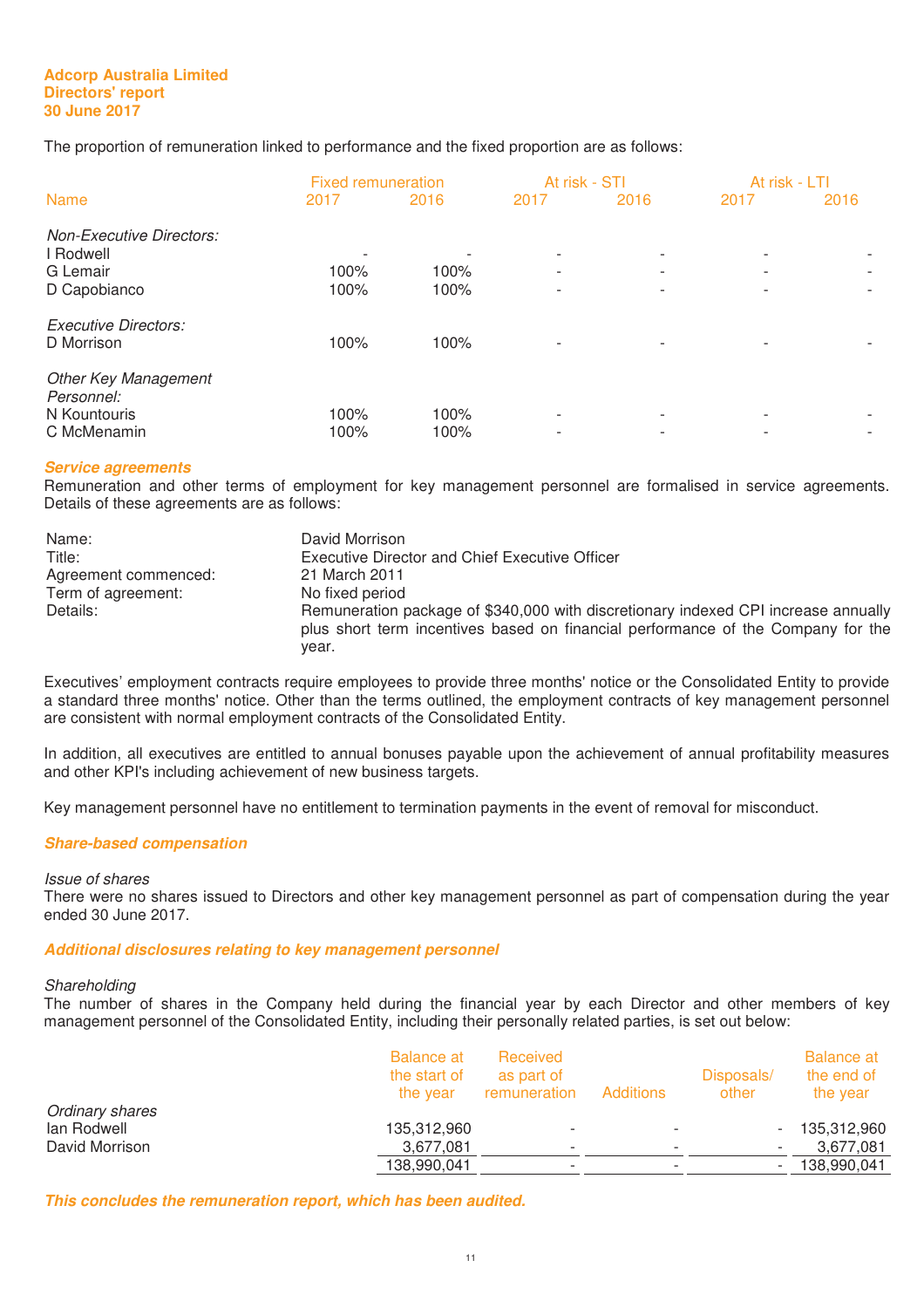#### **Indemnity and insurance of officers**

The Company has indemnified the Directors of the Company for costs incurred, in their capacity as a Director, for which they may be held personally liable, except where there is a lack of good faith.

The Company paid an insurance premium of \$22,520 in respect of a contract insuring each of the Directors of the Company named earlier in this report, and each Director and secretary of the Consolidated Entity, against all liabilities and expenses arising as a result of work performed in their respective capacities, to the extent permitted by law.

#### **Indemnity and insurance of auditor**

The company has not, during or since the financial year, indemnified or agreed to indemnify the auditor of the company or any related entity against a liability incurred by the auditor.

During the financial year, the Company has not paid a premium in respect of a contract to insure the auditor of the Company or any related entity.

#### **Proceedings on behalf of the Company**

No person has applied to the Court under section 237 of the Corporations Act 2001 for leave to bring proceedings on behalf of the Company, or to intervene in any proceedings to which the Company is a party for the purpose of taking responsibility on behalf of the Company for all or part of those proceedings.

#### **Non-audit services**

Details of the amounts paid or payable to the auditor for non-audit services provided during the financial year by the auditor are outlined in note 29 to the financial statements.

The Directors are satisfied that the provision of non-audit services during the financial year, by the auditor (or by another person or firm on the auditor's behalf), is compatible with the general standard of independence for auditors imposed by the Corporations Act 2001.

The Directors are of the opinion that the services as disclosed in note 29 to the financial statements do not compromise the external auditor's independence requirements of the Corporations Act 2001 for the following reasons:

- all non-audit services have been reviewed and approved to ensure that they do not impact the integrity and objectivity of the auditor; and
- none of the services undermine the general principles relating to auditor independence as set out in APES 110 Code of Ethics for Professional Accountants issued by the Accounting Professional and Ethical Standards Board, including reviewing or auditing the auditor's own work, acting in a management or decision-making capacity for the Company, acting as advocate for the Company or jointly sharing economic risks and rewards.

# **Officers of the Company who are former partners of Grant Thornton Audit Pty Ltd**

There are no officers of the Company who are former partners of Grant Thornton Audit Pty Ltd.

#### **Rounding of amounts**

The Company is of a kind referred to in ASIC Corporations (Rounding in Financial/Directors' Reports) Instrument 2016/191, issued by the Australian Securities and Investments Commission, relating to 'rounding-off'. Amounts in this report have been rounded off in accordance with the Corporations Instruments to the nearest thousand dollars, or in certain cases, the nearest dollar.

#### **Auditor's independence declaration**

A copy of the Auditor's independence declaration as required under section 307C of the Corporations Act 2001 is set out immediately after this Directors' report.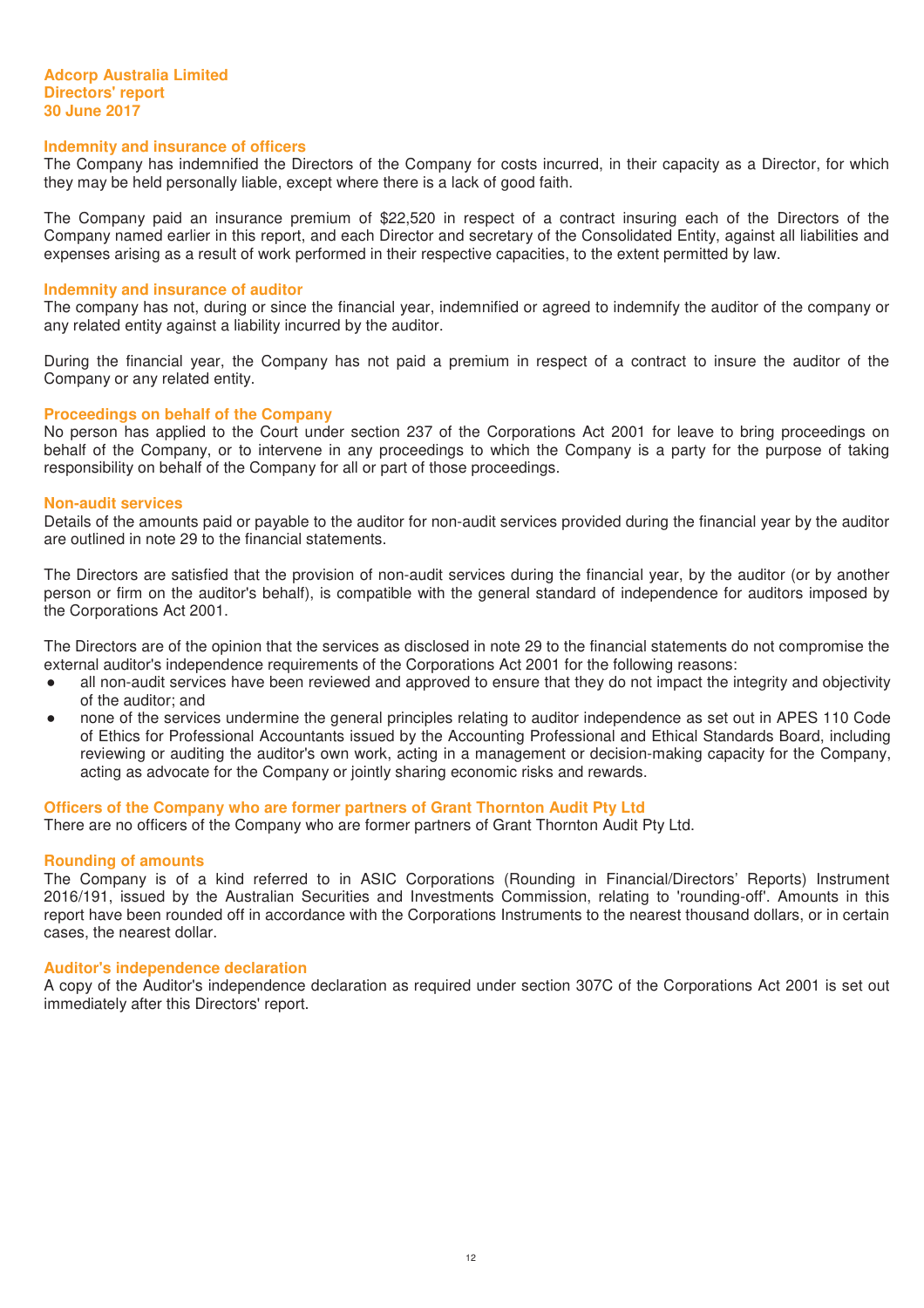#### **Auditor**

Grant Thornton Audit Pty Ltd continues in office in accordance with section 327 of the Corporations Act 2001.

This report is made in accordance with a resolution of Directors, pursuant to section 298(2)(a) of the Corporations Act 2001.

On behalf of the Directors

 $\overline{\phantom{a}}$  , and the set of the set of the set of the set of the set of the set of the set of the set of the set of the set of the set of the set of the set of the set of the set of the set of the set of the set of the s David Morrison Director and Chief Executive Officer

28 August 2017 **Sydney**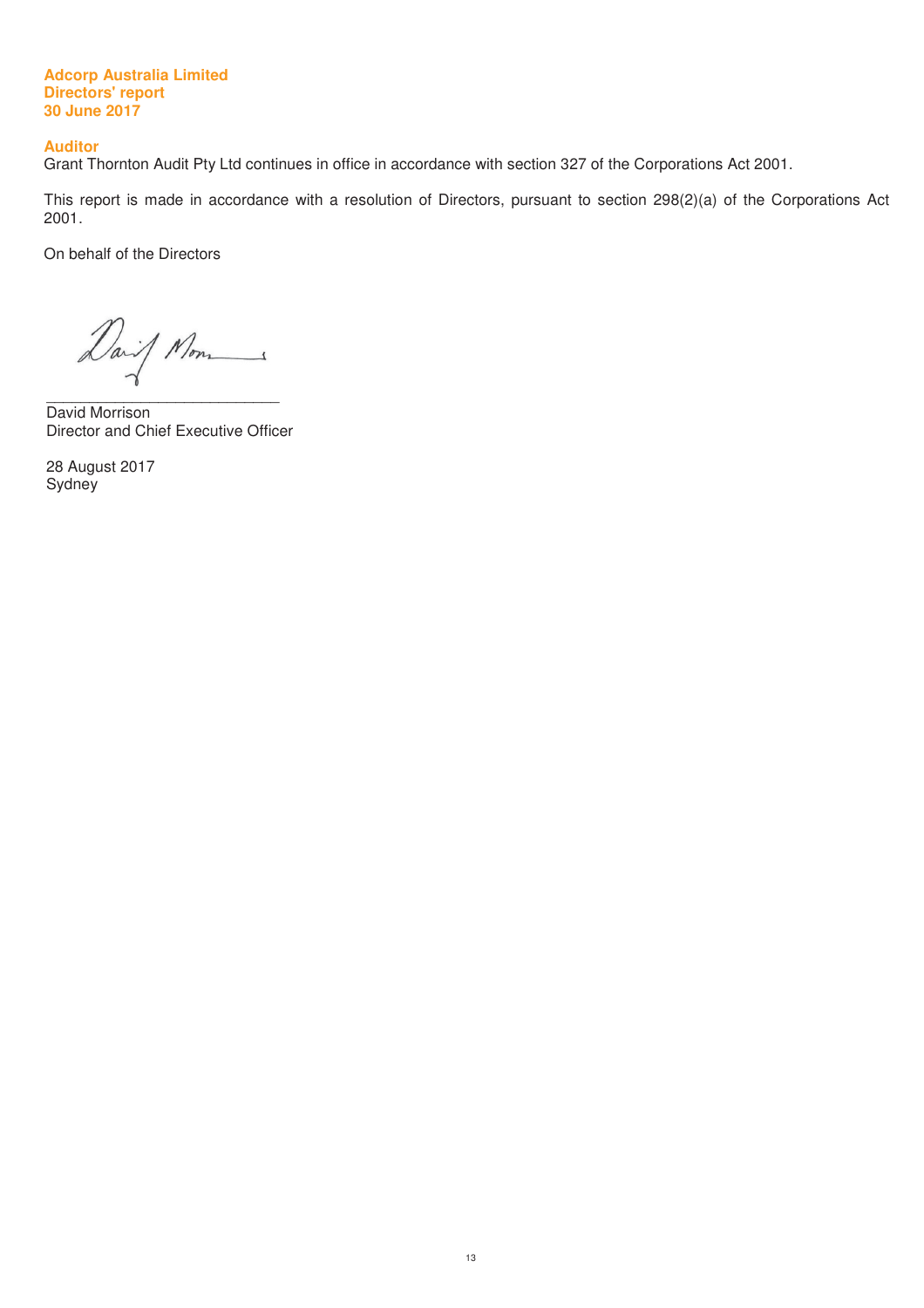

Level 17, 383 Kent Street Sydney NSW 2000

Correspondence to: Locked Bag Q800 QVB Post Office Sydney NSW 1230

**T** +61 2 8297 2400 **F** +61 2 9299 4445 **E** info.nsw@au.gt.com **W** www.grantthornton.com.au

# Auditor's Independence Declaration To the Directors of Adcorp Australia Limited

In accordance with the requirements of section 307C of the Corporations Act 2001, as lead auditor for the audit of Adcorp Australia Limited for the year ended 30 June 2017, I declare that, to the best of my knowledge and belief, there have been:

- a no contraventions of the auditor independence requirements of the Corporations Act 2001 in relation to the audit; and
- b no contraventions of any applicable code of professional conduct in relation to the audit.

Trant Thornton

GRANT THORNTON AUDIT PTY LTD Chartered Accountants

A G Rigele Partner - Audit & Assurance

Sydney, 28 August 2017

Grant Thornton Audit Pty Ltd ACN 130 913 594 a subsidiary or related entity of Grant Thornton Australia Ltd ABN 41 127 556 389

Liability limited by a scheme approved under Professional Standards Legislation.

<sup>&#</sup>x27;Grant Thornton' refers to the brand under which the Grant Thornton member firms provide assurance, tax and advisory services to their clients and/or refers to one or more member firms, as the context requires. Grant Thomton Australia Ltd is a member firm of Grant Thomton International Ltd (GTIL). GTIL and the member firms are not a worldwide partnership. GTIL and each member firm<br>is a separate legal entity. Ser are not liable for one another's acts or omissions. In the Australian context only, the use of the term 'Grant Thornton' may refer to Grant Thornton Australia Limited ABN 41 127 556 389 and its<br>Australian subsidiaries and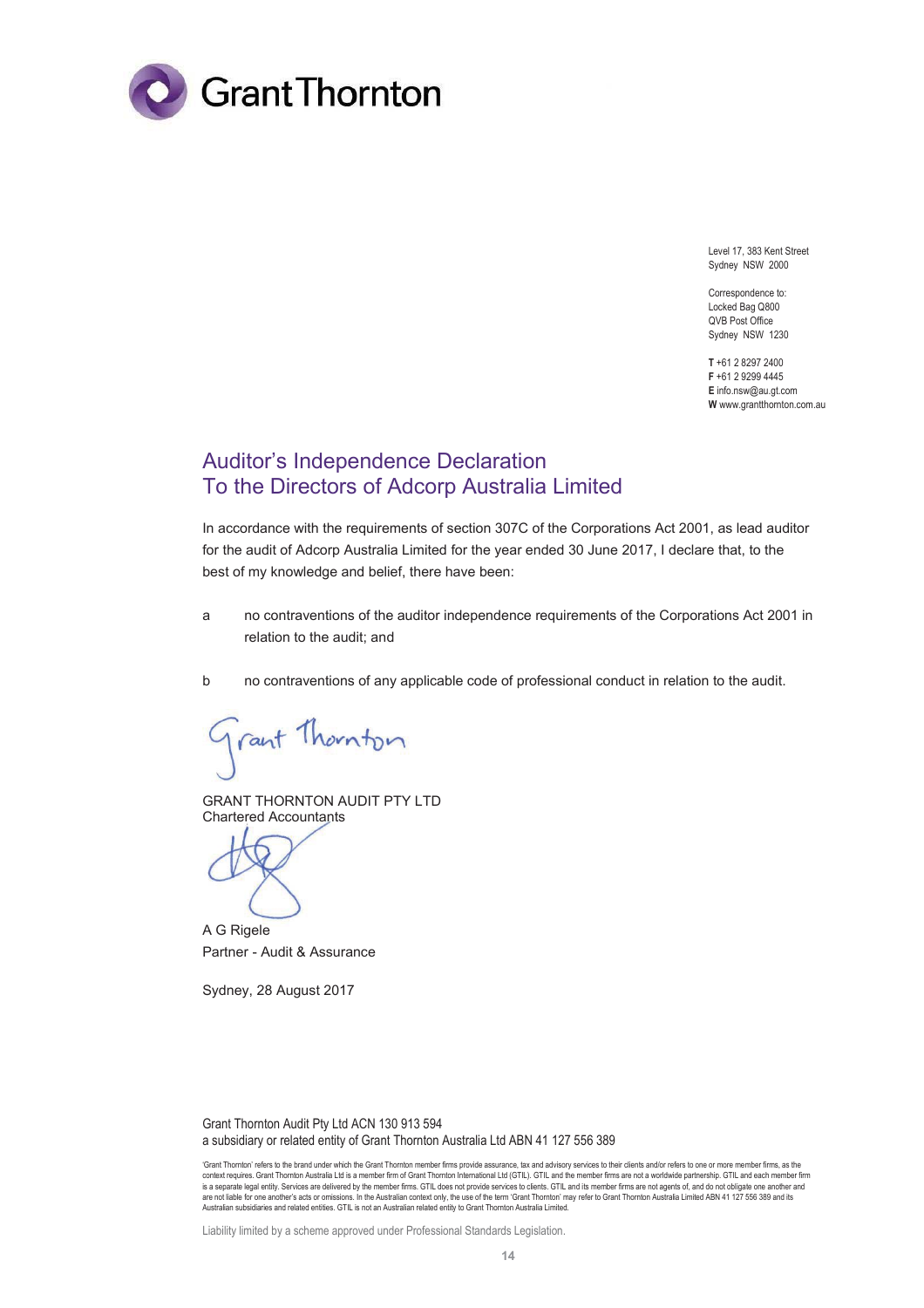# **Adcorp Australia Limited Statement of profit or loss and other comprehensive income For the year ended 30 June 2017**

|                                                                                                                                                                                                  |             | <b>Consolidated</b>                                    |                                                                 |
|--------------------------------------------------------------------------------------------------------------------------------------------------------------------------------------------------|-------------|--------------------------------------------------------|-----------------------------------------------------------------|
|                                                                                                                                                                                                  | <b>Note</b> | 2017<br>\$'000                                         | 2016<br>\$'000                                                  |
| <b>Revenue</b>                                                                                                                                                                                   | 5           | 13,302                                                 | 15,650                                                          |
| Share of losses of associates accounted for using the equity method                                                                                                                              |             | (47)                                                   |                                                                 |
| <b>Expenses</b><br>Client service expenses<br>Administrative expenses<br>Marketing expenses<br>Office and communication expenses<br>Production expenses<br>Impairment of assets<br>Finance costs | 6<br>6      | (9, 445)<br>(909)<br>(736)<br>(2,662)<br>(580)<br>(13) | (10, 997)<br>(932)<br>(816)<br>(3, 166)<br>(316)<br>(4)<br>(20) |
| Loss before income tax (expense)/benefit                                                                                                                                                         |             | (1,090)                                                | (601)                                                           |
| Income tax (expense)/benefit                                                                                                                                                                     | 7           | (321)                                                  | 9                                                               |
| Loss after income tax (expense)/benefit for the year                                                                                                                                             |             | (1, 411)                                               | (592)                                                           |
| Other comprehensive income                                                                                                                                                                       |             |                                                        |                                                                 |
| Items that may be reclassified subsequently to profit or loss<br>Foreign currency translation                                                                                                    |             | (1)                                                    | 66                                                              |
| Other comprehensive income for the year, net of tax                                                                                                                                              |             | (1)                                                    | 66                                                              |
| Total comprehensive income for the year                                                                                                                                                          |             | (1, 412)                                               | (526)                                                           |
| Loss for the year is attributable to:<br>Non-controlling interest<br>Owners of Adcorp Australia Limited                                                                                          |             | 82<br>(1, 493)<br>(1, 411)                             | 23<br>(615)<br>(592)                                            |
| Total comprehensive income for the year is attributable to:<br>Non-controlling interest<br>Owners of Adcorp Australia Limited                                                                    |             | 82<br>(1, 494)<br>(1, 412)                             | 23<br>(549)<br>(526)                                            |
|                                                                                                                                                                                                  |             | <b>Cents</b>                                           | <b>Cents</b>                                                    |
| Basic earnings per share<br>Diluted earnings per share                                                                                                                                           | 38<br>38    | (0.82)<br>(0.82)                                       | (0.48)<br>(0.48)                                                |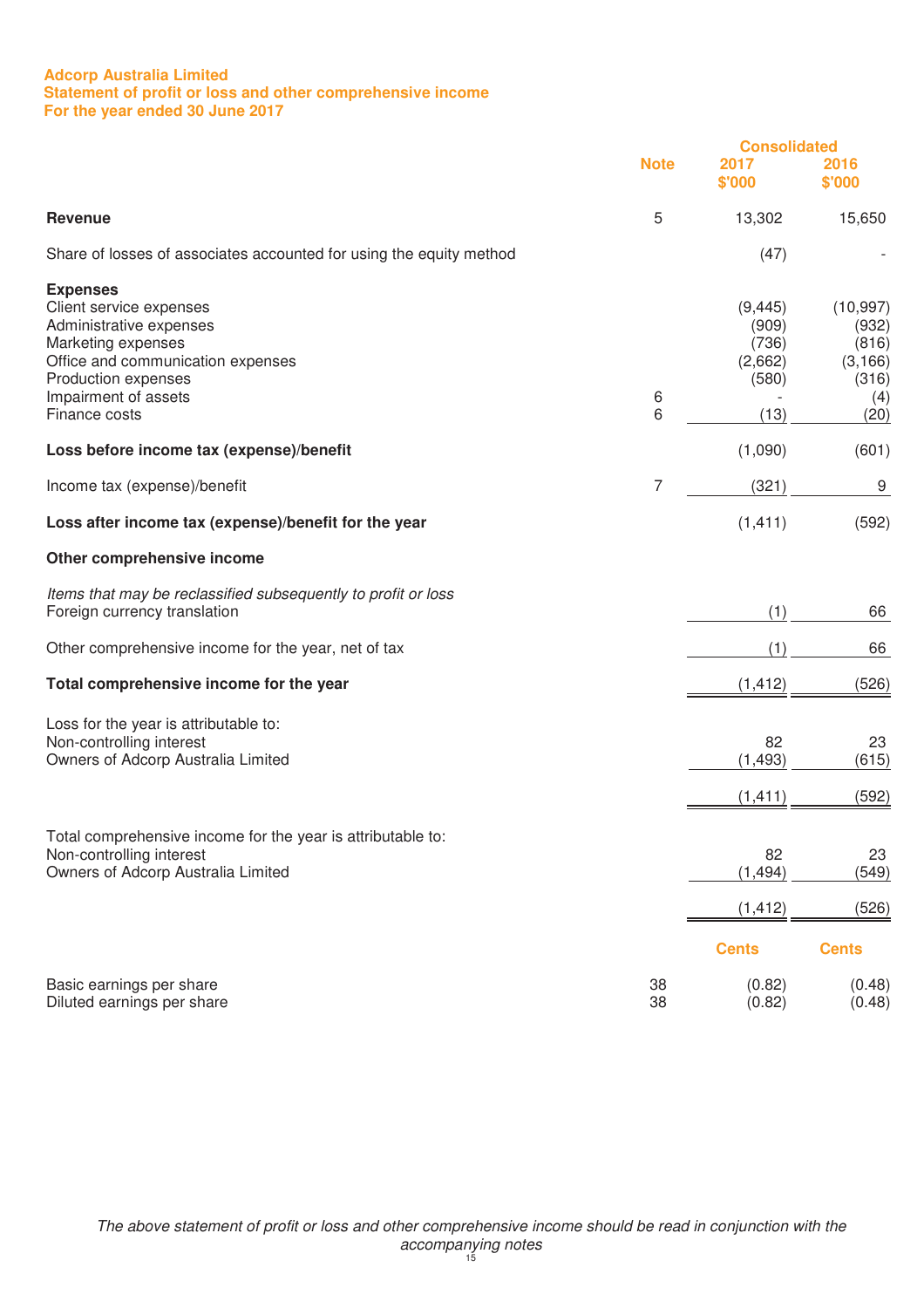#### **Adcorp Australia Limited Statement of financial position As at 30 June 2017**

|                                                                                                                                                                                                                                        |                                            | <b>Consolidated</b>                                 |                                                      |
|----------------------------------------------------------------------------------------------------------------------------------------------------------------------------------------------------------------------------------------|--------------------------------------------|-----------------------------------------------------|------------------------------------------------------|
|                                                                                                                                                                                                                                        | <b>Note</b>                                | 2017<br>\$'000                                      | 2016<br>\$'000                                       |
| <b>Assets</b>                                                                                                                                                                                                                          |                                            |                                                     |                                                      |
| <b>Current assets</b><br>Cash and cash equivalents<br>Trade and other receivables<br>Intangibles<br>Other financial assets<br>Income tax refund due<br>Other                                                                           | 8<br>9<br>10<br>11<br>$\overline{7}$<br>12 | 3,055<br>5,108<br>1,007<br>482<br>8<br>729          | 4,639<br>7,470<br>617<br>382<br>31<br>424            |
| <b>Total current assets</b>                                                                                                                                                                                                            |                                            | 10,389                                              | 13,563                                               |
| <b>Non-current assets</b><br>Investments accounted for using the equity method<br>Property, plant and equipment<br>Intangibles<br>Deferred tax<br>Total non-current assets                                                             | 13<br>14<br>15<br>$\overline{7}$           | 962<br>642<br>383<br>770<br>2,757                   | 725<br>65<br>1,199<br>1,989                          |
| <b>Total assets</b>                                                                                                                                                                                                                    |                                            | 13,146                                              | 15,552                                               |
| <b>Liabilities</b>                                                                                                                                                                                                                     |                                            |                                                     |                                                      |
| <b>Current liabilities</b><br>Trade and other payables<br><b>Borrowings</b><br>Income tax<br>Provisions<br>Other<br><b>Total current liabilities</b>                                                                                   | 16<br>17<br>$\overline{7}$<br>18<br>19     | 10,487<br>30<br>90<br>831<br>374<br>11,812          | 11,740<br>52<br>780<br>12,572                        |
| <b>Non-current liabilities</b><br>Payables<br>Borrowings<br>Deferred tax<br>Provisions<br>Total non-current liabilities                                                                                                                | 20<br>21<br>7<br>22                        | 93<br>58<br>103<br>343<br>597                       | 57<br>305<br>469<br>831                              |
| <b>Total liabilities</b>                                                                                                                                                                                                               |                                            | 12,409                                              | 13,403                                               |
| <b>Net assets</b>                                                                                                                                                                                                                      |                                            | 737                                                 | 2,149                                                |
| <b>Equity</b><br><b>Issued capital</b><br>Purchased controlling interest reserve<br>Foreign currency reserve<br><b>Accumulated losses</b><br>Equity attributable to the owners of Adcorp Australia Limited<br>Non-controlling interest | 23<br>24                                   | 32,353<br>(113)<br>(346)<br>(31, 264)<br>630<br>107 | 32,353<br>(113)<br>(345)<br>(29, 771)<br>2,124<br>25 |
|                                                                                                                                                                                                                                        |                                            |                                                     |                                                      |
| <b>Total equity</b>                                                                                                                                                                                                                    |                                            | 737                                                 | 2,149                                                |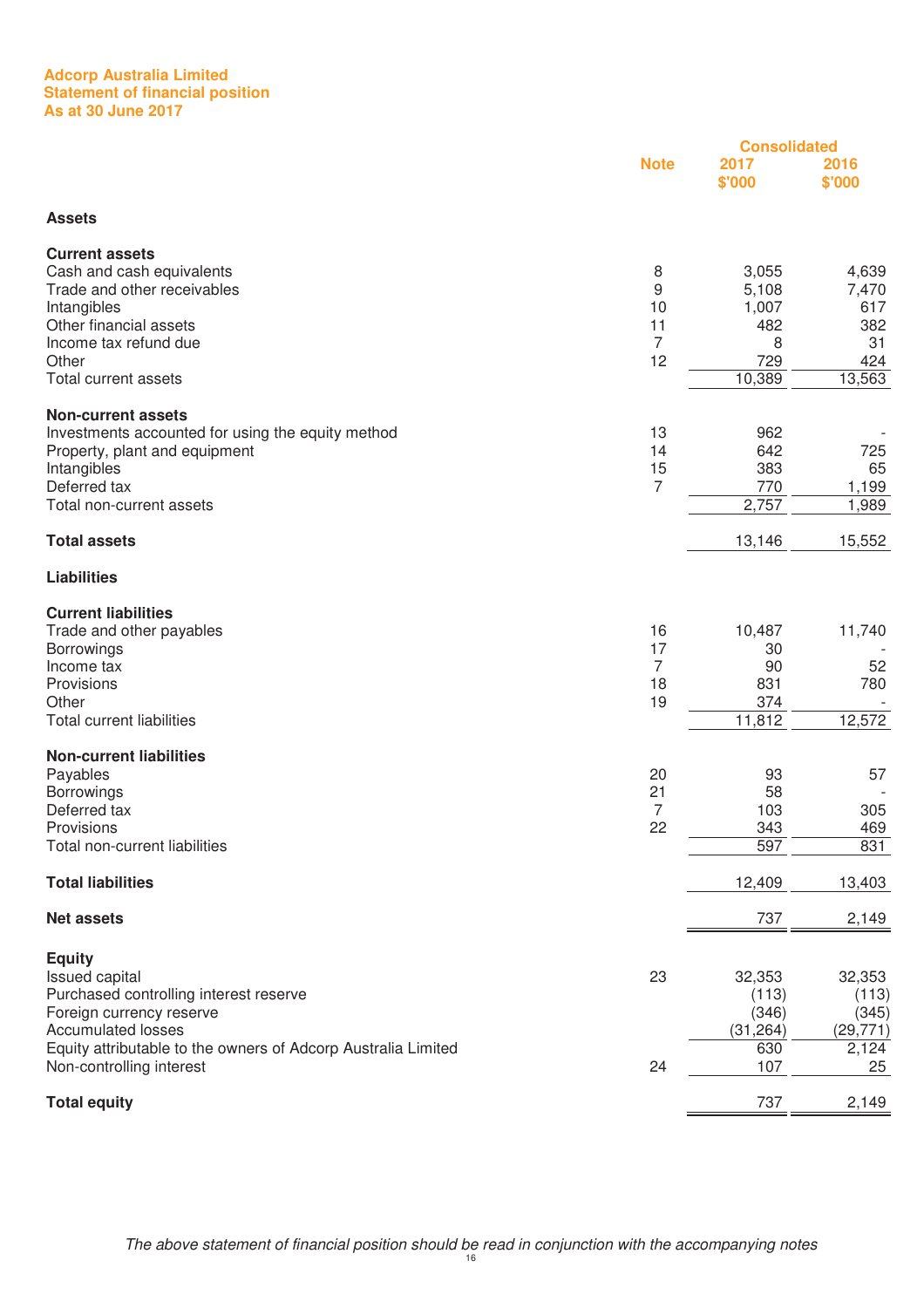# **Adcorp Australia Limited Statement of changes in equity For the year ended 30 June 2017**

| <b>Consolidated</b>                                                                                                        | <b>Issued</b><br>capital<br>\$'000 | <b>Purchased</b><br>controlling<br><b>interest</b><br>reserve<br>\$'000 | <b>Foreign</b><br>currency<br>reserve<br>\$'000 | <b>Accumulated</b><br><b>losses</b><br>\$'000 | Non-<br>controlling<br><b>interest</b><br>\$'000 | <b>Total equity</b><br>\$'000 |
|----------------------------------------------------------------------------------------------------------------------------|------------------------------------|-------------------------------------------------------------------------|-------------------------------------------------|-----------------------------------------------|--------------------------------------------------|-------------------------------|
| Balance at 1 July 2015                                                                                                     | 28,894                             | (113)                                                                   | (411)                                           | (29, 156)                                     | $\overline{c}$                                   | (784)                         |
| Profit/(loss) after income tax<br>benefit for the year<br>Other comprehensive income<br>for the year, net of tax           |                                    |                                                                         | 66                                              | (615)                                         | 23                                               | (592)<br>66                   |
| Total comprehensive income for<br>the year                                                                                 |                                    |                                                                         | 66                                              | (615)                                         | 23                                               | (526)                         |
| Transactions with owners in<br>their capacity as owners.<br>Contributions of equity, net of<br>transaction costs (note 23) | 3,459                              |                                                                         |                                                 |                                               |                                                  | 3,459                         |
| Balance at 30 June 2016                                                                                                    | 32,353                             | (113)                                                                   | (345)                                           | (29, 771)                                     | 25                                               | 2,149                         |
| <b>Consolidated</b>                                                                                                        | <b>Issued</b><br>capital<br>\$'000 | <b>Purchased</b><br>controlling<br><b>interest</b><br>reserve<br>\$'000 | <b>Foreign</b><br>currency<br>reserve<br>\$'000 | <b>Accumulated</b><br><b>losses</b><br>\$'000 | Non-<br>controlling<br><b>interest</b><br>\$'000 | <b>Total equity</b><br>\$'000 |
| Balance at 1 July 2016                                                                                                     | 32,353                             | (113)                                                                   | (345)                                           | (29, 771)                                     | 25                                               | 2,149                         |
| Profit/(loss) after income tax<br>expense for the year<br>Other comprehensive income                                       |                                    |                                                                         |                                                 | (1,493)                                       | 82                                               | (1, 411)                      |

| for the year, net of tax       | $\overline{\phantom{a}}$ | $\overline{\phantom{a}}$ |       | $\overline{\phantom{a}}$ | $\overline{\phantom{0}}$ |        |
|--------------------------------|--------------------------|--------------------------|-------|--------------------------|--------------------------|--------|
| Total comprehensive income for |                          |                          |       |                          |                          |        |
| the year                       | $\overline{\phantom{a}}$ | $\overline{\phantom{0}}$ |       | 1.493)                   | 82                       | . 412) |
| Balance at 30 June 2017        | 32,353                   | (113)                    | (346) | (31,264)                 | 107                      | 737    |

Purchased controlling interest reserve

The purchased controlling interest reserve reflects the change in non-controlling interest due to changing levels of ownership of controlled assets.

# Foreign currency reserve

The reserve is used to recognise exchange differences arising from translation of the financial statements of foreign operations to Australian dollars.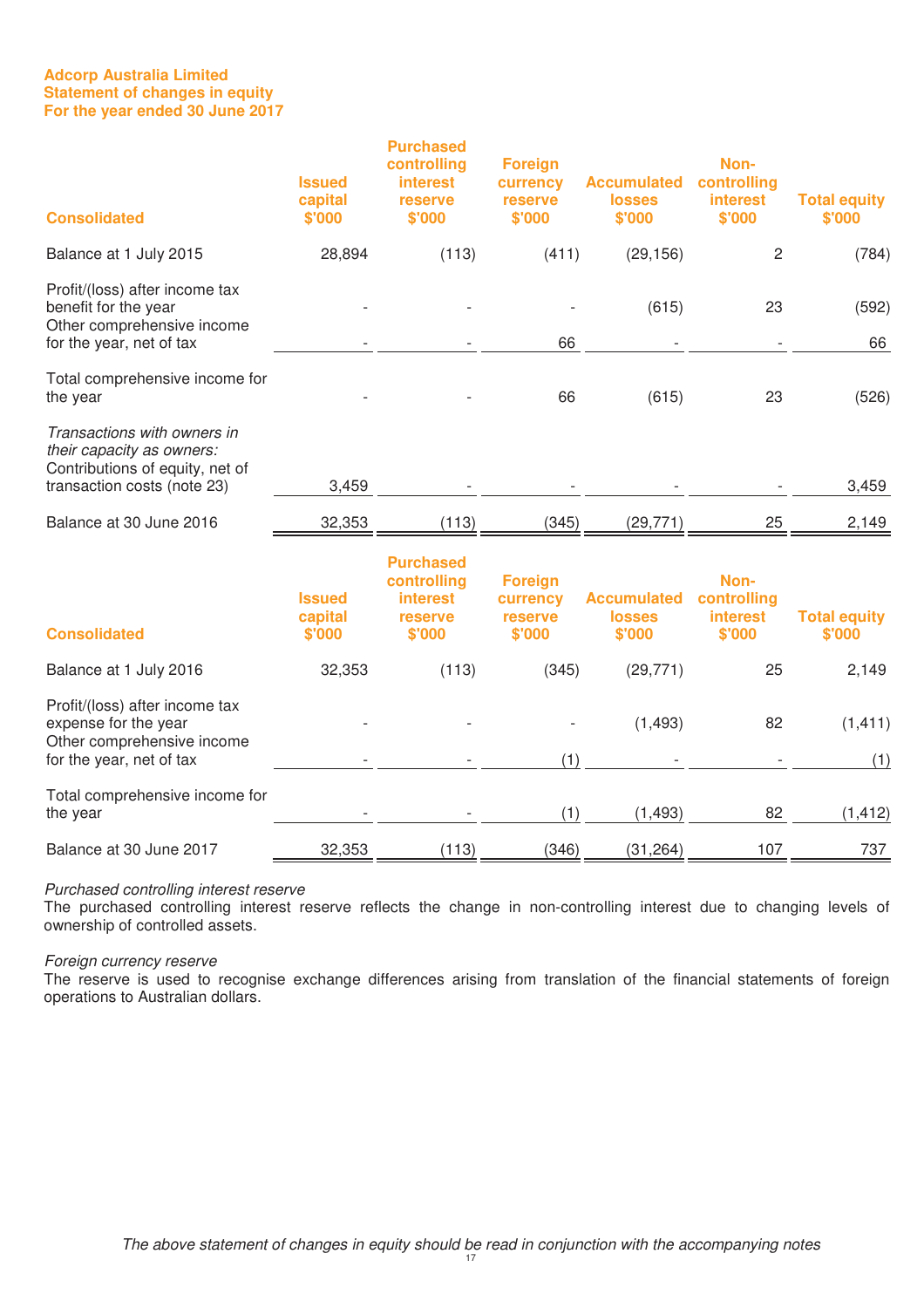#### **Adcorp Australia Limited Statement of cash flows For the year ended 30 June 2017**

|                                                                                                                                                                                                                                                                                          |             | <b>Consolidated</b>                           |                                       |
|------------------------------------------------------------------------------------------------------------------------------------------------------------------------------------------------------------------------------------------------------------------------------------------|-------------|-----------------------------------------------|---------------------------------------|
|                                                                                                                                                                                                                                                                                          | <b>Note</b> | 2017<br>\$'000                                | 2016<br>\$'000                        |
| Cash flows from operating activities<br>Receipts from customers (inclusive of GST)<br>Payments to suppliers and employees (inclusive of GST)                                                                                                                                             |             | 58,470<br>(58, 563)                           | 66,603<br>(65, 861)                   |
| Interest received<br>Interest and other finance costs paid<br>Income taxes refunded<br>Income taxes paid                                                                                                                                                                                 |             | (93)<br>24<br>(13)<br>25<br>(55)              | 742<br>35<br>(20)<br>19               |
| Net cash from/(used in) operating activities                                                                                                                                                                                                                                             | 36          | (112)                                         | 776                                   |
| Cash flows from investing activities<br>Payments for investments<br>Payment for expenses relating to acquisitions<br>Payments for property, plant and equipment<br>Payments for intangibles<br>Payments for security deposits<br>Proceeds from disposal of property, plant and equipment | 13          | (765)<br>(45)<br>(197)<br>(196)<br>(274)<br>4 | (292)<br>(259)<br>11                  |
| Net cash used in investing activities                                                                                                                                                                                                                                                    |             | (1, 473)                                      | (540)                                 |
| Cash flows from financing activities<br>Proceeds from issue of shares<br>Share issue transaction costs<br>Payments for invoice financing<br>Proceeds from invoice financing<br>Proceeds from financing<br>Repayment of borrowings                                                        | 23<br>23    | (44,600)<br>44,513<br>98<br>(10)              | 3,762<br>(303)<br>(50, 548)<br>49,665 |
| Net cash from financing activities                                                                                                                                                                                                                                                       |             | 1                                             | 2,576                                 |
| Net increase/(decrease) in cash and cash equivalents<br>Cash and cash equivalents at the beginning of the financial year                                                                                                                                                                 |             | (1,584)<br>4,639                              | 2,812<br>1,827                        |
| Cash and cash equivalents at the end of the financial year                                                                                                                                                                                                                               | 8           | 3,055                                         | 4,639                                 |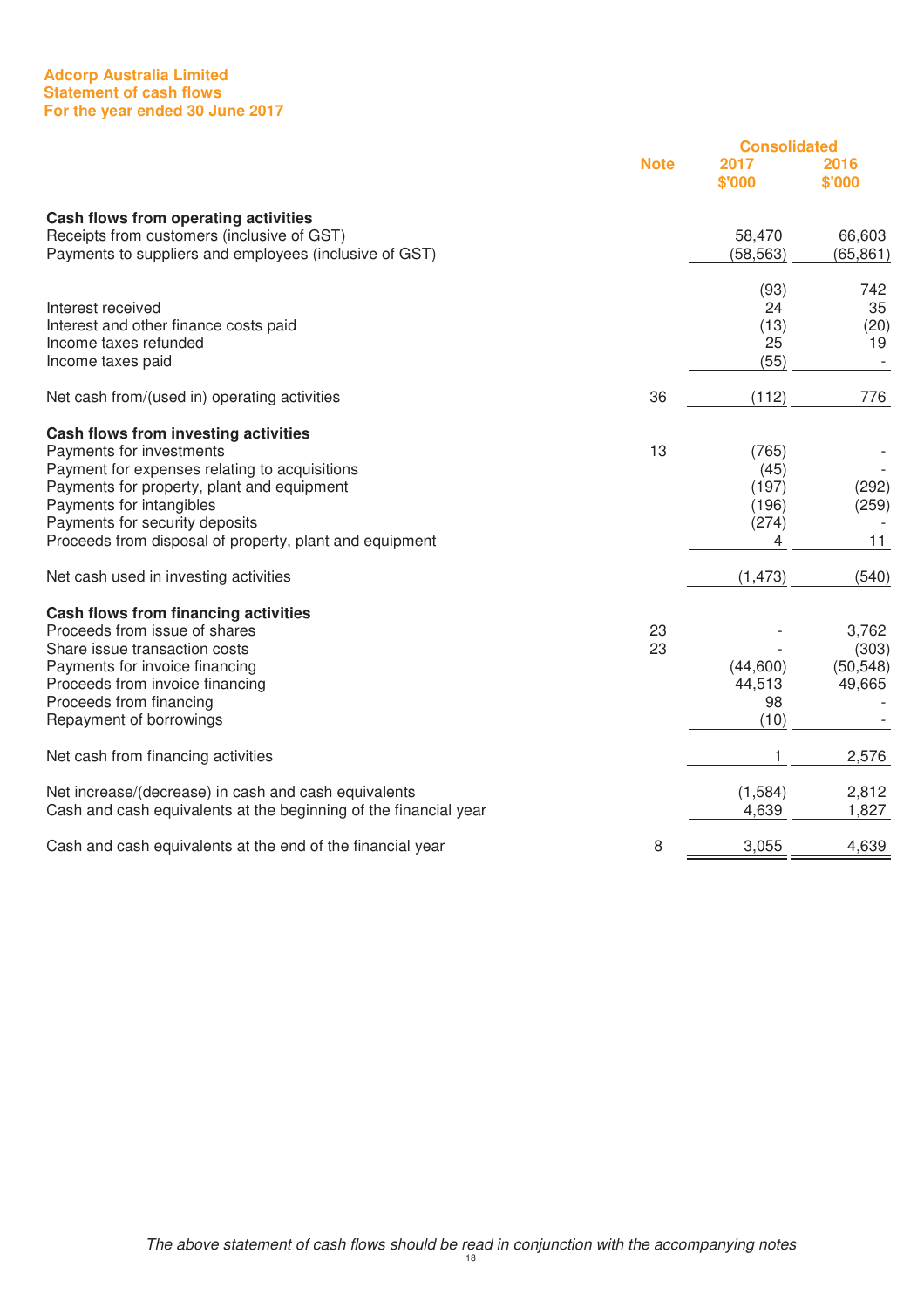# **Note 1. General information**

The financial statements cover Adcorp Australia Limited as a Consolidated Entity consisting of Adcorp Australia Limited ('Company' or 'parent entity') and the entities it controlled at the end of, or during, the year (collectively referred to as 'Consolidated Entity' or 'Adcorp'). The financial statements are presented in Australian dollars, which is Adcorp Australia Limited's functional and presentation currency.

Adcorp Australia Limited is a listed public company limited by shares, incorporated and domiciled in Australia. Its registered office and principal place of business is:

Level 2 309 George Street Sydney NSW 2000

A description of the nature of the Consolidated Entity's operations and its principal activities are included in the Directors' report, which is not part of the financial statements.

The financial statements were authorised for issue, in accordance with a resolution of Directors, on 28 August 2017. The Directors have the power to amend and reissue the financial statements.

#### **Note 2. Significant accounting policies**

The principal accounting policies adopted in the preparation of the financial statements are set out below. These policies have been consistently applied to all the years presented, unless otherwise stated.

#### **New or amended Accounting Standards and Interpretations adopted**

The Consolidated Entity has adopted all of the new or amending Accounting Standards and Interpretations issued by the Australian Accounting Standards Board ('AASB') that are mandatory for the current reporting period. The adoption of these Accounting Standards and Interpretations did not have any significant impact on the financial performance or position of the Consolidated Entity.

Any new or amended Accounting Standards or Interpretations that are not yet mandatory have not been early adopted.

#### **Going concern**

As at 30 June 2017, the Consolidated Entity had cash and cash equivalents of \$3,055,000 (2016: \$4,639,000) and has a net current liability position of \$1,423,000 (2016: net current asset position of \$991,000). Loss for the year after noncontrolling interest and other comprehensive income was \$1,411,000 (2016: \$592,000) and net cash outflows from operating activities were \$112,000 (2016: inflows \$776,000).

The investment in Shootsta Holdings Pty Ltd ('Shootsta') has contributed to the net current liability position; however this was a strategic investment decision that is expected to generate profits for the Company within the future and enhance our service offering to current clients and future prospects.

Whilst the second half shows an improvement on the first half for the current period, overall the Company has reported a loss for the current period, and as a result the Company continues to review the structure and resourcing to ensure substantial focus on attracting new business and increase revenues whilst maintaining control over costs.

The Company has had a new debtor finance facility in place since December 2016. The facility has been operating effectively however there has been minimal use of the facility to date. Our current cash flow models show there will be a reliance on the facility within the next twelve months to fund working capital requirements and we will continue to manage this arrangement to ensure financing is available when needed.

Our cash flow models for the next twelve months are based on detailed financial models that indicate the Company will be able to pay its commitments as they fall due provided we achieve our sales estimates and manage costs. Furthermore, we maintain a high level of rigour in cash flow management, prompt collection of receivables and will maintain a finance facility to support working capital or finance strategic investments.

The directors are of a view that the Consolidated Entity is a going concern based on the current level of cash balances, the availability of the debtor finance facility and ongoing initiatives to increase revenues whilst managing the cost base. Therefore the Consolidated Entity will be able to meet its debts as they fall due and accordingly the financial statements have been prepared on a going concern basis.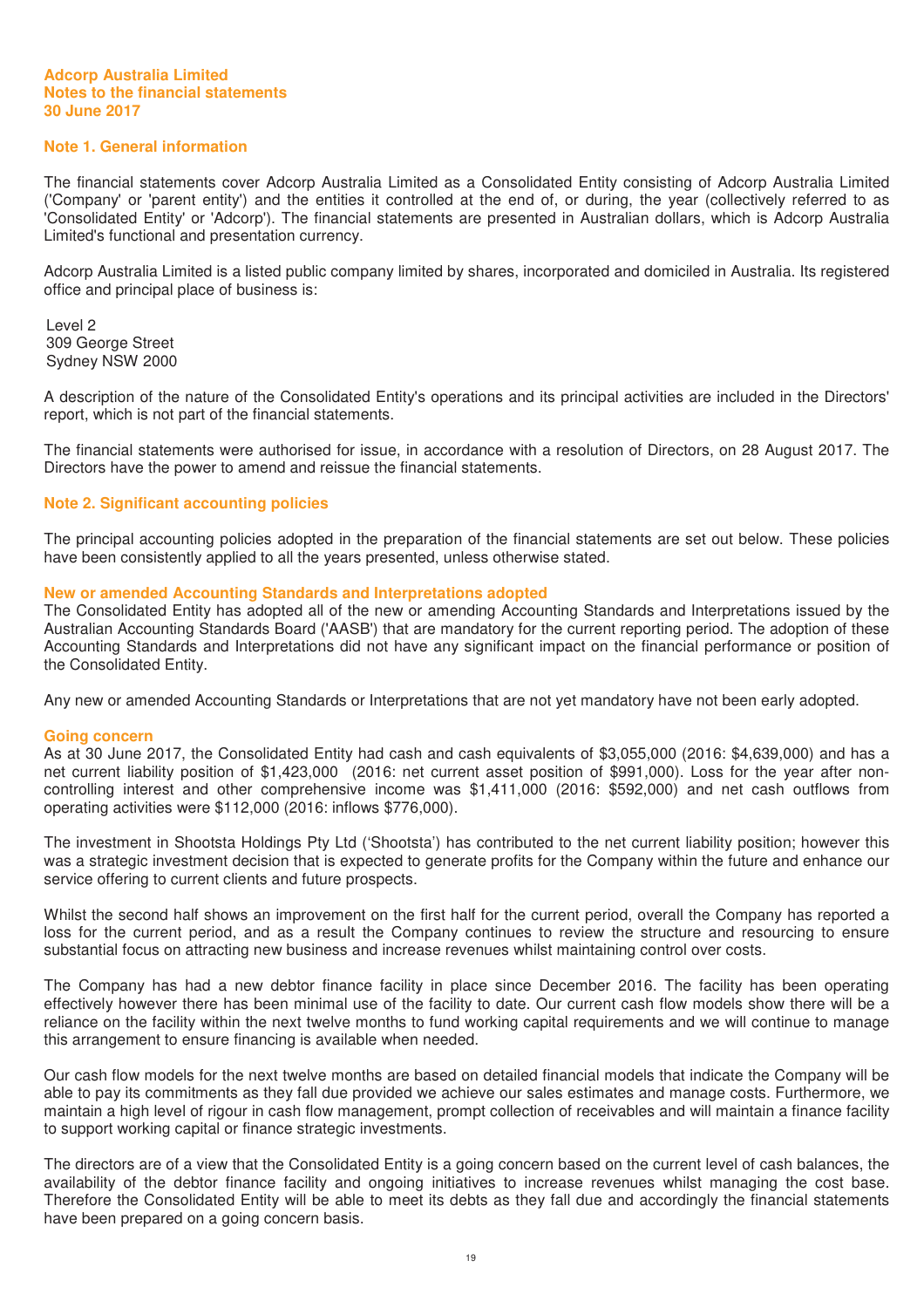#### **Basis of preparation**

These general purpose financial statements have been prepared in accordance with Australian Accounting Standards and Interpretations issued by the Australian Accounting Standards Board ('AASB') and the Corporations Act 2001, as appropriate for for-profit oriented entities. These financial statements also comply with International Financial Reporting Standards as issued by the International Accounting Standards Board ('IASB').

#### Historical cost convention

The financial statements have been prepared under the historical cost convention.

#### Critical accounting estimates

The preparation of the financial statements requires the use of certain critical accounting estimates. It also requires management to exercise its judgement in the process of applying the Consolidated Entity's accounting policies. The areas involving a higher degree of judgement or complexity, or areas where assumptions and estimates are significant to the financial statements, are disclosed in note 3.

#### **Parent entity information**

In accordance with the Corporations Act 2001, these financial statements present the results of the Consolidated Entity only. Supplementary information about the parent entity is disclosed in note 33.

#### **Principles of consolidation**

The consolidated financial statements incorporate the assets and liabilities of all subsidiaries of Adcorp Australia Limited as at 30 June 2017 and the results of all subsidiaries for the year then ended.

Subsidiaries are all those entities over which the Consolidated Entity has control. The Consolidated Entity controls an entity when the Consolidated Entity is exposed to, or has rights to, variable returns from its involvement with the entity and has the ability to affect those returns through its power to direct the activities of the entity. Subsidiaries are fully consolidated from the date on which control is transferred to the Consolidated Entity. They are de-consolidated from the date that control ceases.

Intercompany transactions, balances and unrealised gains on transactions between entities in the Consolidated Entity are eliminated. Unrealised losses are also eliminated unless the transaction provides evidence of the impairment of the asset transferred. Accounting policies of subsidiaries have been changed where necessary to ensure consistency with the policies adopted by the Consolidated Entity.

The acquisition of subsidiaries is accounted for using the acquisition method of accounting. A change in ownership interest, without the loss of control, is accounted for as an equity transaction, where the difference between the consideration transferred and the book value of the share of the non-controlling interest acquired is recognised directly in equity attributable to the parent.

Non-controlling interest in the results and equity of subsidiaries are shown separately in the statement of profit or loss and other comprehensive income, statement of financial position and statement of changes in equity of the Consolidated Entity. Losses incurred by the Consolidated Entity are attributed to the non-controlling interest in full, even if that results in a deficit balance.

Where the Consolidated Entity loses control over a subsidiary, it derecognises the assets including goodwill, liabilities and non-controlling interest in the subsidiary together with any cumulative translation differences recognised in equity. The Consolidated Entity recognises the fair value of the consideration received and the fair value of any investment retained together with any gain or loss in profit or loss.

#### **Operating segments**

Operating segments are presented using the 'management approach', where the information presented is on the same basis as the internal reports provided to the Chief Operating Decision Makers ('CODM'). The CODM is responsible for the allocation of resources to operating segments and assessing their performance.

#### **Foreign currency translation**

The financial statements are presented in Australian dollars, which is Adcorp Australia Limited's functional and presentation currency.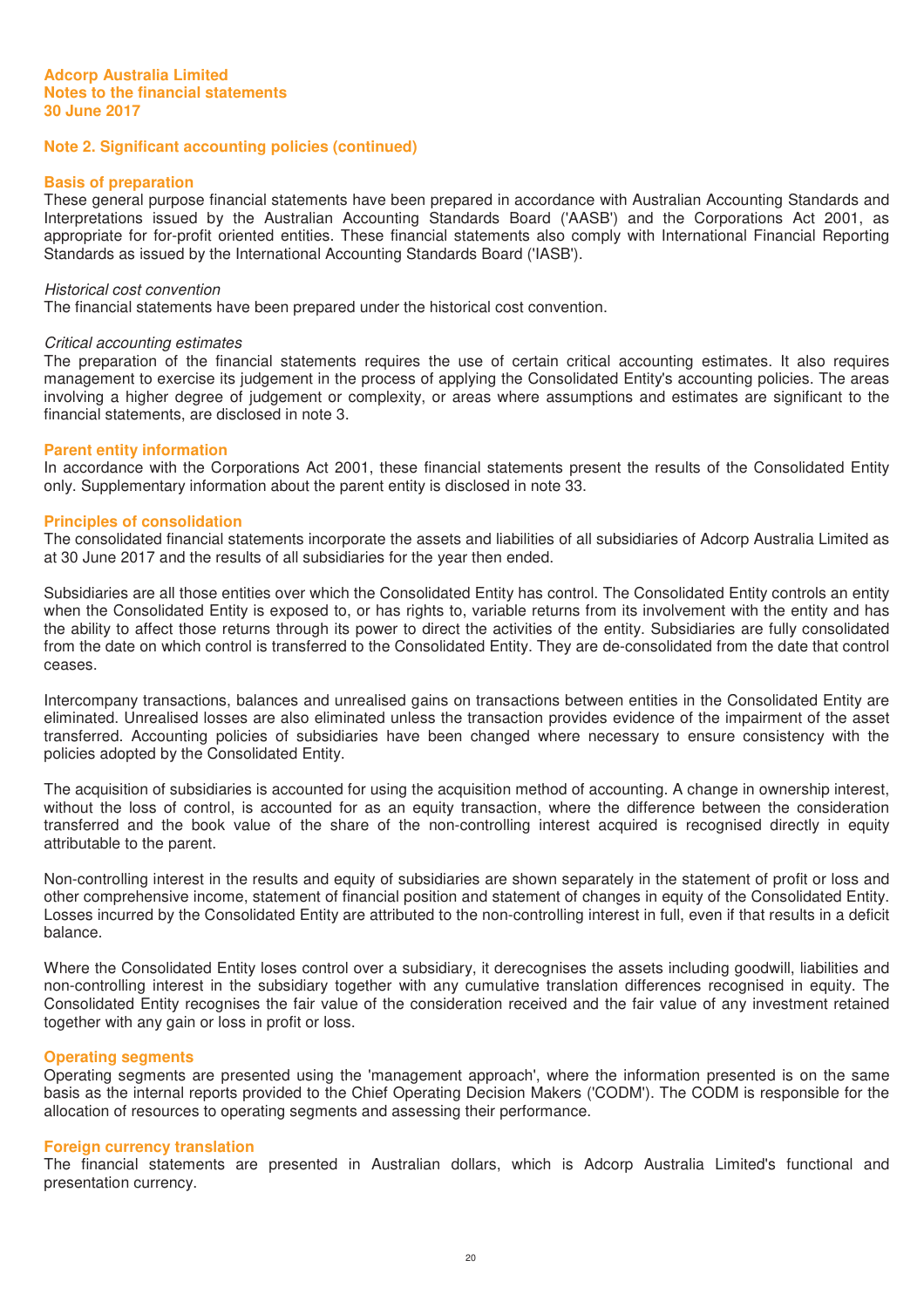#### Foreign currency transactions

Foreign currency transactions are translated into Australian dollars using the exchange rates prevailing at the dates of the transactions. Foreign exchange gains and losses resulting from the settlement of such transactions and from the translation at financial year-end exchange rates of monetary assets and liabilities denominated in foreign currencies are recognised in profit or loss.

#### Foreign operations

The assets and liabilities of foreign operations are translated into Australian dollars using the exchange rates at the reporting date. The revenues and expenses of foreign operations are translated into Australian dollars using the average exchange rates, which approximate the rates at the dates of the transactions, for the period. All resulting foreign exchange differences are recognised in other comprehensive income through the foreign currency reserve in equity.

The foreign currency reserve is recognised in profit or loss when the foreign operation or net investment is disposed of.

#### **Revenue recognition**

Revenue is recognised when it is probable that the economic benefit will flow to the Consolidated Entity and the revenue can be reliably measured. Revenue is measured at the fair value of the consideration received or receivable.

#### Operating revenues

Media, media related production, creative, digital and video production revenue, net of direct costs which are collected on behalf of third parties, are brought to account when billed to the client once an advertisement has appeared or published material produced. For cash flow purposes, the amounts are shown as gross receipts and gross payments.

#### Production revenues – Royalties

Royalties (and Advances of royalties) received from the distribution of television productions are brought to account as gross revenue upon delivery of the production where substantiated by contractual terms and on a monthly or quarterly basis where ongoing royalties are earned accordingly.

#### Production revenues – Grants

Grants received from government agencies for the development or producing of a television series are brought to account as gross revenue upon fulfilment of the contractual obligations for the grants received.

#### **Interest**

Interest revenue is recognised as interest accrues using the effective interest method. This is a method of calculating the amortised cost of a financial asset and allocating the interest income over the relevant period using the effective interest rate, which is the rate that exactly discounts estimated future cash receipts through the expected life of the financial asset to the net carrying amount of the financial asset.

#### Other revenue

Other revenue is recognised when it is received or when the right to receive payment is established.

#### **Income tax**

The income tax expense or benefit for the period is the tax payable on that period's taxable income based on the applicable income tax rate for each jurisdiction, adjusted by the changes in deferred tax assets and liabilities attributable to temporary differences, unused tax losses and the adjustment recognised for prior periods, where applicable.

Deferred tax assets and liabilities are recognised for temporary differences at the tax rates expected to be applied when the assets are recovered or liabilities are settled, based on those tax rates that are enacted or substantively enacted, except for:

- Ɣ When the deferred income tax asset or liability arises from the initial recognition of goodwill or an asset or liability in a transaction that is not a business combination and that, at the time of the transaction, affects neither the accounting nor taxable profits; or
- When the taxable temporary difference is associated with interests in subsidiaries, associates or joint ventures, and the timing of the reversal can be controlled and it is probable that the temporary difference will not reverse in the foreseeable future.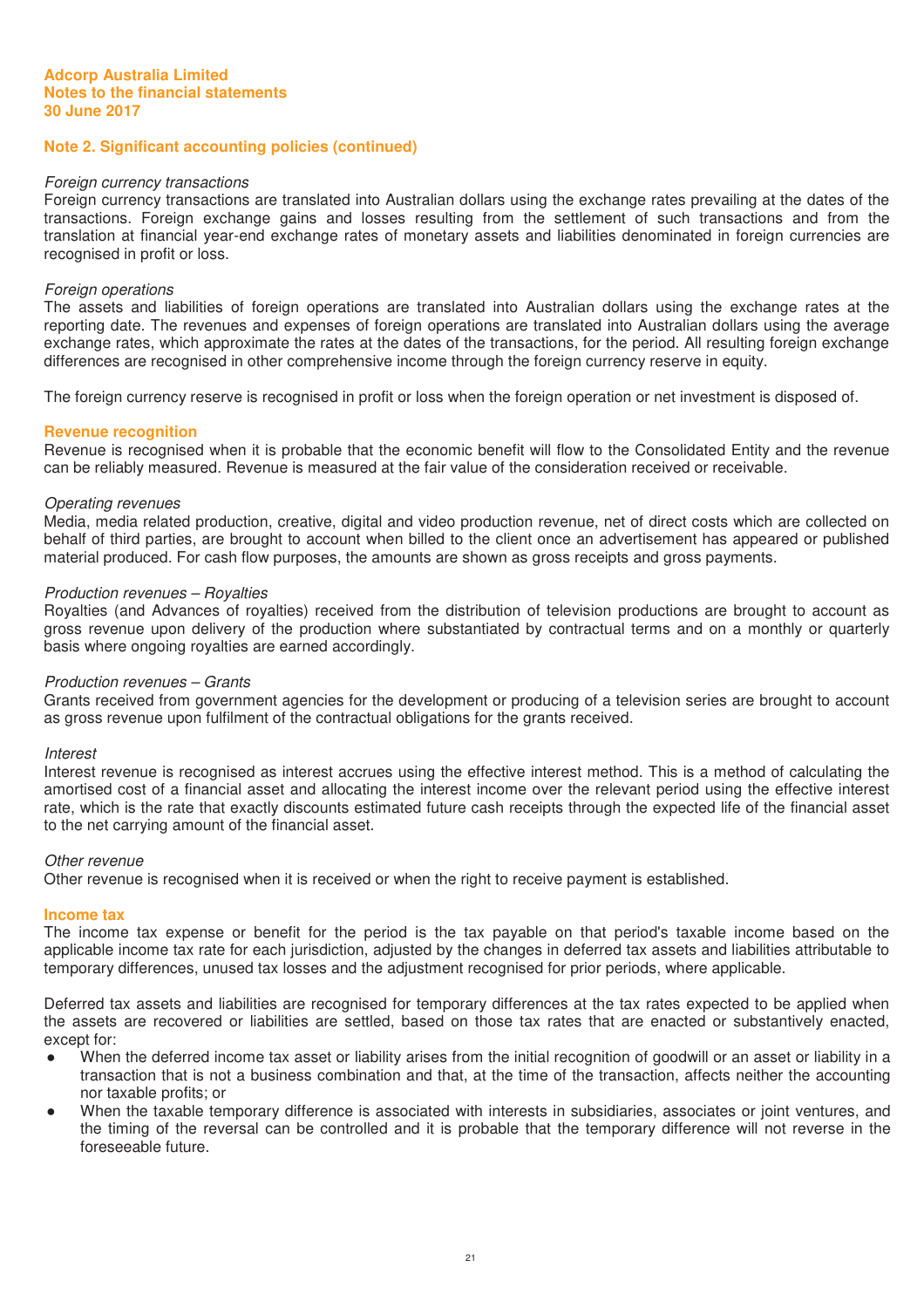Deferred tax assets are recognised for deductible temporary differences only if it is probable that future taxable amounts will be available to utilise those temporary differences. Deferred tax assets are recognised for unused tax losses if it is probable that future taxable amounts will be available to utilise those losses; however where a tax entity has consecutive periods of losses, the tax losses are only recognised if there is convincing evidence.

The carrying amount of recognised and unrecognised deferred tax assets are reviewed at each reporting date. Deferred tax assets recognised are reduced to the extent that it is no longer probable that future taxable profits will be available for the carrying amount to be recovered. Previously unrecognised deferred tax assets are recognised to the extent that it is probable that there are future taxable profits available to recover the asset.

Deferred tax assets and liabilities are offset only where there is a legally enforceable right to offset current tax assets against current tax liabilities and deferred tax assets against deferred tax liabilities; and they relate to the same taxable authority on either the same taxable entity or different taxable entities which intend to settle simultaneously.

Adcorp Australia Limited (the 'head entity') and its wholly-owned Australian subsidiaries have formed an income tax consolidated group under the tax consolidation regime. The head entity and each subsidiary in the tax consolidated group continue to account for their own current and deferred tax amounts. The tax consolidated group has applied the 'separate taxpayer within group' approach in determining the appropriate amount of taxes to allocate to members of the tax consolidated group.

In addition to its own current and deferred tax amounts, the head entity also recognises the current tax liabilities (or assets) and the deferred tax assets arising from unused tax losses and unused tax credits assumed from each subsidiary in the tax consolidated group.

Assets or liabilities arising under tax funding agreements with the tax consolidated entities are recognised as amounts receivable from or payable to other entities in the tax consolidated group. The tax funding arrangement ensures that the intercompany charge equals the current tax liability or benefit of each tax consolidated group member, resulting in neither a contribution by the head entity to the subsidiaries nor a distribution by the subsidiaries to the head entity.

#### **Current and non-current classification**

Assets and liabilities are presented in the statement of financial position based on current and non-current classification.

An asset is classified as current when: it is either expected to be realised or intended to be sold or consumed in the entity's normal operating cycle; it is held primarily for the purpose of trading; it is expected to be realised within 12 months after the reporting period; or the asset is cash or cash equivalent unless restricted from being exchanged or used to settle a liability for at least 12 months after the reporting period. All other assets are classified as non-current.

A liability is classified as current when: it is either expected to be settled in the entity's normal operating cycle; it is held primarily for the purpose of trading; it is due to be settled within 12 months after the reporting period; or there is no unconditional right to defer the settlement of the liability for at least 12 months after the reporting period. All other liabilities are classified as non-current.

Deferred tax assets and liabilities are always classified as non-current.

#### **Cash and cash equivalents**

Cash and cash equivalents includes cash on hand, deposits held at call with financial institutions, other short-term, highly liquid investments with original maturities of three months or less that are readily convertible to known amounts of cash and which are subject to an insignificant risk of changes in value.

#### **Trade and other receivables**

Trade receivables are initially recognised at fair value and subsequently measured at amortised cost using the effective interest method, less any provision for impairment. Trade receivables are generally due for settlement within 30 days.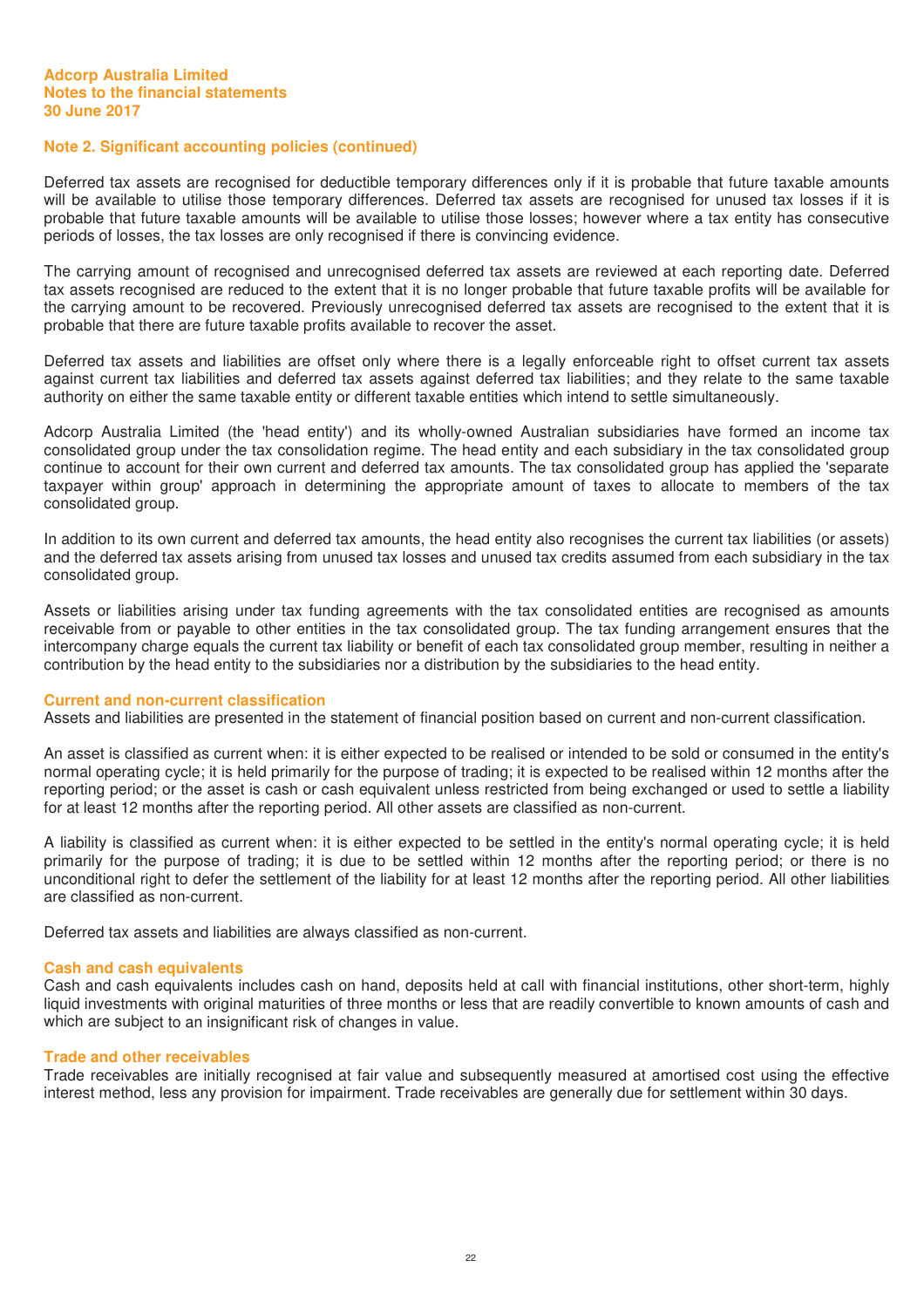# **Note 2. Significant accounting policies (continued)**

Collectability of trade receivables is reviewed on an ongoing basis. Debts which are known to be uncollectable are written off by reducing the carrying amount directly. A provision for impairment of trade receivables is raised when there is objective evidence that the Consolidated Entity will not be able to collect all amounts due according to the original terms of the receivables. Significant financial difficulties of the debtor, probability that the debtor will enter bankruptcy or financial reorganisation and default or delinquency in payments (more than 60 days overdue) are considered indicators that the trade receivable may be impaired. The amount of the impairment allowance is the difference between the asset's carrying amount and the present value of estimated future cash flows, discounted at the original effective interest rate. Cash flows relating to short-term receivables are not discounted if the effect of discounting is immaterial.

Other receivables are recognised at amortised cost, less any provision for impairment.

#### **Associates**

Associates are entities over which the Consolidated Entity has significant influence but not control or joint control. Investments in associates are accounted for using the equity method. Under the equity method, the share of the profits or losses of the associate is recognised in profit or loss and the share of the movements in equity is recognised in other comprehensive income. Investments in associates are carried in the statement of financial position at cost, plus costs directly attributable to the acquisition and plus post-acquisition changes in the Consolidated Entity's share of net assets of the associate. Goodwill relating to the associate is included in the carrying amount of the investment and is neither amortised nor individually tested for impairment. Dividends received or receivable from associates reduce the carrying amount of the investment.

When the Consolidated Entity's share of losses in an associate equals or exceeds its interest in the associate, including any unsecured long-term receivables, the Consolidated Entity does not recognise further losses, unless it has incurred obligations or made payments on behalf of the associate.

The Consolidated Entity discontinues the use of the equity method upon the loss of significant influence over the associate and recognises any retained investment at its fair value. Any difference between the associate's carrying amount, fair value of the retained investment and proceeds from disposal is recognised in profit or loss.

#### **Joint ventures**

A joint venture is a joint arrangement whereby the parties that have joint control of the arrangement have rights to the net assets of the arrangement. Investments in joint ventures are accounted for using the equity method. Under the equity method, the share of the profits or losses of the joint venture is recognised in profit or loss and the share of the movements in equity is recognised in other comprehensive income. Investments in joint ventures are carried in the statement of financial position at cost plus post-acquisition changes in the Consolidated Entity's share of net assets of the joint venture. Goodwill relating to the joint venture is included in the carrying amount of the investment and is neither amortised nor individually tested for impairment. Income earned from joint venture entities reduce the carrying amount of the investment.

#### **Property, plant and equipment**

Plant and equipment is stated at historical cost less accumulated depreciation and impairment. Historical cost includes expenditure that is directly attributable to the acquisition of the items.

Depreciation is calculated on a straight-line and diminishing value basis to write off the net cost of each item of property, plant and equipment over their expected useful lives as follows:

Office equipment 3-5 years Furniture and fittings and  $\overline{\phantom{a}}$  and  $\overline{\phantom{a}}$  and  $\overline{\phantom{a}}$  and  $\overline{\phantom{a}}$  and  $\overline{\phantom{a}}$  and  $\overline{\phantom{a}}$  and  $\overline{\phantom{a}}$  and  $\overline{\phantom{a}}$  and  $\overline{\phantom{a}}$  and  $\overline{\phantom{a}}$  and  $\overline{\phantom{a}}$  and  $\overline{\phantom{a}}$  and  $\over$ 

The residual values, useful lives and depreciation methods are reviewed, and adjusted if appropriate, at each reporting date, and reflect the pattern of consumption of the assets future economic benefit.

Leasehold improvements and plant and equipment under lease are depreciated over the unexpired period of the lease or the estimated useful life of the assets, whichever is shorter.

An item of property, plant and equipment is derecognised upon disposal or when there is no future economic benefit to the Consolidated Entity. Gains and losses between the carrying amount and the disposal proceeds are taken to profit or loss.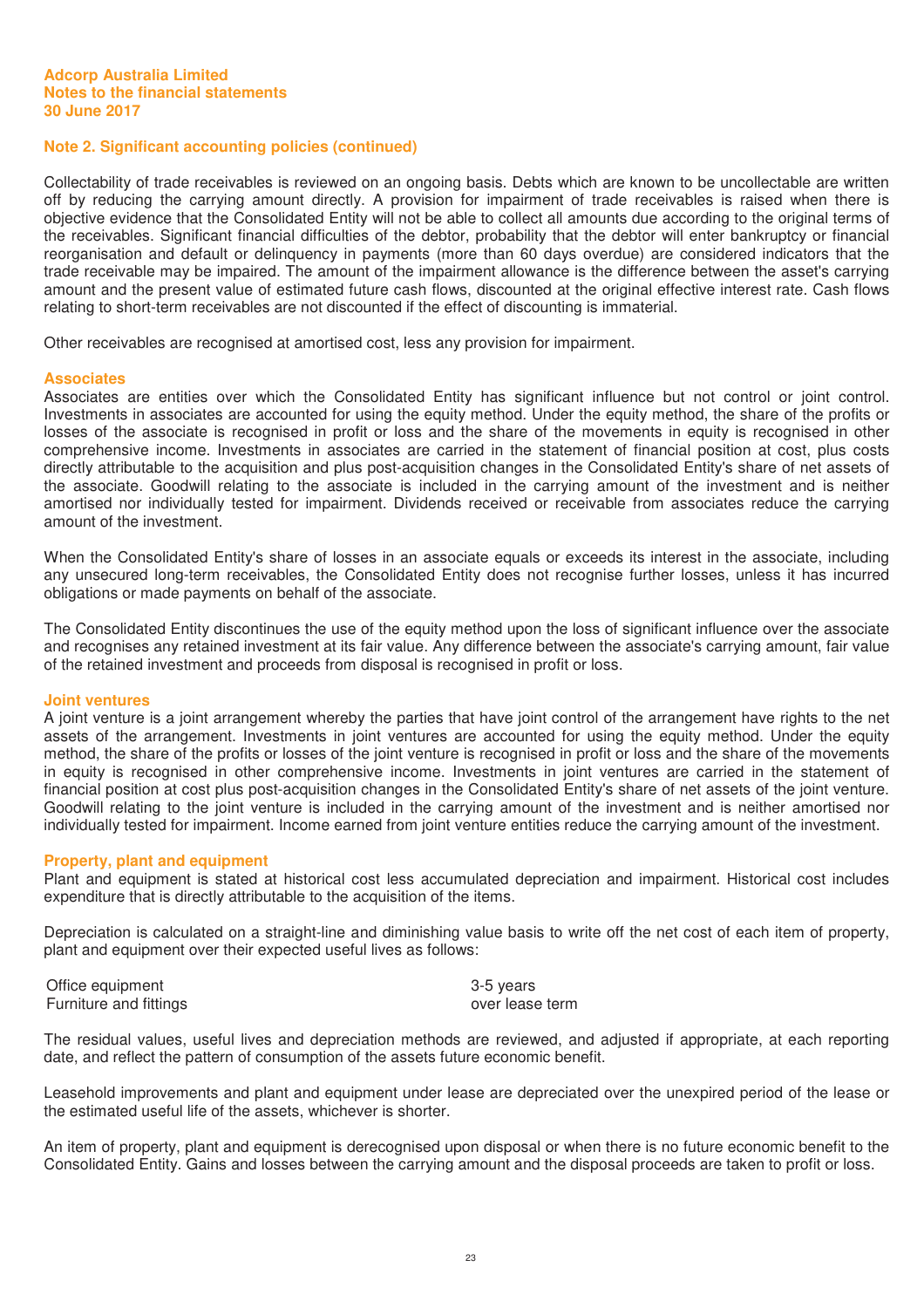#### **Leases**

The determination of whether an arrangement is or contains a lease is based on the substance of the arrangement and requires an assessment of whether the fulfilment of the arrangement is dependent on the use of a specific asset or assets and the arrangement conveys a right to use the asset.

A distinction is made between finance leases, which effectively transfer from the lessor to the lessee substantially all the risks and benefits incidental to the ownership of leased assets, and operating leases, under which the lessor effectively retains substantially all such risks and benefits.

Finance leases are capitalised. A lease asset and liability are established at the fair value of the leased assets, or if lower, the present value of minimum lease payments. Lease payments are allocated between the principal component of the lease liability and the finance costs, so as to achieve a constant rate of interest on the remaining balance of the liability.

Leased assets acquired under a finance lease are depreciated over the asset's useful life or over the shorter of the asset's useful life and the lease term if there is no reasonable certainty that the Consolidated Entity will obtain ownership at the end of the lease term.

Operating lease payments, net of any incentives received from the lessor, are charged to profit or loss on a straight-line basis over the term of the lease.

#### **Intangible assets**

#### Software licences

Significant costs associated with software are deferred and amortised on a straight-line and diminishing value basis over the period of their expected benefit, being their finite life of 2 to 3 years. The method of amortisation reflects the pattern of consumption of the assets future economic benefit.

#### Production asset

Production assets include the unamortised cost of completed television series, series currently in production or series where management has determined the project is commercially viable and will generate sufficient future net cash flows. Production assets are capitalised in accordance with AASB 138 Intangible Assets. Production assets are stated at the lower of cost, less accumulated amortisation, or fair value.

Production assets begin amortisation when the asset is available for use, that is, when it has been delivered in accordance with any contractual agreement or is in a condition necessary for it to be capable of operating in the manner intended by management. Amortisation ceases at the earlier of the date that the asset is classified as held for sale and the date it is derecognised. The amortisation method used reflects the pattern in which the asset's future economic benefits are expected to received. If that pattern cannot be determined reliably, the straight-line method is used.

Production assets will be impaired at any point in which management determine the carrying amount exceeds its recoverable amount.

#### **Impairment of non-financial assets**

Goodwill and other intangible assets that have an indefinite useful life are not subject to amortisation and are tested annually for impairment, or more frequently if events or changes in circumstances indicate that they might be impaired. Other non-financial assets are reviewed for impairment whenever events or changes in circumstances indicate that the carrying amount may not be recoverable. An impairment loss is recognised for the amount by which the asset's carrying amount exceeds its recoverable amount.

Recoverable amount is the higher of an asset's fair value less costs of disposal and value-in-use. The value-in-use is the present value of the estimated future cash flows relating to the asset using a pre-tax discount rate specific to the asset or cash-generating unit to which the asset belongs. Assets that do not have independent cash flows are grouped together to form a cash-generating unit.

#### **Trade and other payables**

These amounts represent liabilities for goods and services provided to the Consolidated Entity prior to the end of the financial year and which are unpaid. Due to their short-term nature they are measured at amortised cost and not discounted. The amounts are unsecured and are usually paid within 30 days of recognition except for media creditors who are on 45 day terms. Other payables have repayment terms of less than 12 months.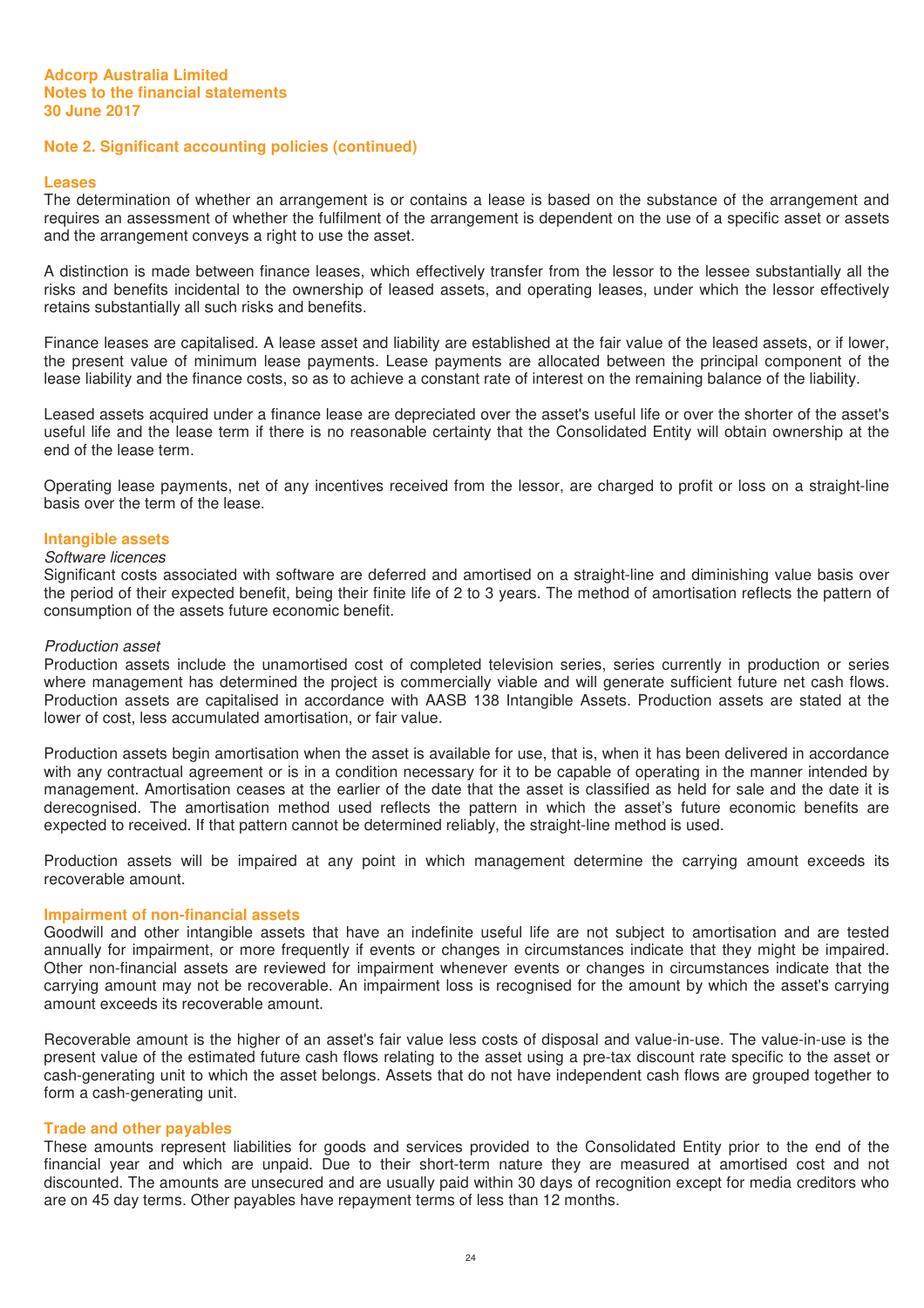#### **Borrowings**

Loans and borrowings are initially recognised at the fair value of the consideration received, net of transaction costs. They are subsequently measured at amortised cost using the effective interest method.

#### **Finance costs**

Finance costs attributable to qualifying assets are capitalised as part of the asset. All other finance costs are expensed in the period in which they are incurred.

#### **Provisions**

Provisions are recognised when the Consolidated Entity has a present (legal or constructive) obligation as a result of a past event, it is probable the Consolidated Entity will be required to settle the obligation, and a reliable estimate can be made of the amount of the obligation. The amount recognised as a provision is the best estimate of the consideration required to settle the present obligation at the reporting date, taking into account the risks and uncertainties surrounding the obligation. If the time value of money is material, provisions are discounted using a current pre-tax rate specific to the liability. The increase in the provision resulting from the passage of time is recognised as a finance cost.

# **Employee benefits**

#### Short-term employee benefits

Liabilities for wages and salaries and other employee benefits expected to be settled wholly within 12 months of the reporting date are measured at the amounts expected to be paid when the liabilities are settled.

#### Long-term employee benefits

Employee benefits not expected to be settled wholly within 12 months of the reporting date is measured as the present value of expected future payments to be made in respect of services provided by employees up to the reporting date using the projected unit credit method. Consideration is given to expected future wage and salary levels, experience of employee departures and periods of service. Expected future payments are discounted using market yields at the reporting date on high quality corporate bonds with terms to maturity and currency that match, as closely as possible, the estimated future cash outflows.

#### Defined contribution superannuation expense

Contributions to defined contribution superannuation plans are expensed in the period in which they are incurred.

#### **Fair value measurement**

When an asset or liability, financial or non-financial, is measured at fair value for recognition or disclosure purposes, the fair value is based on the price that would be received to sell an asset or paid to transfer a liability in an orderly transaction between market participants at the measurement date; and assumes that the transaction will take place either: in the principal market; or in the absence of a principal market, in the most advantageous market.

Fair value is measured using the assumptions that market participants would use when pricing the asset or liability, assuming they act in their economic best interests. For non-financial assets, the fair value measurement is based on its highest and best use. Valuation techniques that are appropriate in the circumstances and for which sufficient data are available to measure fair value, are used, maximising the use of relevant observable inputs and minimising the use of unobservable inputs.

Assets and liabilities measured at fair value are classified, into three levels, using a fair value hierarchy that reflects the significance of the inputs used in making the measurements. Classifications are reviewed at each reporting date and transfers between levels are determined based on a reassessment of the lowest level of input that is significant to the fair value measurement.

For recurring and non-recurring fair value measurements, external valuers may be used when internal expertise is either not available or when the valuation is deemed to be significant. External valuers are selected based on market knowledge and reputation. Where there is a significant change in fair value of an asset or liability from one period to another, an analysis is undertaken, which includes a verification of the major inputs applied in the latest valuation and a comparison, where applicable, with external sources of data.

#### **Issued capital**

Ordinary shares are classified as equity.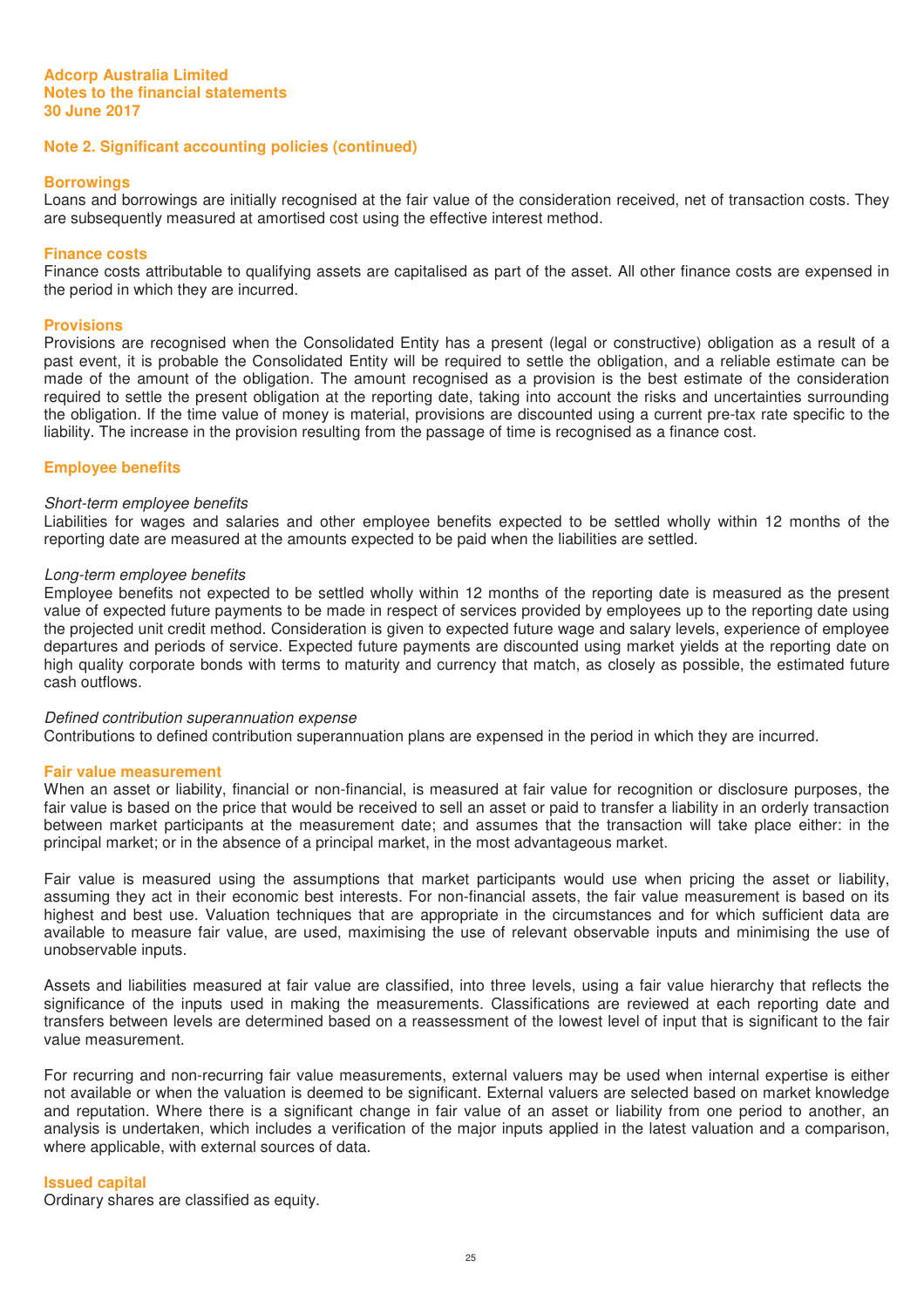Incremental costs directly attributable to the issue of new shares or options are shown in equity as a deduction, net of tax, from the proceeds.

#### **Earnings per share**

#### Basic earnings per share

Basic earnings per share is calculated by dividing the profit attributable to the owners of Adcorp Australia Limited, excluding any costs of servicing equity other than ordinary shares, by the weighted average number of ordinary shares outstanding during the financial year, adjusted for bonus elements in ordinary shares issued during the financial year.

#### Diluted earnings per share

Diluted earnings per share adjusts the figures used in the determination of basic earnings per share to take into account the after income tax effect of interest and other financing costs associated with dilutive potential ordinary shares and the weighted average number of shares assumed to have been issued for no consideration in relation to dilutive potential ordinary shares.

#### **Goods and Services Tax ('GST') and other similar taxes**

Revenues, expenses and assets are recognised net of the amount of associated GST, unless the GST incurred is not recoverable from the tax authority. In this case it is recognised as part of the cost of the acquisition of the asset or as part of the expense.

Receivables and payables are stated inclusive of the amount of GST receivable or payable. The net amount of GST recoverable from, or payable to, the tax authority is included in other receivables or other payables in the statement of financial position.

Cash flows are presented on a gross basis. The GST components of cash flows arising from investing or financing activities which are recoverable from, or payable to the tax authority, are presented as operating cash flows.

Commitments and contingencies are disclosed net of the amount of GST recoverable from, or payable to, the tax authority.

#### **Comparative information**

Certain comparatives have been restated to reflect current year disclosure. No changes to profit or loss and net assets has occurred for any restatement.

#### **Rounding of amounts**

The Company is of a kind referred to in ASIC Corporations (Rounding in Financial/Directors' Reports) Instrument 2016/191, issued by the Australian Securities and Investments Commission, relating to 'rounding-off'. Amounts in this report have been rounded off in accordance with the Corporations Instruments to the nearest thousand dollars, or in certain cases, the nearest dollar.

#### **New Accounting Standards and Interpretations not yet mandatory or early adopted**

Australian Accounting Standards and Interpretations that have recently been issued or amended but are not yet mandatory, have not been early adopted by the Consolidated Entity for the annual reporting period ended 30 June 2017. The Consolidated Entity's assessment of the impact of these new or amended Accounting Standards and Interpretations, most relevant to the Consolidated Entity, are set out below.

#### AASB 9 Financial Instruments

This standard is applicable to annual reporting periods beginning on or after 1 January 2018. The standard replaces all previous versions of AASB 9 and completes the project to replace IAS 39 'Financial Instruments: Recognition and Measurement'. AASB 9 introduces new classification and measurement models for financial assets. New simpler hedge accounting requirements are intended to more closely align the accounting treatment with the risk management activities of the entity. New impairment requirements will use an 'expected credit loss' ('ECL') model to recognise an allowance.The Consolidated Entity will adopt this standard from 1 July 2018 but has determined the standard will not have a significant impact.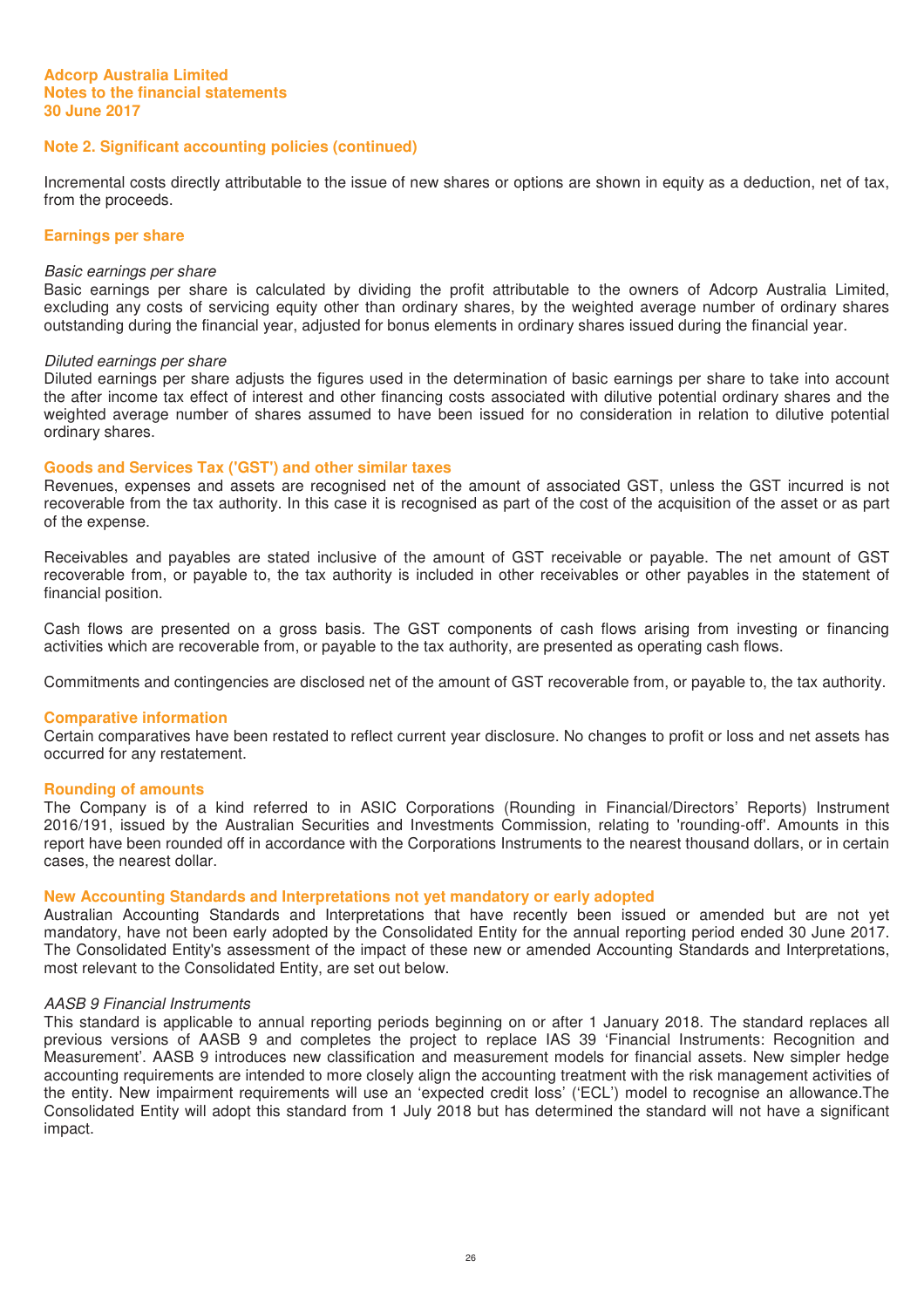#### AASB 15 Revenue from Contracts with Customers

This standard is currently applicable to annual reporting periods beginning on or after 1 January 2018. The standard provides a single standard for revenue recognition. The core principle of the standard is that an entity will recognise revenue to depict the transfer of promised goods or services to customers in an amount that reflects the consideration to which the entity expects to be entitled in exchange for those goods or services). The Consolidated Entity will adopt this standard from 1 January 2018 but has determined the standard will not have a significant impact.

#### AASB 16 Leases

This standard is applicable to annual reporting periods beginning on or after 1 January 2019. The standard replaces AASB 117 'Leases' and for lessees will eliminate the classifications of operating leases and finance leases. Subject to exceptions, a 'right-of-use' asset will be capitalised in the statement of financial position, measured as the present value of the unavoidable future lease payments to be made over the lease term. The exceptions relate to short-term leases of 12 months or less and leases of low-value assets (such as personal computers and small office furniture) where an accounting policy choice exists whereby either a 'right-of-use' asset is recognised or lease payments are expensed to profit or loss as incurred. A liability corresponding to the capitalised lease will also be recognised, adjusted for lease prepayments, lease incentives received, initial direct costs incurred and an estimate of any future restoration, removal or dismantling costs. Straight-line operating lease expense recognition will be replaced with a depreciation charge for the leased asset (included in operating costs) and an interest expense on the recognised lease liability (included in finance costs). In the earlier periods of the lease, the expenses associated with the lease under AASB 16 will be higher when compared to lease expenses under AASB 117. However EBITDA (Earnings Before Interest, Tax, Depreciation and Amortisation) results will be improved as the operating expense is replaced by interest expense and depreciation in profit or loss under AASB 16. For classification within the statement of cash flows, the lease payments will be separated into both a principal (financing activities) and interest (either operating or financing activities) component. For lessor accounting, the standard does not substantially change how a lessor accounts for leases.The Consolidated Entity will adopt this standard from 1 July 2019. Management has reviewed the impact and recognises there will be a material change in relation to the accounting treatment for leases for rental properties. Whilst this will result in recognising both an asset and liability, it will not impact the overall net asset position nor will it affect any financial covenants for financiers (for which there presently are none). Management has reviewed the impact of other leases (primarily computer equipment) and has determined it will not have a significant impact with respect to these leases.

#### Other amending accounting standards

Other amending accounting standards issued are not considered to have a significant impact on the financial statements of the Consolidated Entity as their amendments provide either clarification of existing accounting treatment or editorial amendments. Accordingly, these standards have not been detailed as they are not material to the operations of the entity.

# **Note 3. Critical accounting judgements, estimates and assumptions**

The preparation of the financial statements requires management to make judgements, estimates and assumptions that affect the reported amounts in the financial statements. Management continually evaluates its judgements and estimates in relation to assets, liabilities, contingent liabilities, revenue and expenses. Management bases its judgements, estimates and assumptions on historical experience and on other various factors, including expectations of future events, management believes to be reasonable under the circumstances. The resulting accounting judgements and estimates will seldom equal the related actual results. The judgements, estimates and assumptions that have a significant risk of causing a material adjustment to the carrying amounts of assets and liabilities (refer to the respective notes) within the next financial year are discussed below.

#### Recognition, amortisation and impairment of Production Assets

Production assets are recognised when management determine that a project or television series will generate sufficient future net cash flows. Production assets includes cost directly related to television series, executive salaries and employee costs directly attributable to a project to the extent they can be reliably measured, legal and consultant fee directly related to the project and other expenses to the extent permissible by AASB 138 and can be demonstrated they are directly attributable to preparing the asset for use.

In determining the period of amortisation, management will refer to any contractual agreement which stipulate the period of revenue streams; in the absence of a contractual agreement management will rely on its own knowledge taking into consideration historical performance of similar productions, general market trends and any other information deemed to be relevant.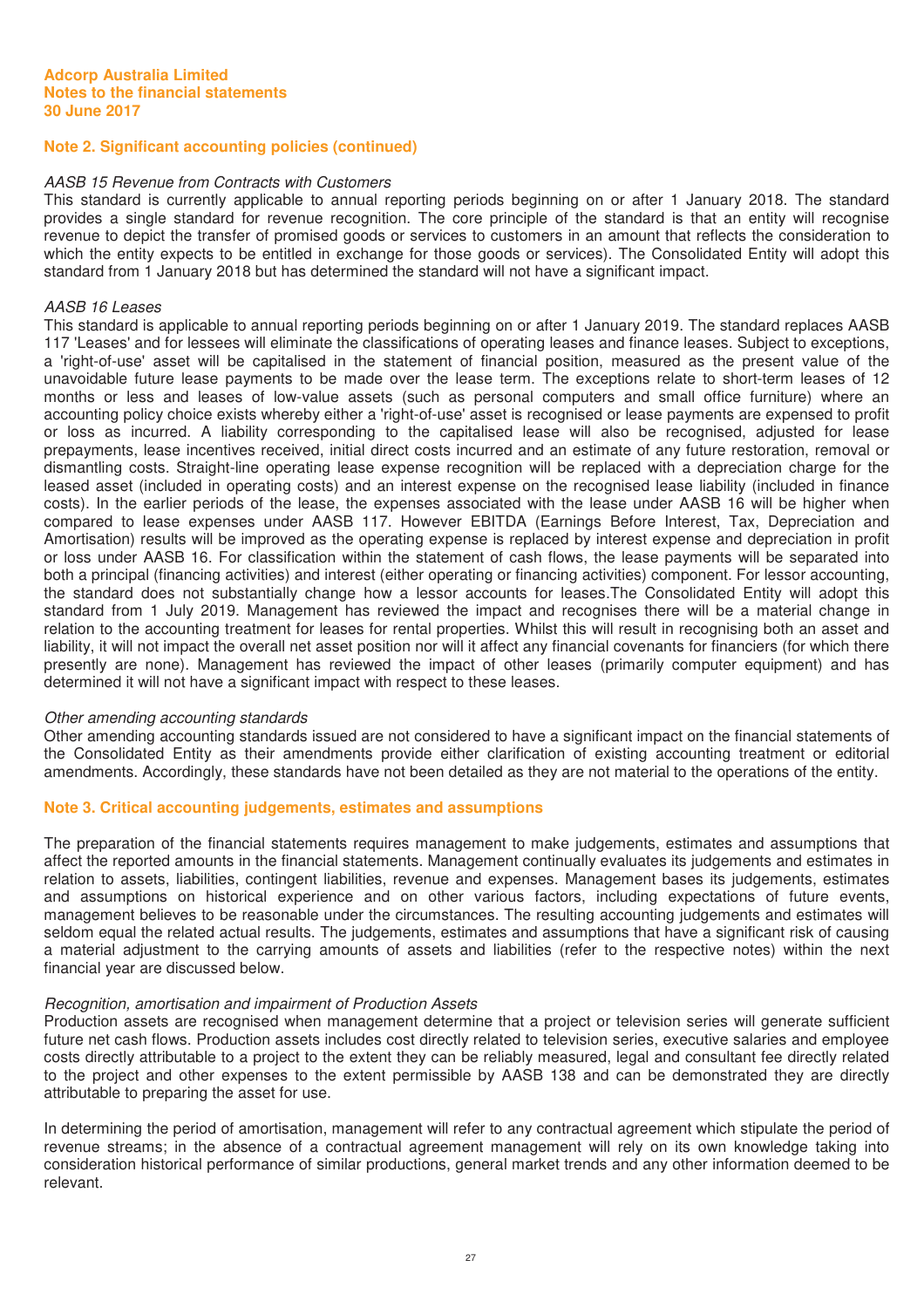# **Note 3. Critical accounting judgements, estimates and assumptions (continued)**

Production assets will be impaired at any point in which management determine the carrying amount exceeds its recoverable amount. In making this decision, management will consult with its Distributors and rely on its own knowledge taking into consideration historical performance of similar productions, general market trends and any other information deemed to be relevant.

#### Provision for impairment of receivables

The provision for impairment of receivables assessment requires a degree of estimation and judgement. The level of provision is assessed by taking into account the recent sales experience, the ageing of receivables, historical collection rates and specific knowledge of the individual debtor's financial position.

#### Estimation of useful lives of assets

The Consolidated Entity determines the estimated useful lives and related depreciation and amortisation charges for its property, plant and equipment and finite life intangible assets. The useful lives could change significantly as a result of technical innovations or some other event. The depreciation and amortisation charge will increase where the useful lives are less than previously estimated lives, or technically obsolete or non-strategic assets that have been abandoned or sold will be written off or written down.

#### Impairment of non-financial assets other than goodwill and other indefinite life intangible assets

The Consolidated Entity assesses impairment of non-financial assets other than goodwill and other indefinite life intangible assets at each reporting date by evaluating conditions specific to the Consolidated Entity and to the particular asset that may lead to impairment. If an impairment trigger exists, the recoverable amount of the asset is determined. This involves fair value less costs of disposal or value-in-use calculations, which incorporate a number of key estimates and assumptions.

#### Recovery of deferred tax assets

Deferred tax assets are recognised for deductible temporary differences only if it is probable that future taxable amounts will be available to utilise those temporary differences. Deferred tax assets are recognised for unused tax losses if it is probable that future taxable amounts will be available to utilise those losses; however where a tax entity has consecutive periods of losses, the tax losses are only recognised if there is convincing evidence.

#### Employee benefits provision

As discussed in note 2, the liability for employee benefits expected to be settled more than 12 months from the reporting date are recognised and measured at the present value of the estimated future cash flows to be made in respect of all employees at the reporting date. In determining the present value of the liability, estimates of attrition rates and pay increases through promotion and inflation have been taken into account.

#### Decommissioning provision

A provision has been made for the present value of anticipated costs for future restoration of leased premises. The provision includes future cost estimates associated with closure of the premises. The calculation of this provision requires assumptions such as application of closure dates and cost estimates. The provision recognised for each site is periodically reviewed and updated based on the facts and circumstances available at the time. Changes to the estimated future costs for sites are recognised in the statement of financial position by adjusting the asset and the provision. Reductions in the provision that exceed the carrying amount of the asset will be recognised in profit or loss.

#### Significant influence over associates

Management have determined that the Consolidated Entity has significant influence over the associate Shootsta Holdings Pty Ltd, based on its 15% ownership interest and Adcorp taking a seat on the board as part of the acquisition.

# **Note 4. Operating segments**

#### Identification of reportable operating segments

The Consolidated Entity has identified its operating segments based on the internal reports that are reviewed and used by the Board (the chief operating decision maker ('CODM')) in assessing performance and determining the allocation of resources.

Segment information is reported to the CODM on the basis of geographical region. The Consolidated Entity's products and services are the same within both geographical segments.

The information reported to the CODM is on a monthly basis.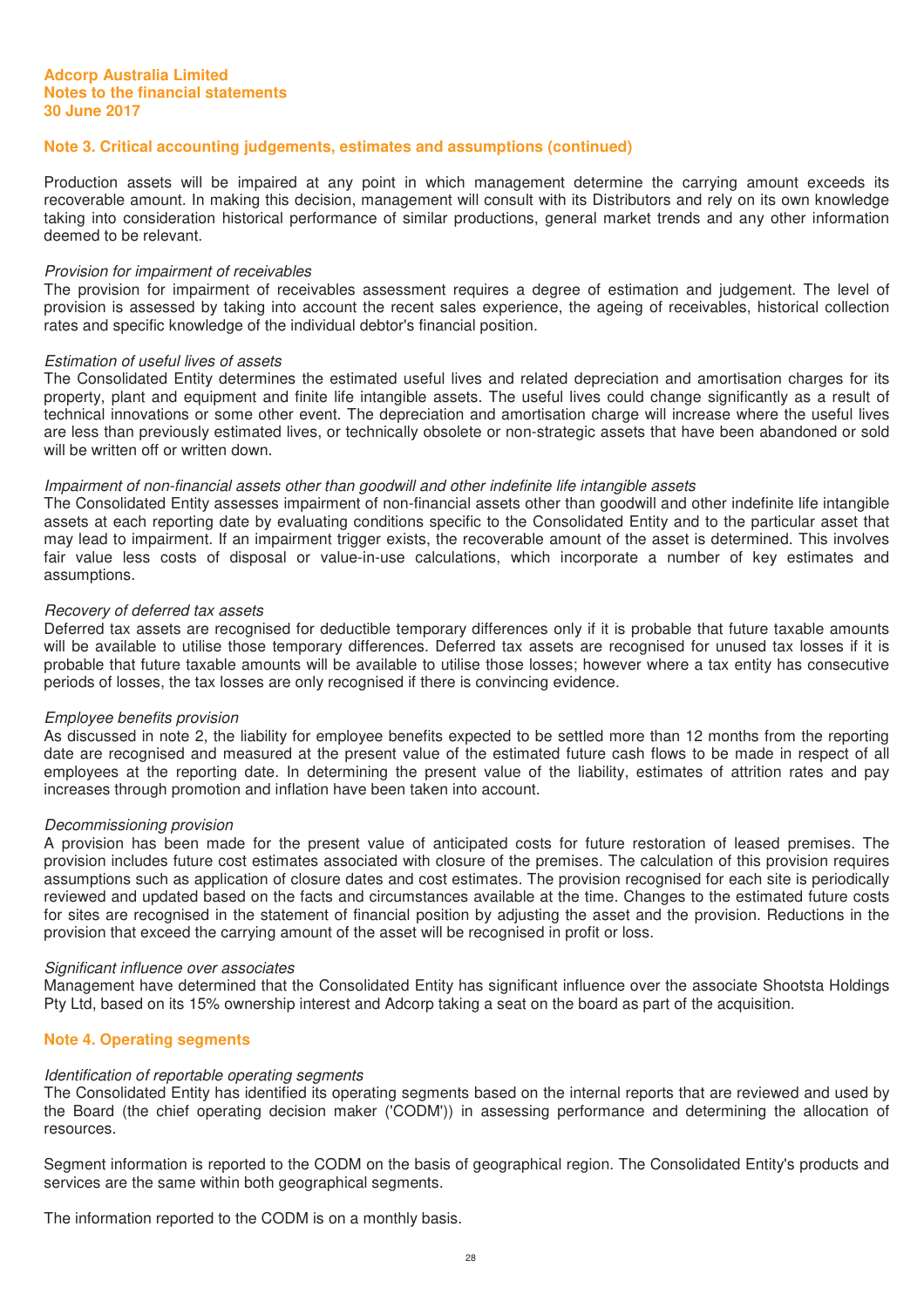# **Note 4. Operating segments (continued)**

#### Major customers

There are no significant customers in any reported segment that comprise greater than 10% of the segments aggregated revenues.

# Operating segment information

| <b>Consolidated - 2017</b>                                                                                                                                                                                             | Australia<br>\$'000 | <b>New</b><br><b>Zealand</b><br>\$'000 | <b>Total</b><br>\$'000                                               |
|------------------------------------------------------------------------------------------------------------------------------------------------------------------------------------------------------------------------|---------------------|----------------------------------------|----------------------------------------------------------------------|
| <b>Revenue</b><br>Sales to external customers                                                                                                                                                                          | 10,777              | 2,501                                  | 13,278                                                               |
| Other revenue<br><b>Total revenue</b>                                                                                                                                                                                  | 19<br>10,796        | 5<br>2,506                             | 24<br>13,302                                                         |
| <b>Adjusted EBITDA*</b><br>Depreciation and amortisation<br>Interest revenue<br>Finance costs<br>Share of losses of associate<br>Loss before income tax expense<br>Income tax expense<br>Loss after income tax expense | (286)               | (83)                                   | (369)<br>(685)<br>24<br>(13)<br>(47)<br>(1,090)<br>(321)<br>(1, 411) |
| <b>Assets</b><br>Segment assets<br>Unallocated assets:<br>Deferred tax asset<br><b>Total assets</b>                                                                                                                    | 10,601              | 1,775                                  | 12,376<br>770<br>13,146                                              |
| <b>Liabilities</b><br>Segment liabilities<br>Unallocated liabilities:<br>Deferred tax liability<br><b>Total liabilities</b>                                                                                            | 11,238              | 1,068                                  | 12,306<br>103<br>12,409                                              |

\* Earnings before interest, tax, depreciation, amortisation, impairment and share of losses of associate.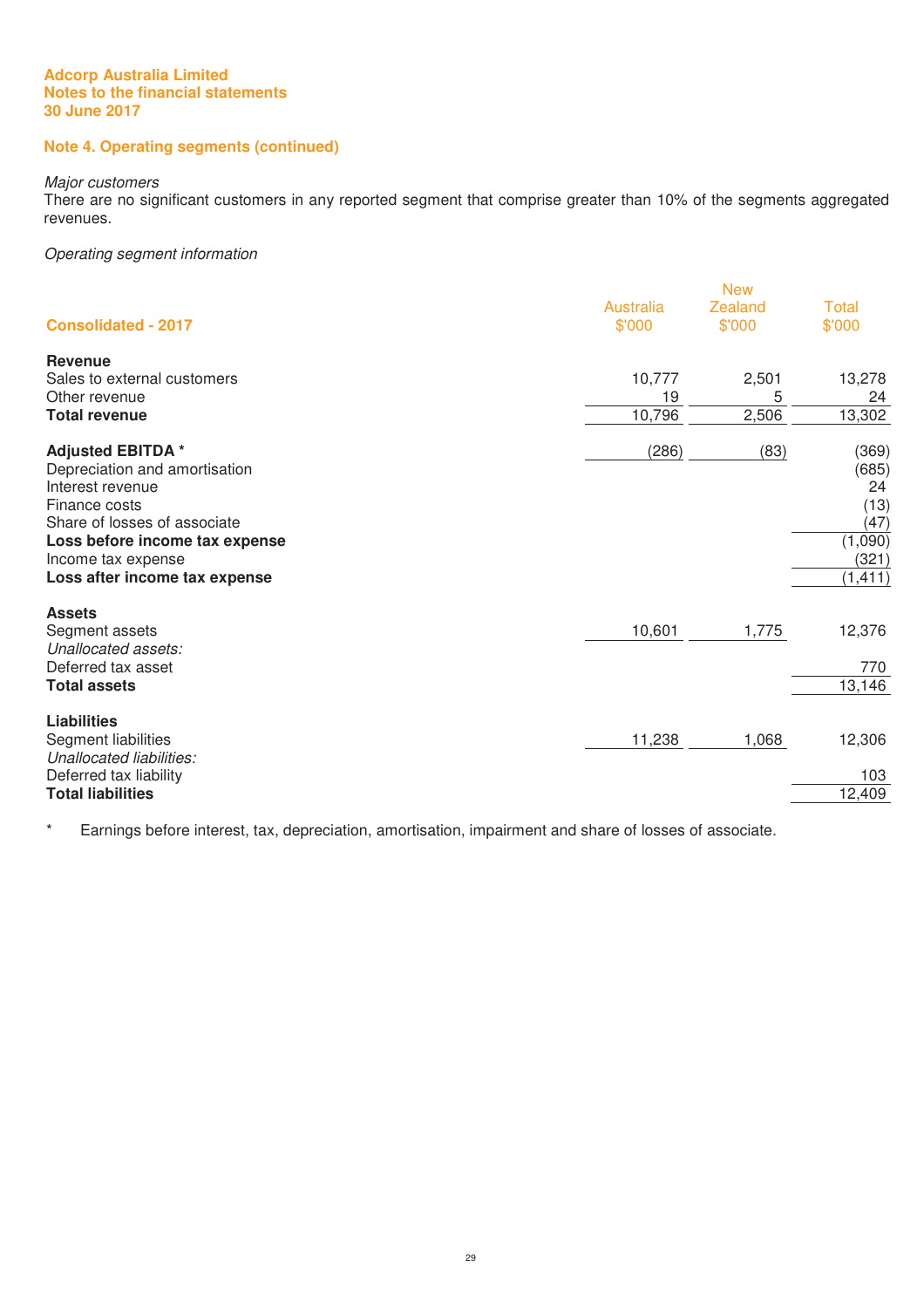# **Note 4. Operating segments (continued)**

|                                       | <b>New</b>                 |                   |                        |  |  |
|---------------------------------------|----------------------------|-------------------|------------------------|--|--|
| <b>Consolidated - 2016</b>            | <b>Australia</b><br>\$'000 | Zealand<br>\$'000 | <b>Total</b><br>\$'000 |  |  |
| <b>Revenue</b>                        |                            |                   |                        |  |  |
| Sales to external customers           | 12,977                     | 2,515             | 15,492                 |  |  |
| Other revenue                         | 144                        | 14                | 158                    |  |  |
| <b>Total revenue</b>                  | 13,121                     | 2,529             | 15,650                 |  |  |
| <b>Adjusted EBITDA *</b>              | (49)                       | 110               | 61                     |  |  |
| Depreciation and amortisation         |                            |                   | (673)                  |  |  |
| Impairment of assets                  |                            |                   | (4)                    |  |  |
| Interest revenue                      |                            |                   | 35                     |  |  |
| Finance costs                         |                            |                   | (20)                   |  |  |
| Loss before income tax benefit        |                            |                   | (601)                  |  |  |
| Income tax benefit                    |                            |                   | 9                      |  |  |
| Loss after income tax benefit         |                            |                   | (592)                  |  |  |
| <b>Assets</b>                         |                            |                   |                        |  |  |
| Segment assets<br>Unallocated assets: | 12,260                     | 2,093             | 14,353                 |  |  |
| Deferred tax asset                    |                            |                   | 1,199                  |  |  |
| <b>Total assets</b>                   |                            |                   | 15,552                 |  |  |
| <b>Liabilities</b>                    |                            |                   |                        |  |  |
| Segment liabilities                   | 11,861                     | 1,237             | 13,098                 |  |  |
| Unallocated liabilities:              |                            |                   |                        |  |  |
| Deferred tax liability                |                            |                   | 305                    |  |  |
| <b>Total liabilities</b>              |                            |                   | 13,403                 |  |  |

\* Earnings before interest, tax, depreciation, amortisation, impairment and share of losses of associate.

# **Note 5. Revenue**

|                                 | <b>Consolidated</b> |        |
|---------------------------------|---------------------|--------|
|                                 | 2017                | 2016   |
|                                 | \$'000              | \$'000 |
| Sales revenue                   |                     |        |
| Operating revenues              | 12,979              | 15,364 |
| Production revenues - Royalties | 287                 | 128    |
| Production revenues - Grants    | 12                  |        |
|                                 | 13,278              | 15,492 |
| Other revenue                   |                     |        |
| Interest                        | 24                  | 35     |
| Sundry                          |                     | 123    |
|                                 | 24                  | 158    |
| Revenue                         | 13,302              | 15,650 |
|                                 |                     |        |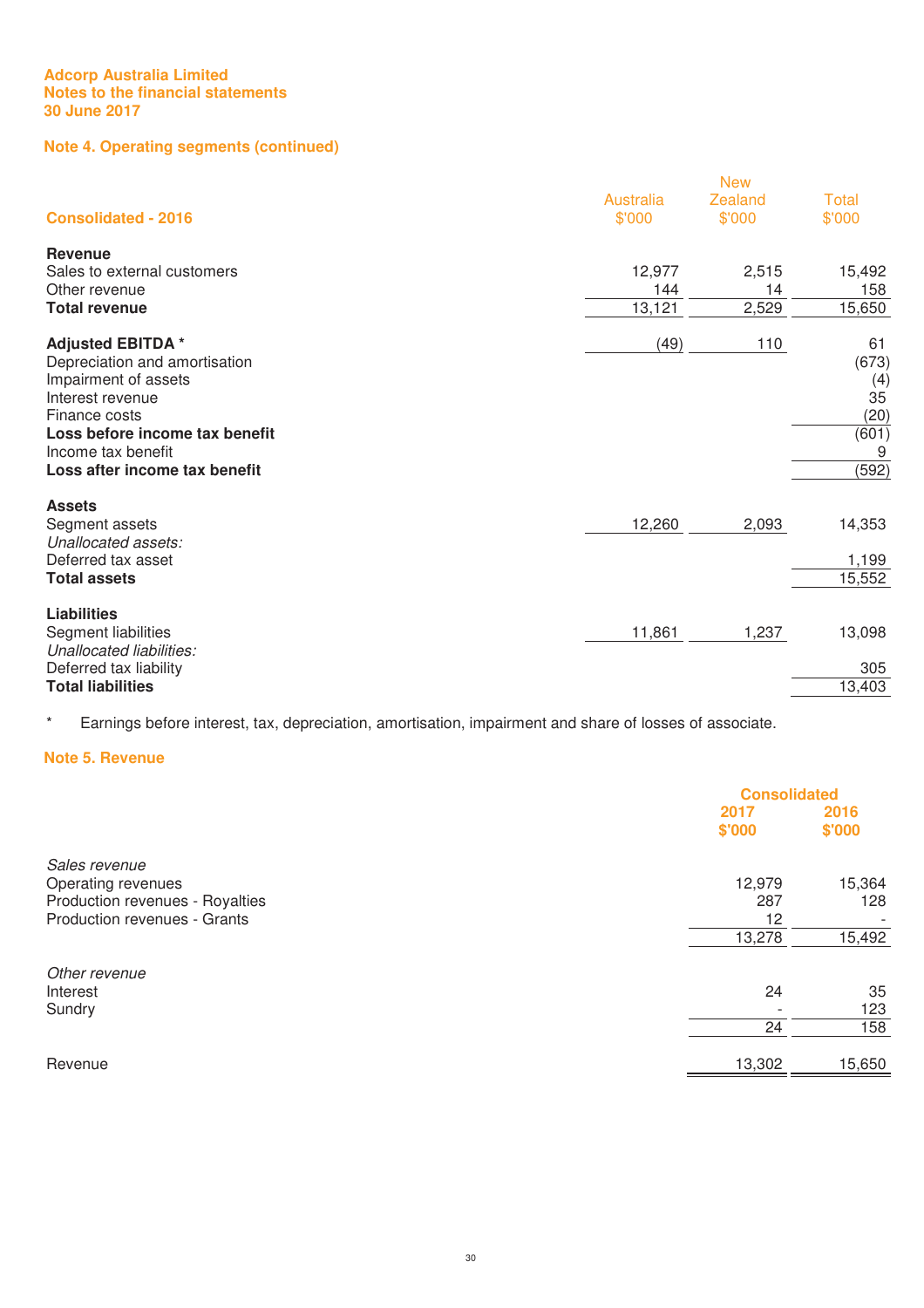# **Note 6. Expenses**

|                                                                  | <b>Consolidated</b> |                |
|------------------------------------------------------------------|---------------------|----------------|
|                                                                  | 2017<br>\$'000      | 2016<br>\$'000 |
| Loss before income tax includes the following specific expenses: |                     |                |
| Depreciation                                                     |                     |                |
| Office equipment<br>Furniture and fittings                       | 102<br>166          | 106<br>329     |
|                                                                  |                     |                |
| Total depreciation                                               | 268                 | 435            |
| Amortisation                                                     |                     |                |
| Software licences                                                | 176                 | 238            |
| Trademarks and other intellectual property                       | 1                   |                |
| Production asset                                                 | 240                 |                |
| Total amortisation                                               | 417                 | 238            |
| Total depreciation and amortisation                              | 685                 | 673            |
| Impairment                                                       |                     |                |
| Impairment expense                                               |                     | 205            |
| Reversal of impairment                                           |                     | (201)          |
| Total impairment                                                 |                     | 4              |
| Finance costs                                                    |                     |                |
| Bank loans, overdrafts and interest on invoices financed         | 13                  | 20             |
| Net loss/(gain) on disposal                                      |                     |                |
| Net loss/(gain) on disposal of property, plant and equipment     | 8                   | (60)           |
| Rental expense relating to operating leases                      |                     |                |
| Minimum lease payments                                           | 1,267               | 1,510          |
| Superannuation expense                                           |                     |                |
| Defined contribution superannuation expense                      | 560                 | 676            |
| Employee benefits expense excluding superannuation               |                     |                |
| Employee benefits expense excluding superannuation               | 9,065               | 10,513         |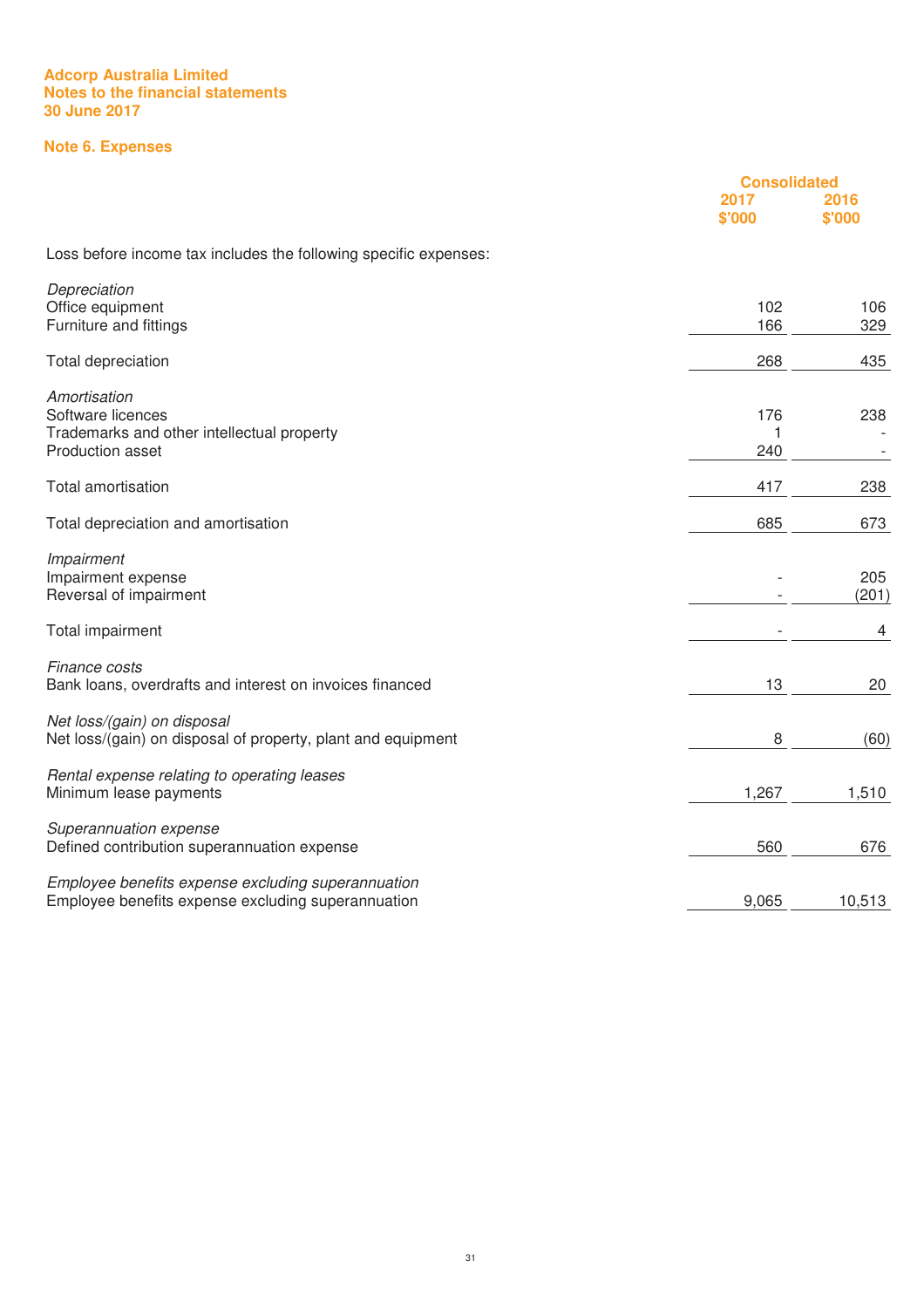# **Note 7. Income tax**

|                                                                                        | <b>Consolidated</b> |                |
|----------------------------------------------------------------------------------------|---------------------|----------------|
|                                                                                        | 2017<br>\$'000      | 2016<br>\$'000 |
| Income tax expense/(benefit)                                                           |                     |                |
| Current tax                                                                            | 111                 | 31             |
| Deferred tax - origination and reversal of temporary differences                       | 227                 | (40)           |
| Adjustment recognised for prior periods                                                | (17)                |                |
| Aggregate income tax expense/(benefit)                                                 | 321                 | (9)            |
| Deferred tax included in income tax expense/(benefit) comprises:                       |                     |                |
| Decrease/(increase) in deferred tax assets                                             | 429                 | (149)          |
| Increase/(decrease) in deferred tax liabilities                                        | (202)               | 109            |
| Deferred tax - origination and reversal of temporary differences                       | 227                 | (40)           |
| Numerical reconciliation of income tax expense/(benefit) and tax at the statutory rate |                     |                |
| Loss before income tax (expense)/benefit                                               | (1,090)             | (601)          |
| Tax at the statutory tax rate of 30%                                                   | (327)               | (180)          |
| Tax effect amounts which are not deductible/(taxable) in calculating taxable income:   |                     |                |
| Expenditure non-deductible for tax purposes                                            | (167)               | (7)            |
| Non-assessable items                                                                   | 187                 | (64)           |
|                                                                                        | (307)               | (251)          |
| Adjustment recognised for prior periods                                                | (17)                |                |
| Current year tax losses not recognised                                                 | 182                 | 239            |
| Difference in overseas tax rates                                                       | 2                   | 3              |
| Prior year tax losses now impaired                                                     | 461                 |                |
| Income tax expense/(benefit)                                                           | 321                 | (9)            |
|                                                                                        | <b>Consolidated</b> |                |
|                                                                                        | 2017                | 2016           |
|                                                                                        | \$'000              | \$'000         |
| Tax losses not recognised                                                              |                     |                |
| Unused tax losses for which no deferred tax asset has been recognised                  | 1,445               | 798            |
| Potential tax benefit @ 30%                                                            | 434                 | 239            |

The above potential tax benefit for tax losses has not been recognised in the statement of financial position. These tax losses can only be utilised in the future if the continuity of ownership test is passed, or failing that, the same business test is passed.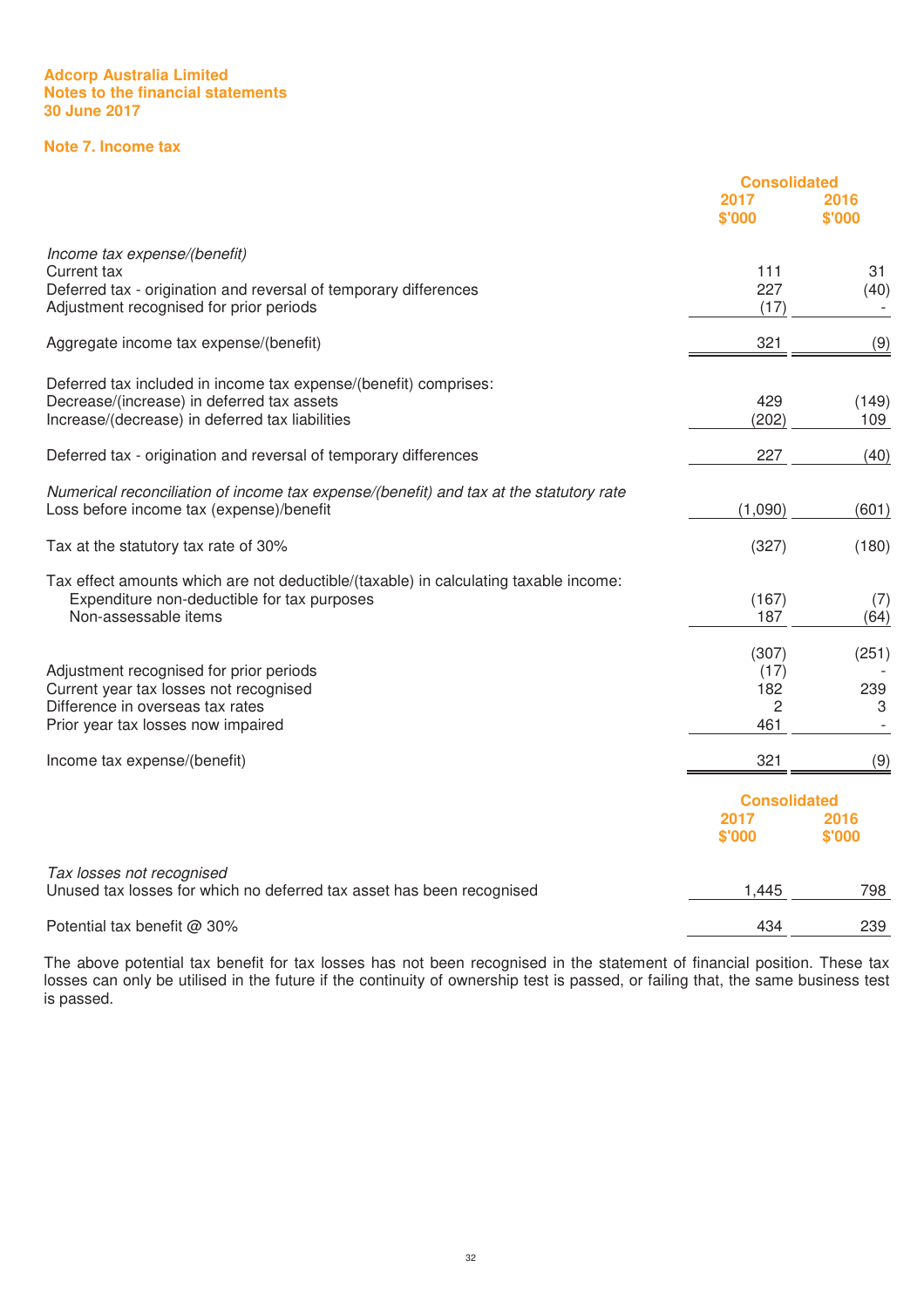# **Note 7. Income tax (continued)**

|                                                                                                                                                   | <b>Consolidated</b>                   |                               |
|---------------------------------------------------------------------------------------------------------------------------------------------------|---------------------------------------|-------------------------------|
|                                                                                                                                                   | 2017<br>\$'000                        | 2016<br>\$'000                |
| Deferred tax asset<br>Deferred tax asset comprises temporary differences attributable to:                                                         |                                       |                               |
| Amounts recognised in profit or loss:<br>Tax losses<br>Property, plant and equipment<br>Employee benefits<br>Black hole legal deductions<br>Other | 69<br>1<br>247<br>88<br>365           | 493<br>1<br>271<br>136<br>298 |
| Deferred tax asset                                                                                                                                | 770                                   | 1,199                         |
| Movements:<br>Opening balance<br>Credited/(charged) to profit or loss                                                                             | 1,199<br>(429)                        | 1,050<br>149                  |
| Closing balance                                                                                                                                   | 770                                   | 1,199                         |
|                                                                                                                                                   | <b>Consolidated</b><br>2017<br>\$'000 | 2016<br>\$'000                |
| Deferred tax liability<br>Deferred tax liability comprises temporary differences attributable to:                                                 |                                       |                               |
| Amounts recognised in profit or loss:<br>Work in progress<br>Other                                                                                | 15<br>88                              | 190<br>115                    |
| Deferred tax liability                                                                                                                            | 103                                   | 305                           |
| Movements:<br>Opening balance<br>Charged/(credited) to profit or loss                                                                             | 305<br>(202)                          | 196<br>109                    |
| Closing balance                                                                                                                                   | 103                                   | 305                           |
|                                                                                                                                                   | <b>Consolidated</b><br>2017<br>\$'000 | 2016<br>\$'000                |
| Income tax refund due<br>Income tax refund due                                                                                                    | 8                                     | 31                            |
|                                                                                                                                                   | <b>Consolidated</b><br>2017<br>\$'000 | 2016<br>\$'000                |
| Provision for income tax<br>Provision for income tax                                                                                              | 90                                    | 52                            |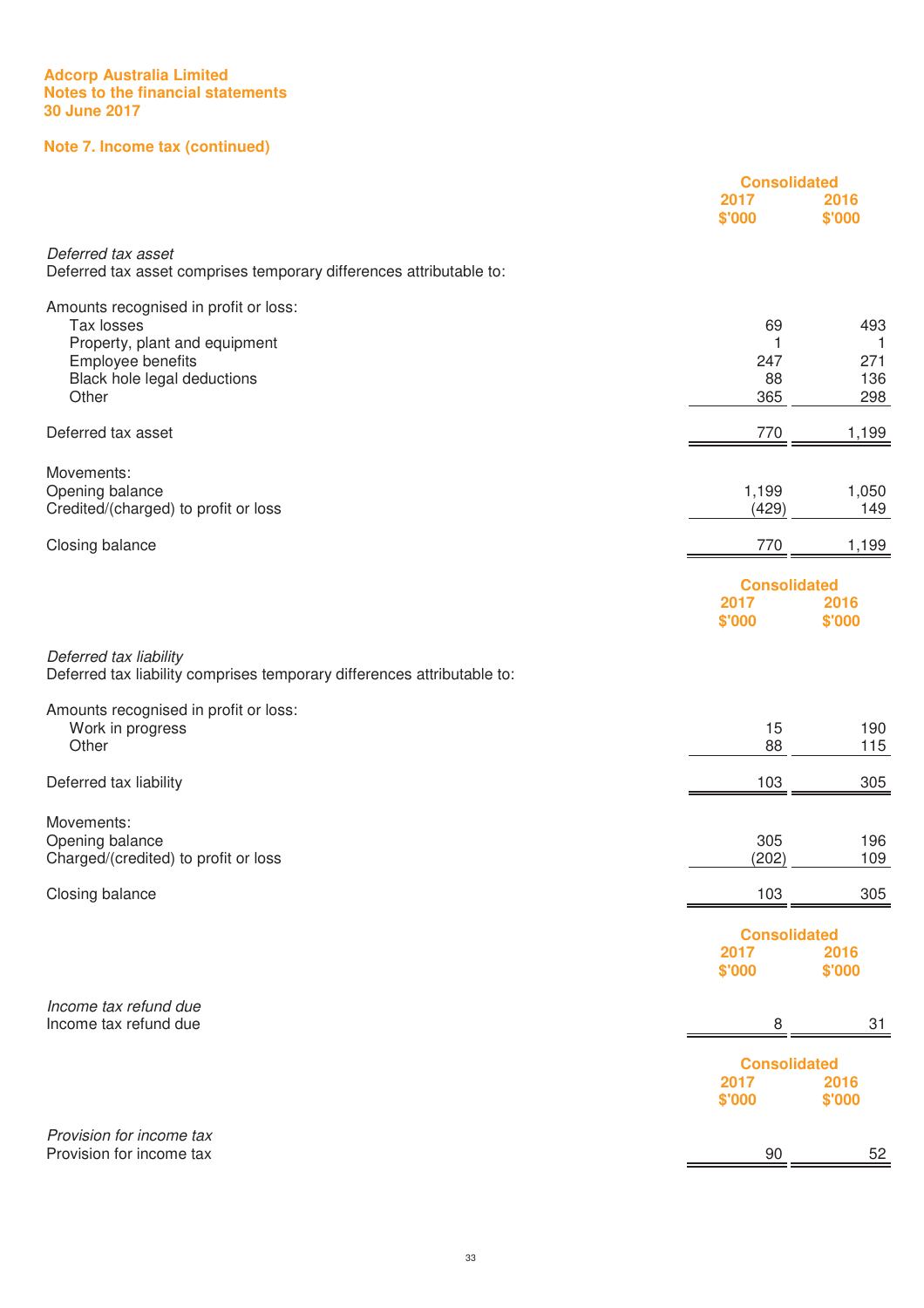# **Note 8. Current assets - cash and cash equivalents**

|                 |        | <b>Consolidated</b> |  |
|-----------------|--------|---------------------|--|
|                 | 2017   | 2016                |  |
|                 | \$'000 | \$'000              |  |
| Cash at bank    | 2,576  | 4,129               |  |
| Cash on deposit | 479    | 510                 |  |
|                 | 3,055  | 4,639               |  |

# **Note 9. Current assets - trade and other receivables**

|                                                                    |                | <b>Consolidated</b> |  |
|--------------------------------------------------------------------|----------------|---------------------|--|
|                                                                    | 2017<br>\$'000 | 2016<br>\$'000      |  |
| Trade receivables<br>Less: Provision for impairment of receivables | 5,119<br>77    | 7,278<br>(73)       |  |
|                                                                    | 5,042          | 7,205               |  |
| Other receivables                                                  | 66             | 265                 |  |
|                                                                    | 5,108          | 7.470               |  |

# Impairment of receivables

The Consolidated Entity has recognised an expense of \$44,000 (2016: \$61,000) in respect of doubtful debt provision for the year ended 30 June 2017.

The ageing of the impaired receivables provided for above are as follows:

|                       |        | <b>Consolidated</b> |  |
|-----------------------|--------|---------------------|--|
|                       | 2017   | 2016                |  |
|                       | \$'000 | \$'000              |  |
| Over 3 months overdue |        | 73                  |  |
|                       |        |                     |  |

Movements in the provision for impairment of receivables are as follows:

|                                                                                                                                            | <b>Consolidated</b> |                          |
|--------------------------------------------------------------------------------------------------------------------------------------------|---------------------|--------------------------|
|                                                                                                                                            | 2017<br>\$'000      | 2016<br>\$'000           |
| Opening balance<br>Additional provisions recognised<br>Receivables written off during the year as uncollectable<br>Unused amounts reversed | 73<br>34<br>(30)    | 54<br>56<br>(14)<br>(23) |
| Closing balance                                                                                                                            |                     | 73                       |

#### Past due but not impaired

Customers with balances past due but without provision for impairment of receivables amount to \$1,776,000 as at 30 June 2017 (\$1,191,000 as at 30 June 2016).

The Consolidated Entity did not consider a credit risk on the aggregate balances after reviewing the credit terms of customers based on recent collection practices.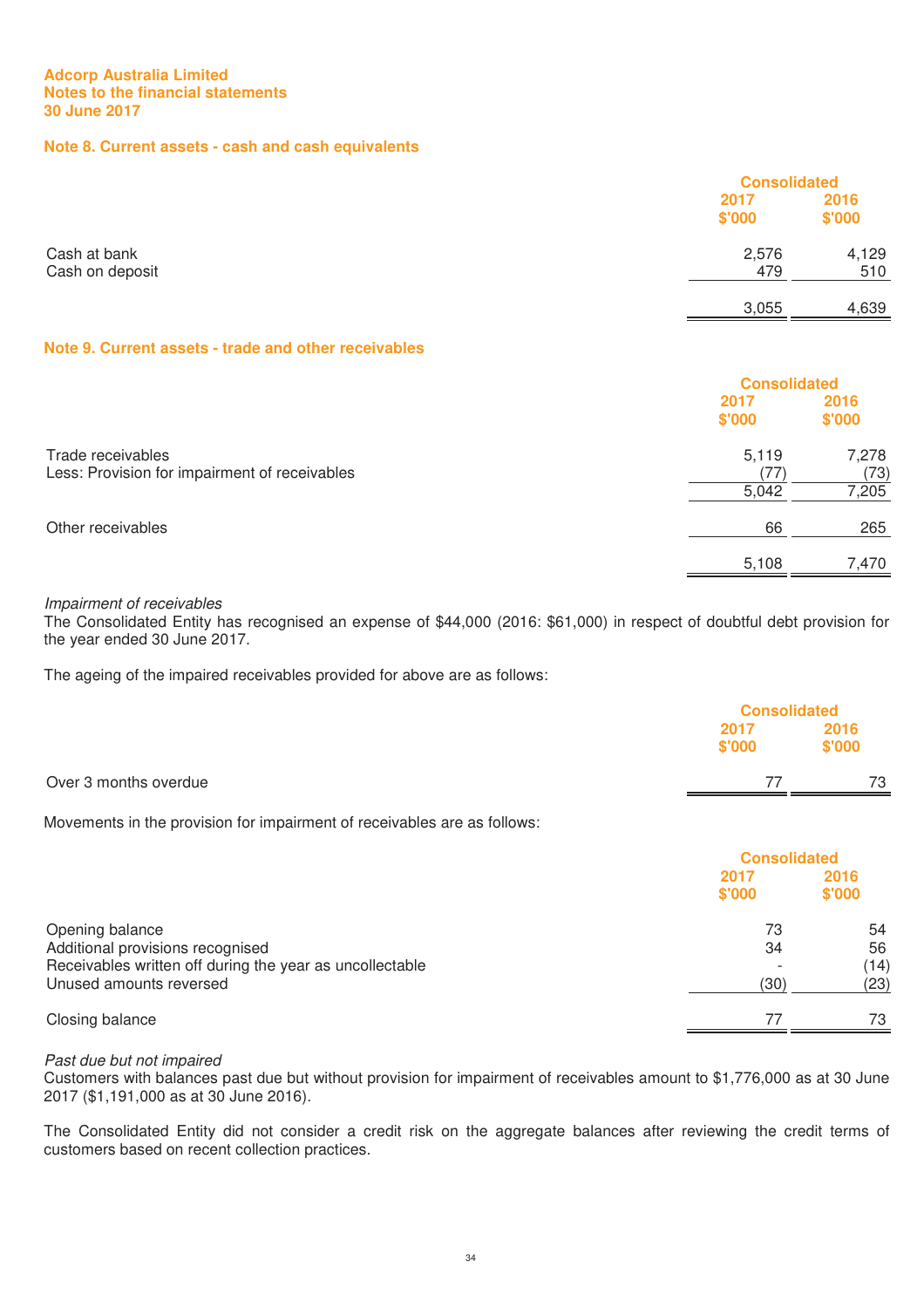# **Note 9. Current assets - trade and other receivables (continued)**

The ageing of the past due but not impaired receivables are as follows:

|                                                |                | <b>Consolidated</b> |  |
|------------------------------------------------|----------------|---------------------|--|
|                                                | 2017<br>\$'000 | 2016<br>\$'000      |  |
| 1 to 3 months overdue<br>Over 3 months overdue | 942<br>834     | 914<br>277          |  |
|                                                | 1.776          | 1.191               |  |

# **Note 10. Current assets - intangibles**

|                                                    |                | <b>Consolidated</b> |  |
|----------------------------------------------------|----------------|---------------------|--|
|                                                    | 2017<br>\$'000 | 2016<br>\$'000      |  |
| Production asset<br>Less: accumulated amortisation | 1,247<br>(240) | 617                 |  |
|                                                    | 1.007          | 617                 |  |

# **Reconciliations**

Reconciliations of the written down values at the beginning and end of the current and previous financial year are set out below:

| <b>Consolidated</b>                                                       | Production<br>asset<br>\$'000                   |
|---------------------------------------------------------------------------|-------------------------------------------------|
| Balance at 1 July 2015<br>Additions<br>Amortisation expense               | 617                                             |
| Balance at 30 June 2016<br>Additions<br>Disposals<br>Amortisation expense | 617<br>630<br>$\overline{\phantom{a}}$<br>(240) |
| Balance at 30 June 2017                                                   | 1,007                                           |

# **Note 11. Current assets - other financial assets**

|                   |                | <b>Consolidated</b> |  |
|-------------------|----------------|---------------------|--|
|                   | 2017<br>\$'000 | 2016<br>\$'000      |  |
| Invoice financing | 482            | 382                 |  |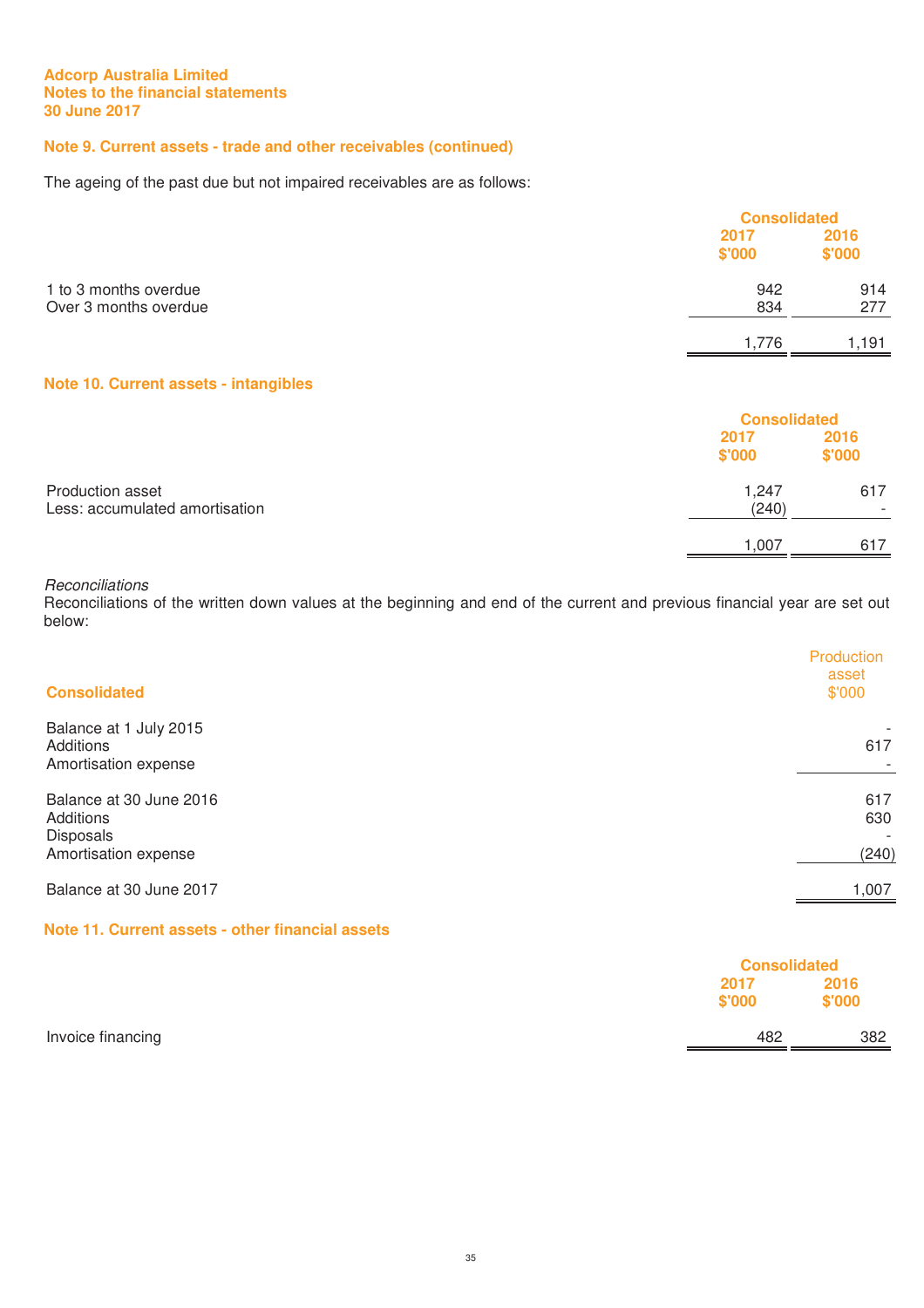# **Note 12. Current assets - other**

|                                                                                                    |                | <b>Consolidated</b> |  |
|----------------------------------------------------------------------------------------------------|----------------|---------------------|--|
|                                                                                                    | 2017<br>\$'000 | 2016<br>\$'000      |  |
| Prepayments<br>Security deposits                                                                   | 455<br>274     | 424<br>$\sim$       |  |
|                                                                                                    | 729            | 424                 |  |
| Mata 40. Main arranged against the restaurants against although the religionship and the model and |                |                     |  |

#### **Note 13. Non-current assets - investments accounted for using the equity method**

|                                                     |        | <b>Consolidated</b>      |  |
|-----------------------------------------------------|--------|--------------------------|--|
|                                                     | 2017   | 2016                     |  |
|                                                     | \$'000 | \$'000                   |  |
| Investment in associate - Shootsta Holdings Pty Ltd | 962    | $\overline{\phantom{a}}$ |  |

#### *Interests in associates*

Interests in associates are accounted for using the equity method of accounting. Information relating to associates that are material to the Consolidated Entity are set out below:

|                           |                                                                         | <b>Ownership interest</b> |           |
|---------------------------|-------------------------------------------------------------------------|---------------------------|-----------|
| <b>Name</b>               | <b>Principal place of business /</b><br><b>Country of incorporation</b> | 2017<br>$\%$              | 2016<br>℀ |
| Shootsta Holdings Pty Ltd | Australia                                                               | 15.00%                    |           |
|                           |                                                                         |                           |           |

On 22 July 2016, Adcorp purchased a 15% investment in Shootsta Holdings Pty Ltd ('Shootsta'), a company that empowers companies to create their own professional videos using a Shootsta kit. Adcorp also took a seat on the Shootsta board as part of the transaction.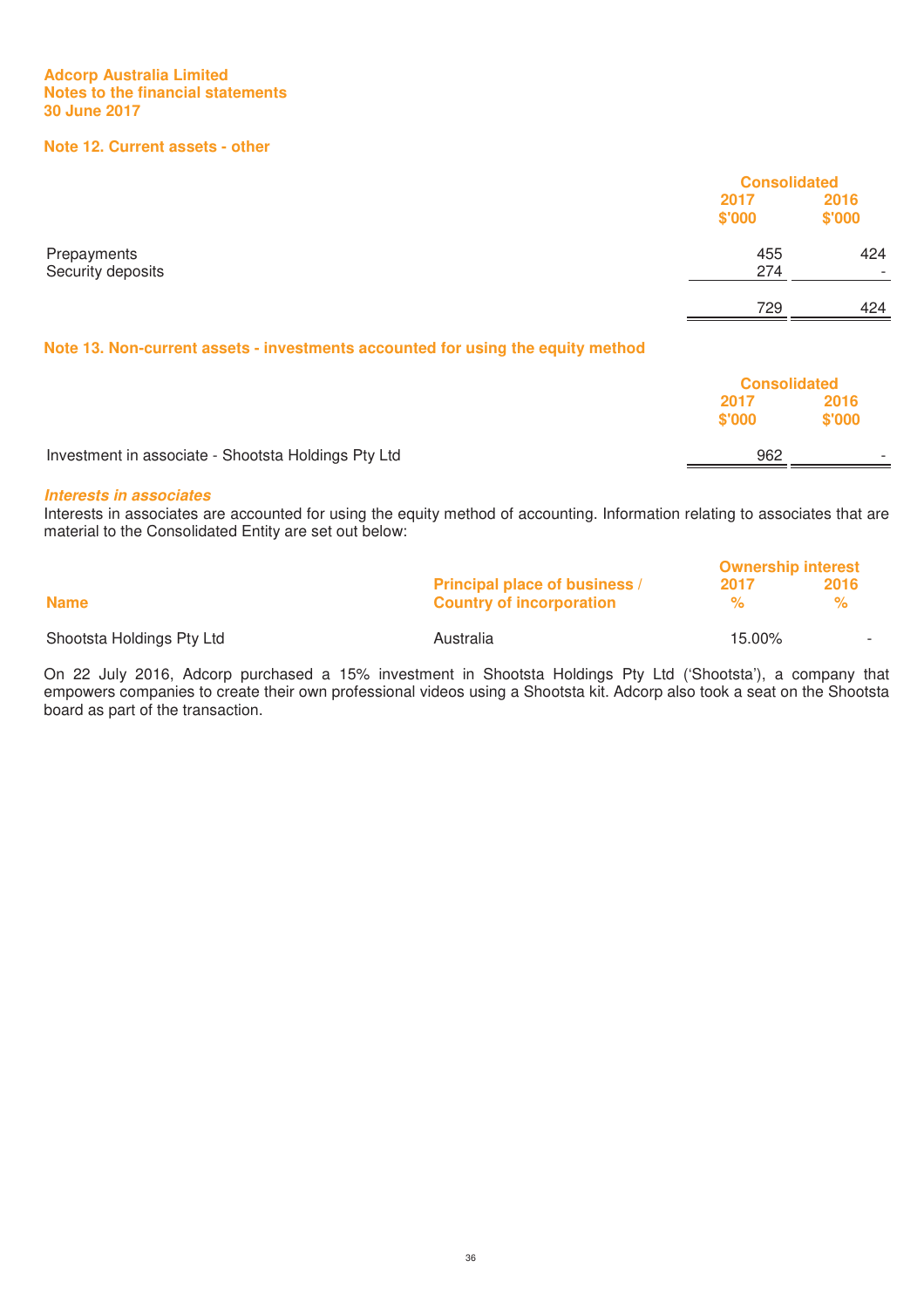# **Note 13. Non-current assets - investments accounted for using the equity method (continued)**

#### Summarised financial information

|                                                                       | <b>Shootsta Holdings Pty Ltd</b> |                |
|-----------------------------------------------------------------------|----------------------------------|----------------|
|                                                                       | 2017<br>\$'000                   | 2016<br>\$'000 |
| Summarised statement of financial position                            |                                  |                |
| <b>Current assets</b><br>Non-current assets                           | 727<br>579                       |                |
|                                                                       |                                  |                |
| <b>Total assets</b>                                                   | 1,306                            |                |
| <b>Current liabilities</b><br>Non-current liabilities                 | 360<br>658                       |                |
|                                                                       |                                  |                |
| <b>Total liabilities</b>                                              | 1,018                            |                |
| Net assets                                                            | 288                              |                |
| Summarised statement of profit or loss and other comprehensive income |                                  |                |
| Revenue                                                               | 2,081                            |                |
| Expenses                                                              | (2, 393)                         |                |
| Loss before income tax                                                | (312)                            |                |
| Other comprehensive income                                            |                                  |                |
| Total comprehensive income                                            | (312)                            |                |
| Reconciliation of the Consolidated Entity's carrying amount           |                                  |                |
| Opening carrying amount<br>Share of loss after income tax             | (47)                             |                |
| Purchase price - cash                                                 | 765                              |                |
| Purchase price - in-kind services                                     | 200                              |                |
| Acquisition costs                                                     | 44                               |                |
| Closing carrying amount                                               | 962                              |                |

#### *Interests in joint ventures*

Interests in joint ventures are accounted for using the equity method of accounting. Information relating to joint ventures that are material to the Consolidated Entity are set out below:

|                        |                                      | <b>Ownership interest</b> |        |
|------------------------|--------------------------------------|---------------------------|--------|
|                        | <b>Principal place of business /</b> | -2017                     | 2016   |
| <b>Name</b>            | <b>Country of incorporation</b>      | $\frac{1}{2}$             |        |
| HR by the Hour Pty Ltd | Australia                            | 50.00%                    | 50.00% |

HR by the Hour Pty Ltd ('HRBTH') is a 50% owned joint venture entity incorporated on 14 January 2016. HRBTH provides Recruitment and HR related services. As at 30 June 2017, a \$40,000 working capital loan had been advanced to HRBTH. The working capital loan has been impaired in full as at 30 June 2017. The joint venture is accounted for under the equity accounting method, however as at 30 June 2017 the share of profits in HRBTH was not material (2016: not material).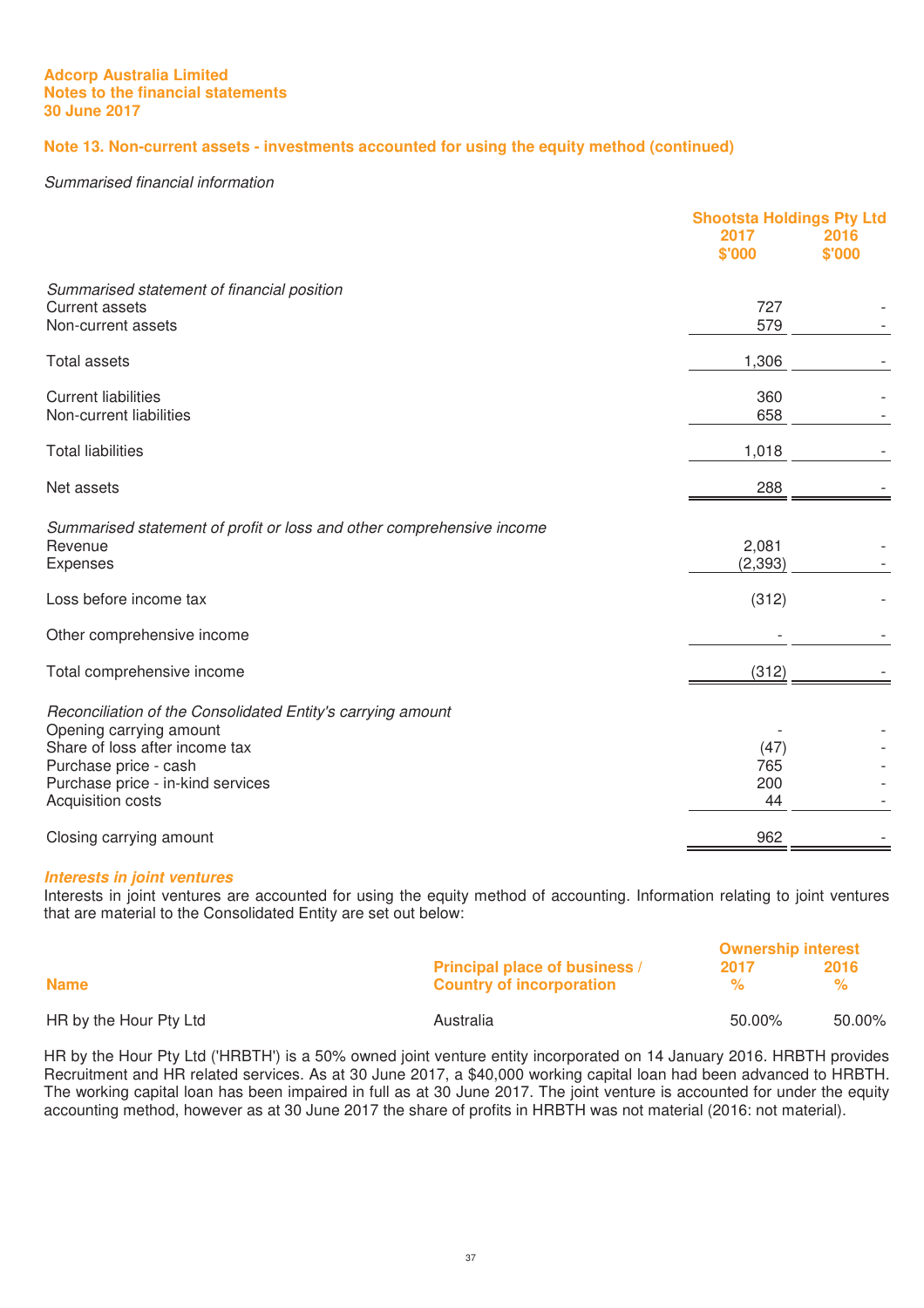# **Note 14. Non-current assets - property, plant and equipment**

|                                  | <b>Consolidated</b> |         |
|----------------------------------|---------------------|---------|
|                                  | 2017                | 2016    |
|                                  | \$'000              | \$'000  |
| Office equipment - at cost       | 3,673               | 3,498   |
| Less: Accumulated depreciation   | (2,987)             | (2,885) |
| Less: Impairment                 | (373)               | (373)   |
|                                  | 313                 | 240     |
| Furniture and fittings - at cost | 3,610               | 3,601   |
| Less: Accumulated depreciation   | (2,781)             | (2,615) |
| Less: Impairment                 | (500)               | (501)   |
|                                  | 329                 | 485     |
|                                  | 642                 | 725     |

#### **Reconciliations**

Reconciliations of the written down values at the beginning and end of the current and previous financial year are set out below:

| <b>Consolidated</b>     | <b>Office</b><br>equipment<br>\$'000 | <b>Furniture and</b><br>fittings<br>\$'000 | Total<br>\$'000 |
|-------------------------|--------------------------------------|--------------------------------------------|-----------------|
| Balance at 1 July 2015  | 221                                  | 462                                        | 683             |
| Additions               | 150                                  | 491                                        | 641             |
| <b>Disposals</b>        | (25)                                 | (142)                                      | (167)           |
| Exchange differences    | (106)                                | 3                                          | 3               |
| Depreciation expense    |                                      | (329)                                      | (435)           |
| Balance at 30 June 2016 | 240                                  | 485                                        | 725             |
| Additions               | 186                                  | 12                                         | 198             |
| <b>Disposals</b>        | (11)                                 | (2)                                        | (13)            |
| Depreciation expense    | (102)                                | (166)                                      | (268)           |
| Balance at 30 June 2017 | 313                                  | 329                                        | 642             |

# **Note 15. Non-current assets - intangibles**

|                                                                                        | <b>Consolidated</b>              |                                 |
|----------------------------------------------------------------------------------------|----------------------------------|---------------------------------|
|                                                                                        | 2017<br>\$'000                   | 2016<br>\$'000                  |
| Software licences - at cost<br>Less: Accumulated amortisation<br>Less: Impairment      | 3,358<br>(3, 152)<br>(126)<br>80 | 3,660<br>(3,470)<br>(126)<br>64 |
| Trademarks and other intellectual property - at cost<br>Less: Accumulated amortisation | 3<br>$\overline{2}$              |                                 |
| Production asset - at cost                                                             | 301                              |                                 |
|                                                                                        | 383                              | 65                              |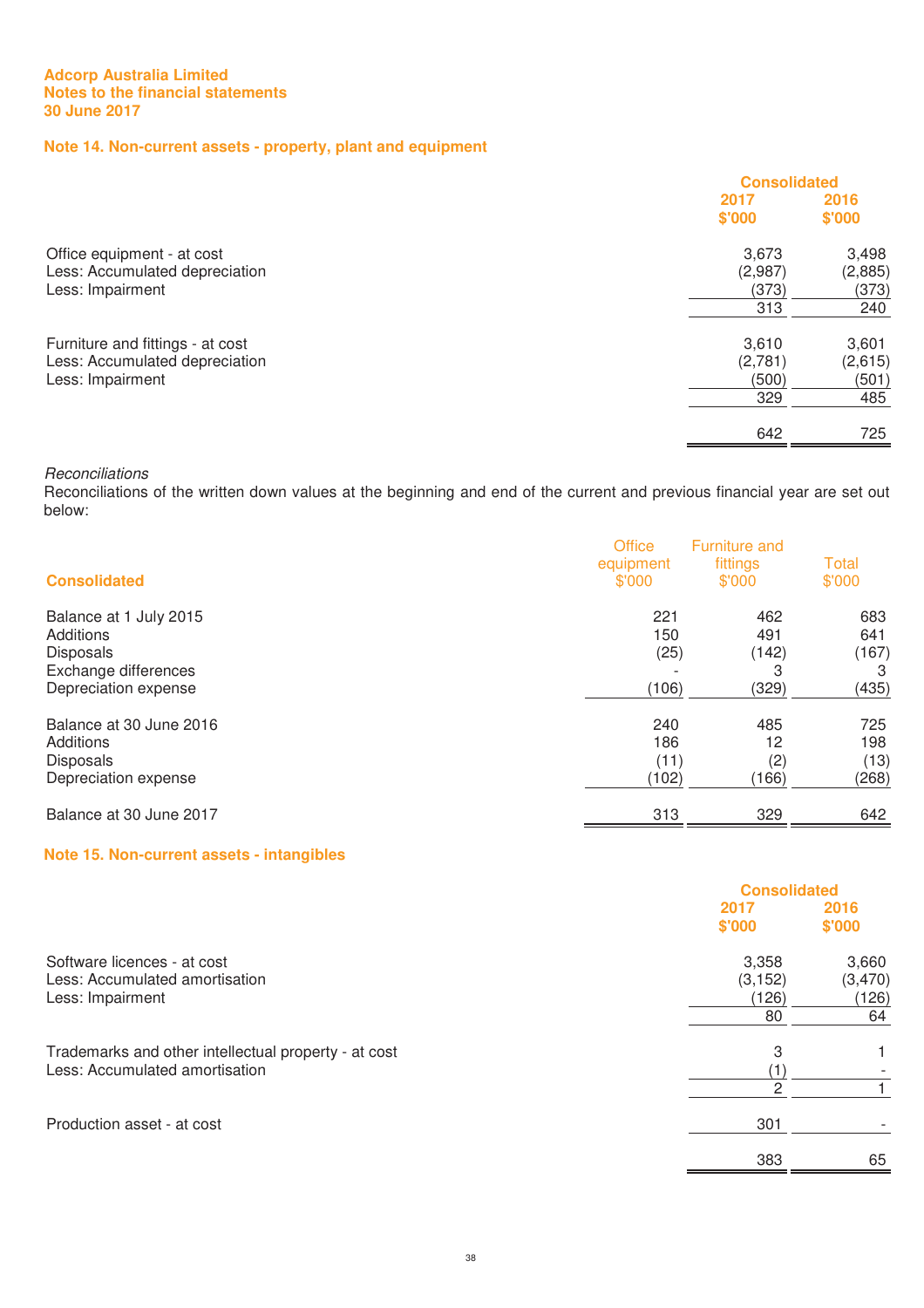# **Note 15. Non-current assets - intangibles (continued)**

#### **Reconciliations**

Reconciliations of the written down values at the beginning and end of the current and previous financial year are set out below:

| <b>Consolidated</b>     | Software<br>licences<br>\$'000 | <b>Trademarks</b><br>and other<br>intellectual<br>property<br>\$'000 | Production<br>asset <sup>*</sup><br>\$'000 | <b>Total</b><br>\$'000 |
|-------------------------|--------------------------------|----------------------------------------------------------------------|--------------------------------------------|------------------------|
| Balance at 1 July 2015  | 43                             |                                                                      |                                            | 44                     |
| Additions               | 259                            |                                                                      |                                            | 259                    |
| Amortisation expense    | (238)                          |                                                                      |                                            | (238)                  |
| Balance at 30 June 2016 | 64                             |                                                                      |                                            | 65                     |
| Additions               | 194                            | 2                                                                    | 301                                        | 497                    |
| <b>Disposals</b>        | (2)                            |                                                                      |                                            | (2)                    |
| Amortisation expense    | (176)                          |                                                                      |                                            | (177)                  |
| Balance at 30 June 2017 | 80                             | 2                                                                    | 301                                        | 383                    |

#### **Note 16. Current liabilities - trade and other payables**

|                                                            |                       | <b>Consolidated</b> |  |
|------------------------------------------------------------|-----------------------|---------------------|--|
|                                                            | 2017<br>\$'000        | 2016<br>\$'000      |  |
| Trade payables<br>Deferred consideration<br>Other payables | 6,376<br>167<br>3,944 | 8,265<br>3,475      |  |
|                                                            | 10,487                | 11,740              |  |

Refer to note 26 for further information on financial instruments.

# **Note 17. Current liabilities - borrowings**

|                  |                | <b>Consolidated</b>      |  |
|------------------|----------------|--------------------------|--|
|                  | 2017<br>\$'000 | 2016<br>\$'000           |  |
| Chattel mortgage | 30             | $\overline{\phantom{a}}$ |  |

Refer to note 21 for further information on assets pledged as security and financing arrangements.

Refer to note 26 for further information on financial instruments.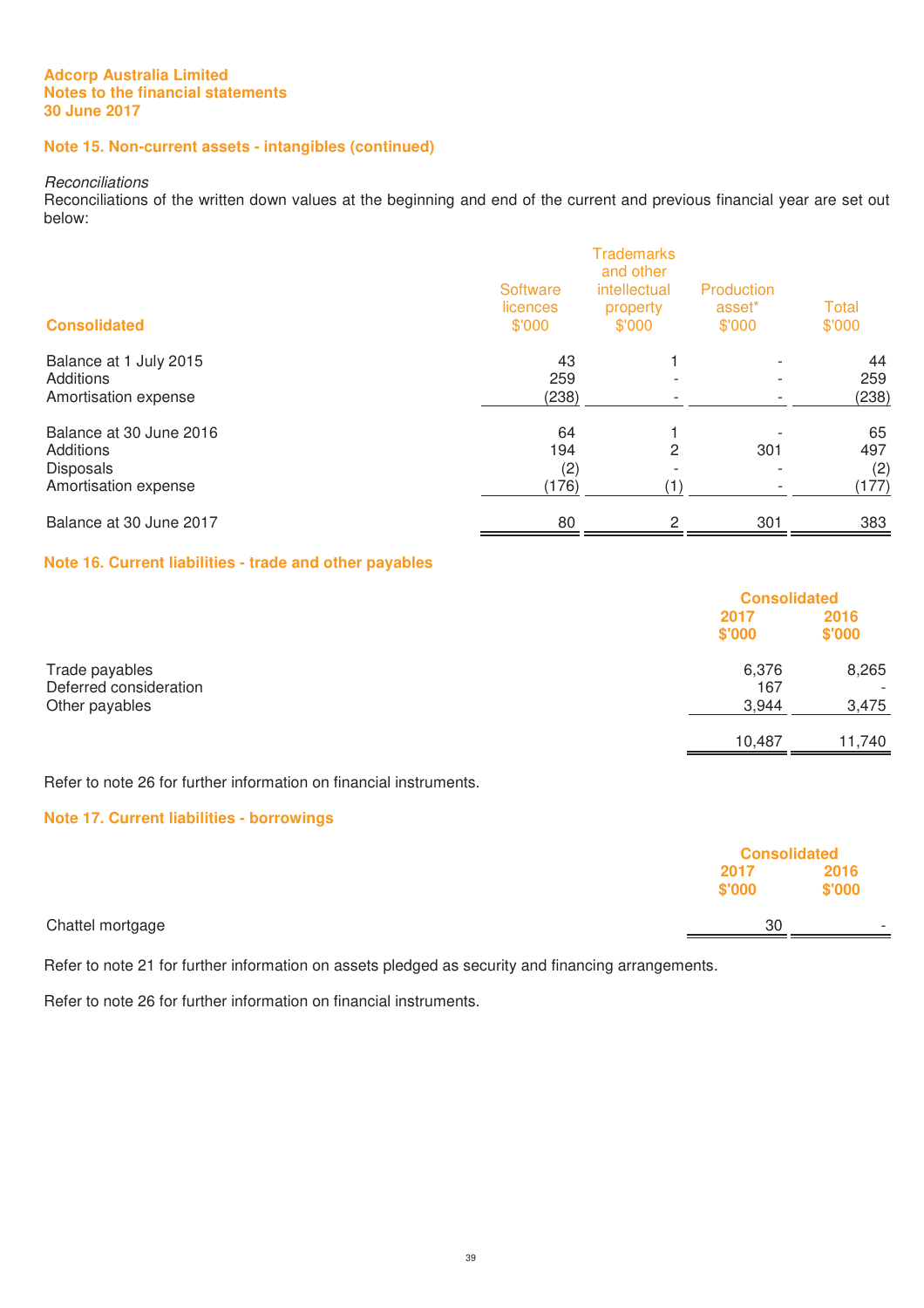# **Note 18. Current liabilities - provisions**

|                                      | <b>Consolidated</b> |                |
|--------------------------------------|---------------------|----------------|
|                                      | 2017<br>\$'000      | 2016<br>\$'000 |
|                                      |                     |                |
| Employee benefits<br>Decommissioning | 737<br>94           | 680<br>100     |
|                                      | 831                 | 780            |

#### Decommissioning

The provision represents the present value of the estimated costs to make good the premises leased by the Consolidated Entity at the end of the respective lease terms.

Refer to note 22 for details of the movements in provision.

# **Note 19. Current liabilities - other**

|                                                                                                             | <b>Consolidated</b>                   |                |
|-------------------------------------------------------------------------------------------------------------|---------------------------------------|----------------|
|                                                                                                             | 2017<br>\$'000                        | 2016<br>\$'000 |
| Deferred revenue                                                                                            | 374                                   |                |
| Note 20. Non-current liabilities - payables                                                                 |                                       |                |
|                                                                                                             | <b>Consolidated</b><br>2017<br>\$'000 | 2016<br>\$'000 |
| Other payables                                                                                              | 93                                    | 57             |
| Refer to note 26 for further information on financial instruments.                                          |                                       |                |
| Note 21. Non-current liabilities - borrowings                                                               |                                       |                |
|                                                                                                             | <b>Consolidated</b>                   |                |
|                                                                                                             | 2017<br>\$'000                        | 2016<br>\$'000 |
| Chattel mortgage                                                                                            | 58                                    |                |
| Refer to note 26 for further information on financial instruments.                                          |                                       |                |
| <b>Total secured liabilities</b><br>The total secured liabilities (current and non-current) are as follows: |                                       |                |
|                                                                                                             | <b>Consolidated</b>                   |                |
|                                                                                                             | 2017<br>\$'000                        | 2016<br>\$'000 |
| Chattel mortgage                                                                                            | 88                                    |                |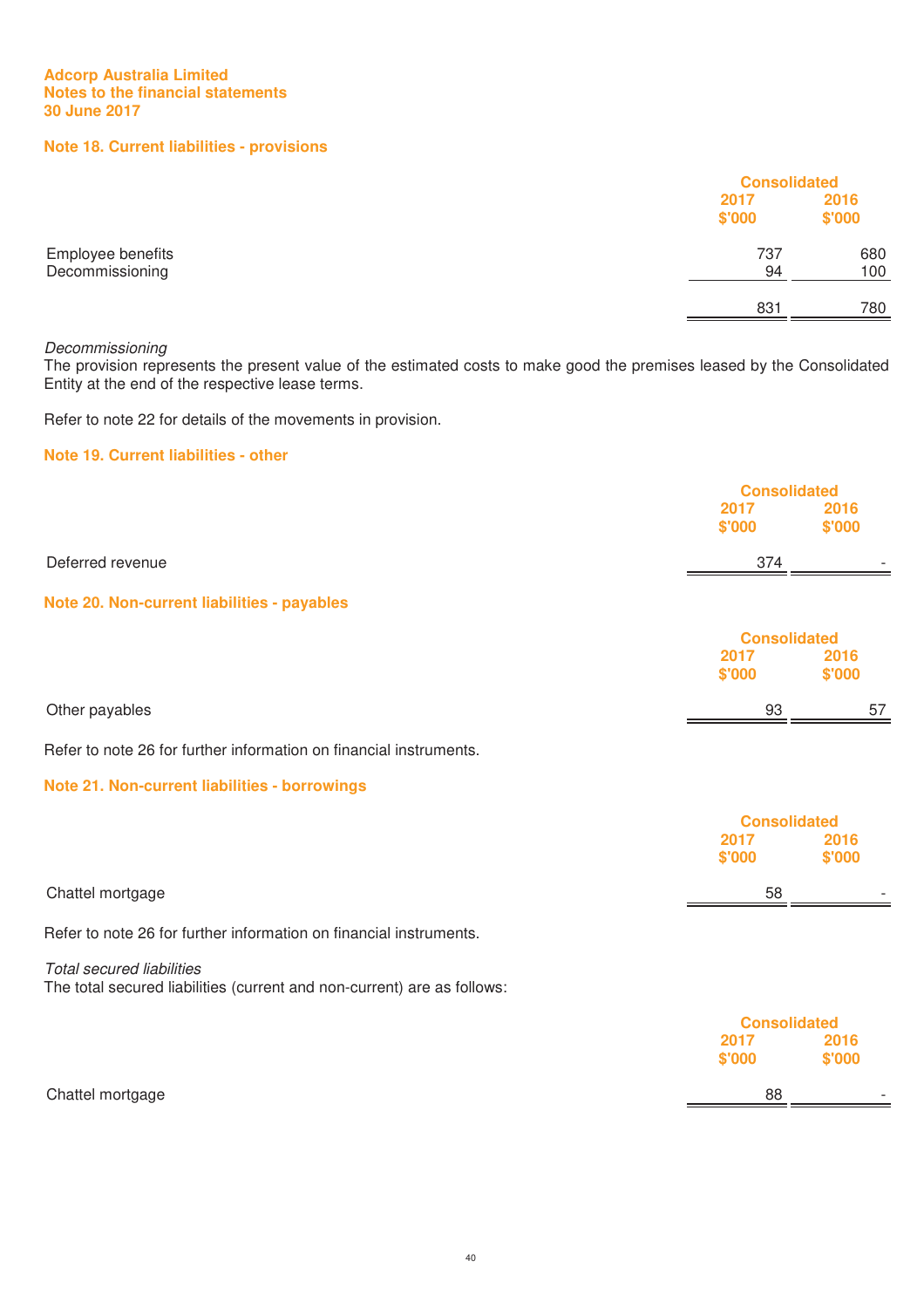# **Note 21. Non-current liabilities - borrowings (continued)**

#### Assets pledged as security

The chattel mortgage is secured through the Consolidated Entity's debt financier who holds security over all the Consolidated Entity's assets.

#### Financing arrangements

Unrestricted access was available at the reporting date to the following lines of credit:

|                                                  |                | <b>Consolidated</b> |  |
|--------------------------------------------------|----------------|---------------------|--|
|                                                  | 2017<br>\$'000 | 2016<br>\$'000      |  |
| <b>Total facilities</b><br>Chattel mortgage      | 88             |                     |  |
| Used at the reporting date<br>Chattel mortgage   | 88             |                     |  |
| Unused at the reporting date<br>Chattel mortgage |                | -                   |  |

# **Note 22. Non-current liabilities - provisions**

|                   |                | <b>Consolidated</b> |  |
|-------------------|----------------|---------------------|--|
|                   | 2017<br>\$'000 | 2016<br>\$'000      |  |
| Employee benefits | 91             | 223                 |  |
| Decommissioning   | 252            | 246                 |  |
|                   | 343            | 469                 |  |

# Decommissioning

The provision represents the present value of the estimated costs to make good the premises leased by the Consolidated Entity at the end of the respective lease terms.

#### Movements in provisions

Movements in each class of provision (current and non-current) during the current financial year, other than employee benefits, are set out below:

| <b>Consolidated - 2017</b>               | Decom-<br>missioning<br>\$'000 |
|------------------------------------------|--------------------------------|
| Carrying amount at the start of the year | 346                            |
| Carrying amount at the end of the year   | 346                            |

# **Note 23. Equity - issued capital**

|                              | <b>Consolidated</b> |               |        |        |
|------------------------------|---------------------|---------------|--------|--------|
|                              | 2017<br>2016        |               | 2017   | 2016   |
|                              | <b>Shares</b>       | <b>Shares</b> | \$'000 | \$'000 |
| Ordinary shares - fully paid | 182,029,806         | 182,029,806   | 32,353 | 32,353 |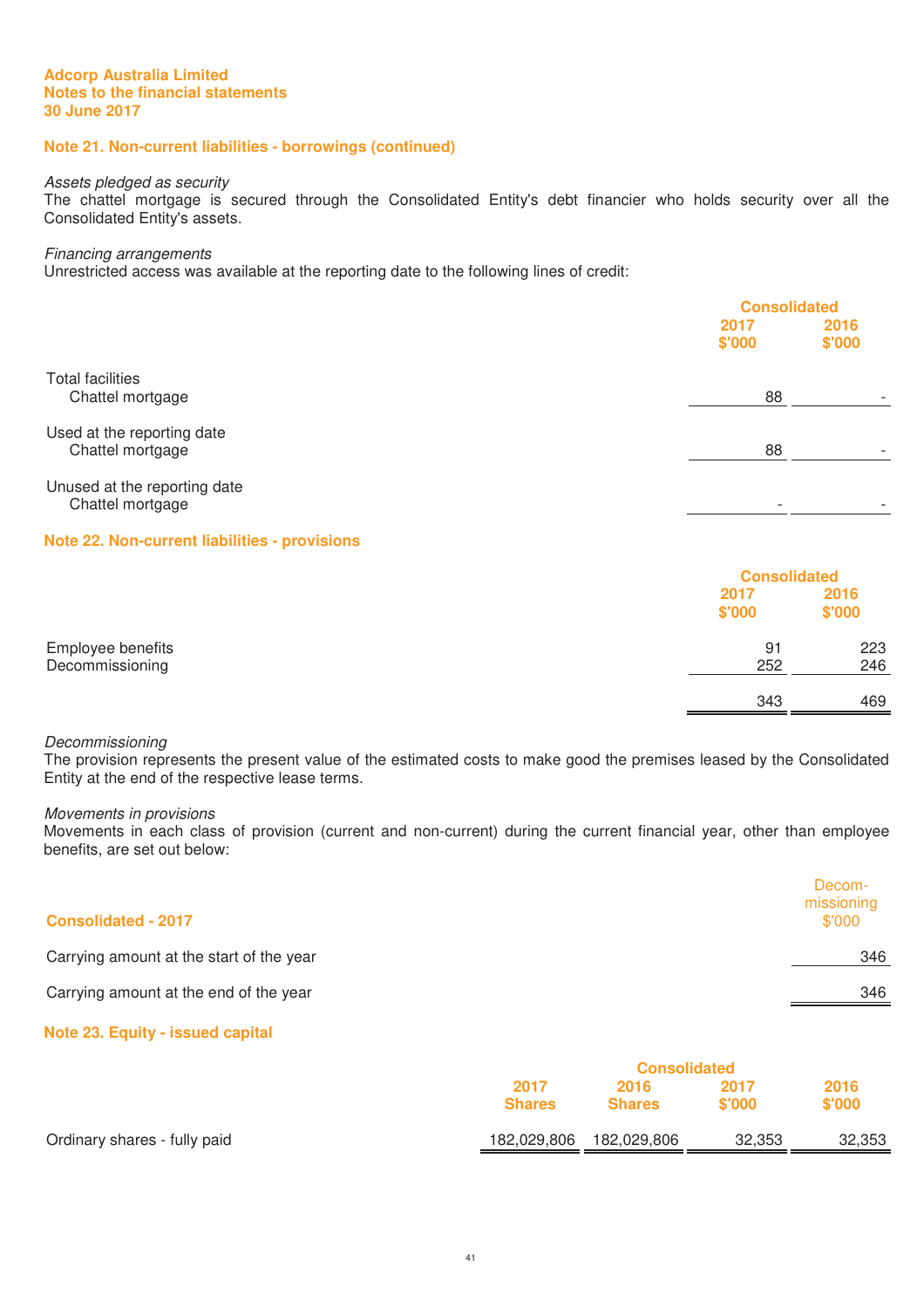# **Note 23. Equity - issued capital (continued)**

#### Movements in ordinary share capital

| <b>Details</b>                                                  | <b>Date</b>                    | <b>Shares</b>             | <b>Issue price</b> | \$'000                   |
|-----------------------------------------------------------------|--------------------------------|---------------------------|--------------------|--------------------------|
| <b>Balance</b><br>Rights issue<br>Share issue transaction costs | 1 July 2015<br>7 December 2015 | 60,676,602<br>121,353,204 | \$0.031            | 28,894<br>3,762<br>(303) |
| <b>Balance</b>                                                  | 30 June 2016                   | 182,029,806               |                    | 32,353                   |
| <b>Balance</b>                                                  | 30 June 2017                   | 182,029,806               |                    | 32,353                   |

#### Ordinary shares

Ordinary shares entitle the holder to participate in dividends and the proceeds on the winding up of the Company in proportion to the number of and amounts paid on the shares held. The fully paid ordinary shares have no par value and the Company does not have a limited amount of authorised capital.

On a show of hands every member present at a meeting in person or by proxy shall have one vote and upon a poll each share shall have one vote.

#### Share buy-back

There is no current on-market share buy-back.

#### Capital risk management

When managing capital, management's objective is to ensure the Company and Consolidated Entity continues as a going concern as well as to maintain optimal returns to shareholders. Management are constantly reviewing the capital structure of the Company and Consolidated Entity in light of any expected changes in market conditions. Management has no current plans to issue further shares on the market or to reduce the capital structure by conducting share buybacks.

Capital is regarded as total equity, as recognised in the statement of financial position, plus net debt. Net debt is calculated as total borrowings less cash and cash equivalents.

Management aim to return a high level of profits to shareholders as dividend payments, whilst maintaining sufficient cash in the business for meeting working capital requirements.

The capital risk management policy remains unchanged from the 30 June 2016 Annual Report.

#### **Note 24. Equity - non-controlling interest**

|                                                             | <b>Consolidated</b> |                    |
|-------------------------------------------------------------|---------------------|--------------------|
|                                                             | 2017<br>\$'000      | 2016<br>\$'000     |
| Contributed equity<br>Reserves<br><b>Accumulated losses</b> | 202<br>32<br>(127)  | 202<br>32<br>(209) |
|                                                             | 107                 | 25                 |

The non-controlling interest has 25% (2016: 25%) equity holding in Quadrant Creative Pty Ltd.

#### **Note 25. Equity - dividends**

Dividends

There were no dividends paid, recommended or declared during the current or previous financial year.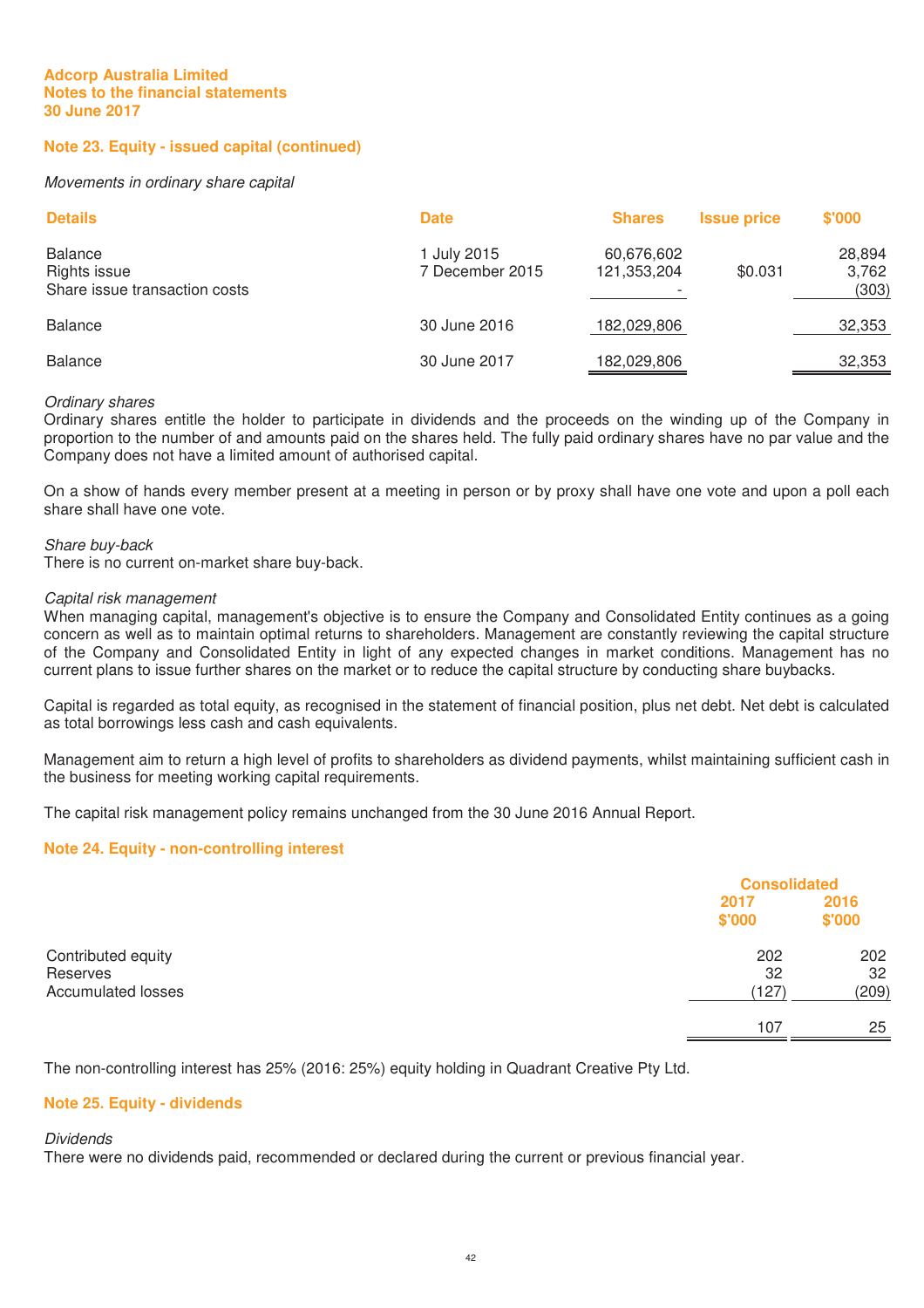**Note 25. Equity - dividends (continued)** 

Franking credits

|                                                                                      | <b>Consolidated</b> |                |
|--------------------------------------------------------------------------------------|---------------------|----------------|
|                                                                                      | 2017<br>\$'000      | 2016<br>\$'000 |
| Franking credits available for subsequent financial years based on a tax rate of 30% | 5.043               | 4,986          |
|                                                                                      |                     |                |

The above amounts represent the balance of the franking account as at the end of the financial year, adjusted for:

- franking credits that will arise from the payment of the amount of the provision for income tax at the reporting date
- franking debits that will arise from the payment of dividends recognised as a liability at the reporting date
- franking credits that will arise from the receipt of dividends recognised as receivables at the reporting date

# **Note 26. Financial instruments**

# *Financial risk management objectives*

The Consolidated Entity's principal financial liabilities comprise trade payables. These financial liabilities arise directly from the consolidated entity's operations. The Consolidated Entity has various financial assets such as trade receivables and cash and short-term deposits, which arise directly from its operations.

Risk management is carried out by senior finance executives ('finance') under policies approved by the Board of Directors ('the Board'). These policies include identification and analysis of the risk exposure of the Consolidated Entity and appropriate procedures, controls and risk limits. Finance identifies, evaluates and hedges financial risks within the Consolidated Entity's operating units. Finance reports to the Board on a monthly basis.

# *Market risk*

#### Foreign currency risk

The Consolidated Entity has transactional foreign currency exposures. Such exposure arises from purchases by the Consolidated Entity in currencies other than the functional currency of the operating units. Approximately 2% of the Consolidated Entity's purchases are denominated in currencies other than the functional currency of the operating unit making the subsequent sale. These amounts include the payables of foreign creditors, which are not effectively hedged by other foreign currency denominated items.

The Consolidated Entity's main foreign currency exposure is New Zealand Dollars, as shown below. Based on this exposure, had the Australian Dollar weakened by 10% or strengthened by 10% against the New Zealand Dollar with all other variables held constant, the movement would have an immaterial impact on the Consolidated Entity. The Consolidated Entity is not sensitive to movements in other currencies.

The carrying amount of the Consolidated Entity's foreign currency denominated financial assets and financial liabilities at the reporting date were as follows:

|                     |                          | <b>Assets</b>  |                | <b>Liabilities</b> |
|---------------------|--------------------------|----------------|----------------|--------------------|
| <b>Consolidated</b> | 2017<br>\$'000           | 2016<br>\$'000 | 2017<br>\$'000 | 2016<br>\$'000     |
| Pound Sterling      | $\overline{\phantom{a}}$ |                |                | 12                 |
| New Zealand dollars | 1,657                    | 1,951          | 947            | 1,125              |
|                     | 657, ا                   | 1,951          | 947            | 1,137              |

Price risk

The Consolidated Entity is not exposed to any significant price risk.

#### Interest rate risk

The Consolidated Entity's principal financial instruments comprise cash and short-term deposits. The main purpose of these financial instruments is to finance the Consolidated Entity's operations.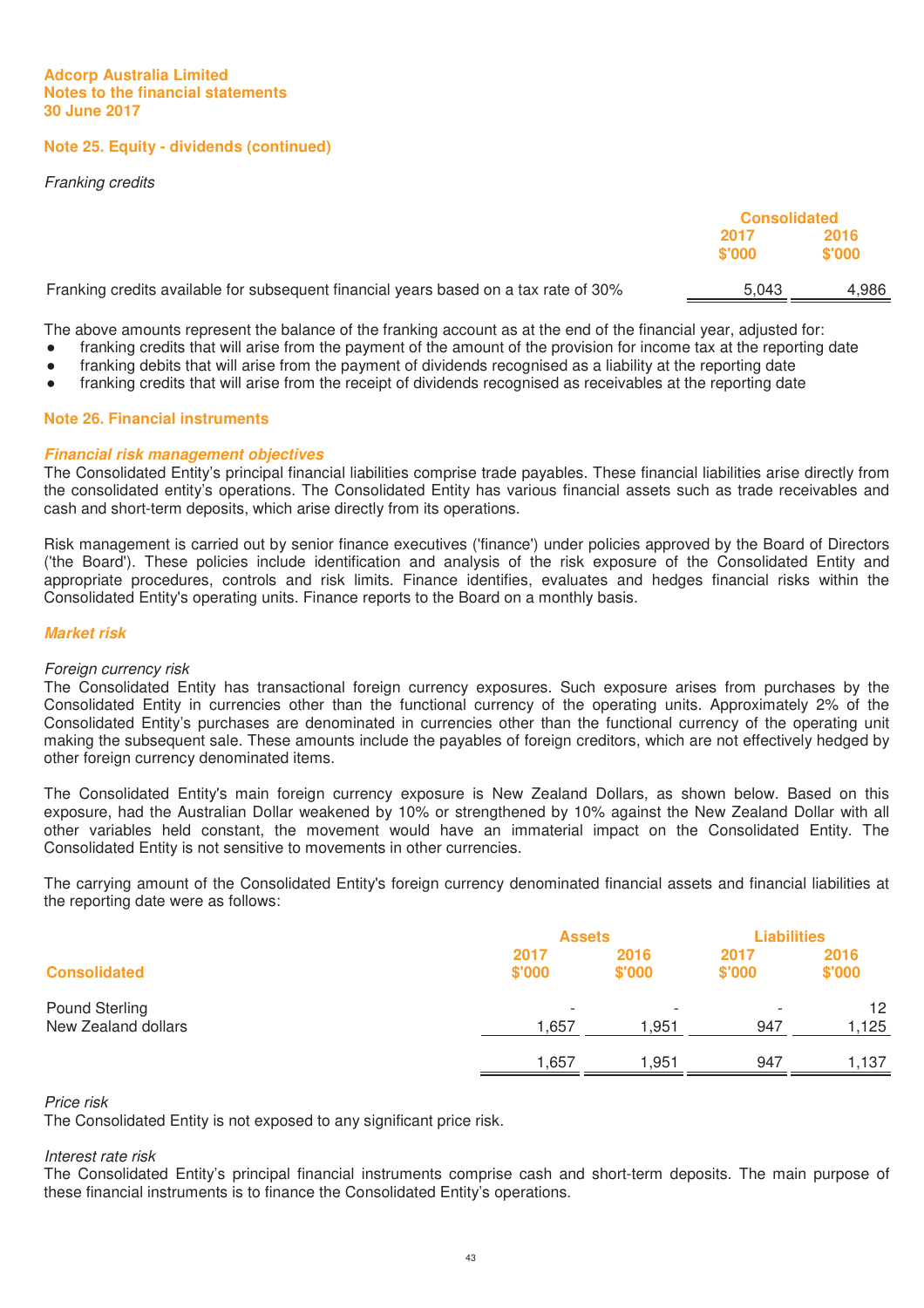# **Note 26. Financial instruments (continued)**

The Consolidated Entity has various other financial instruments such as trade debtors and trade creditors, which arise directly from its operations.

The Consolidated Entity is not exposed to any significant interest rate risk.

As at the reporting date, the Consolidated Entity had the following variable rate borrowings and funds on deposit outstanding:

|                                              | 2017                |                          | 2016                |                          |
|----------------------------------------------|---------------------|--------------------------|---------------------|--------------------------|
|                                              | Weighted<br>average |                          | Weighted<br>average |                          |
| <b>Consolidated</b>                          | interest rate<br>%  | <b>Balance</b><br>\$'000 | interest rate<br>℅  | <b>Balance</b><br>\$'000 |
| Cash at bank<br>Cash on deposit              | 0.86%<br>2.25%      | 2.576<br>753             | 1.00%<br>2.62%      | 4,129<br>510             |
| Net exposure to cash flow interest rate risk |                     | 3,329                    |                     | 4,639                    |

An official increase or decrease in interest rates would have no significant impact on profit or loss.

#### *Credit risk*

Credit risk arises from the financial assets of the Consolidated Entity, which comprise cash and cash equivalents, trade and other receivables. The Consolidated Entity's exposure to credit risk arises from potential default of the counter party, with a maximum exposure equal to the carrying amount of these instruments.

It is the Consolidated Entity's policy that all customers who wish to trade on credit terms are subject to credit verification procedures including an assessment of their independent credit rating and financial position. Some customer credit risk within the Consolidated Entity is managed by the use of debtors insurance.

In addition, receivable balances are monitored on an ongoing basis with the result that the Consolidated Entity's exposure to bad debts is not considered to be significant.

#### *Liquidity risk*

Liquidity risk is the risk that the Consolidated Entity will be unable to meet its payment obligations when they fall due under normal and stress circumstances. The Consolidated Entity's objective is to maintain a balance between continuity of funding and flexibility through effective management of working capital and the use of available bank credit lines. To limit this risk, management has arranged invoice financing facilities, manages assets with liquidity in mind, and monitors future cash flows and liquidity on a daily basis.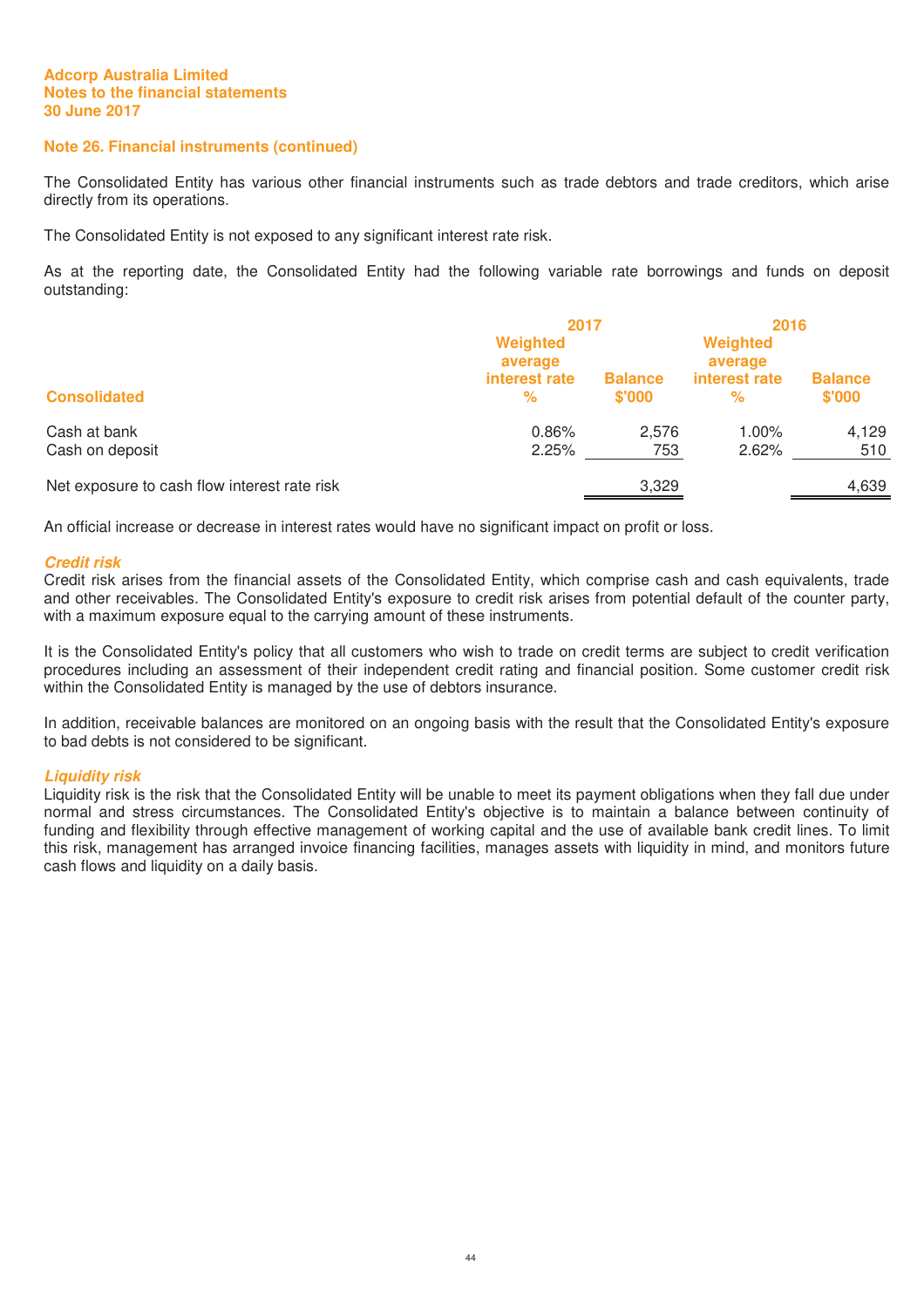# **Note 26. Financial instruments (continued)**

#### Remaining contractual maturities

The following tables detail the Consolidated Entity's remaining contractual maturity for its financial instrument liabilities. The tables have been drawn up based on the undiscounted cash flows of financial liabilities based on the earliest date on which the financial liabilities are required to be paid. The tables include both interest and principal cash flows disclosed as remaining contractual maturities and therefore these totals may differ from their carrying amount in the statement of financial position.

| <b>Consolidated - 2017</b>                                                                                  | Weighted<br>average<br>interest rate<br>$\%$ | 1 year or less<br>\$'000 | Between 1<br>and 2 years<br>\$'000 | Between 2<br>and 5 years<br>\$'000        | Over 5 years<br>\$'000 | Remaining<br>contractual<br>maturities<br>\$'000 |
|-------------------------------------------------------------------------------------------------------------|----------------------------------------------|--------------------------|------------------------------------|-------------------------------------------|------------------------|--------------------------------------------------|
| <b>Non-derivatives</b><br>Non-interest bearing<br>Trade payables<br>Other payables                          |                                              | 6,376<br>4,111           | 93                                 |                                           |                        | 6,376<br>4,204                                   |
| Interest-bearing - fixed rate<br>Chattel mortgage<br>Total non-derivatives                                  | 11.00%                                       | 38<br>10,525             | 38<br>131                          | 25<br>25                                  |                        | 101<br>10,681                                    |
| <b>Consolidated - 2016</b>                                                                                  | Weighted<br>average<br>interest rate<br>$\%$ | 1 year or less<br>\$'000 | Between 1<br>and 2 years<br>\$'000 | <b>Between 2</b><br>and 5 years<br>\$'000 | Over 5 years<br>\$'000 | Remaining<br>contractual<br>maturities<br>\$'000 |
| <b>Non-derivatives</b><br>Non-interest bearing<br>Trade payables<br>Other payables<br>Total non-derivatives |                                              | 8,265<br>3,475<br>11,740 | 57<br>57                           |                                           |                        | 8,265<br>3,532<br>11,797                         |

# **Note 27. Fair value measurement**

The carrying amounts of trade and other receivables and trade and other payables are assumed to approximate their fair values due to their short-term nature.

The fair value of financial liabilities is estimated by discounting the remaining contractual maturities at the current market interest rate that is available for similar financial liabilities.

#### **Note 28. Key management personnel disclosures**

#### Compensation

The aggregate compensation made to Directors and other members of key management personnel of the Consolidated Entity is set out below:

|                              |         | <b>Consolidated</b> |  |
|------------------------------|---------|---------------------|--|
|                              | 2017    | 2016                |  |
|                              |         |                     |  |
| Short-term employee benefits | 503,726 | 630,272             |  |
| Post-employment benefits     | 27,908  | 38,772              |  |
|                              | 531,634 | 669,044             |  |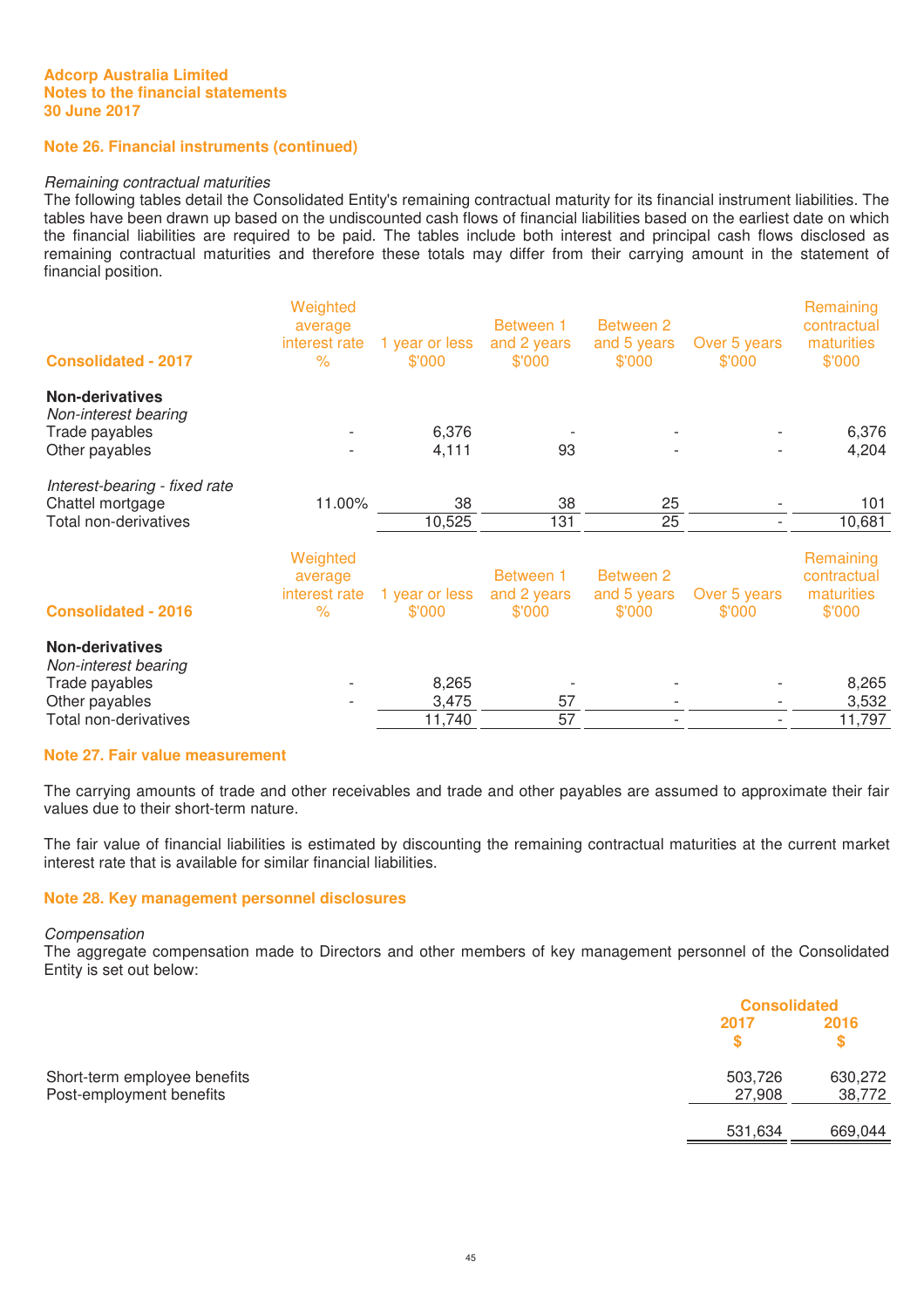# **Note 29. Remuneration of auditors**

During the financial year the following fees were paid or payable for services provided by Grant Thornton Audit Pty Ltd, the auditor of the Company, its network firms and unrelated firms:

|                                                                                              | <b>Consolidated</b> |         |
|----------------------------------------------------------------------------------------------|---------------------|---------|
|                                                                                              | 2017                | 2016    |
|                                                                                              | \$                  | \$      |
| Audit services - Grant Thornton Audit Pty Ltd<br>Audit or review of the financial statements | 100,000             | 90,000  |
|                                                                                              |                     |         |
| Other services - Grant Thornton Audit Pty Ltd<br><b>Taxation compliance</b>                  | 18,000              | 17,500  |
|                                                                                              | 118,000             | 107,500 |
|                                                                                              |                     |         |
| Audit services - network firms<br>Audit or review of the financial statements                | 33,725              | 36,500  |
| Other services - network firms                                                               |                     |         |
| Other professional services                                                                  | 587                 | 3,600   |
|                                                                                              | 34,312              | 40,100  |
|                                                                                              |                     |         |
| Other services - unrelated firms<br>Tax compliance                                           | 3,972               | 5,200   |
|                                                                                              |                     |         |

#### **Note 30. Contingent liabilities**

The Consolidated Entity has various guarantees over premises.

|          |                | <b>Consolidated</b> |
|----------|----------------|---------------------|
|          | 2017<br>\$'000 | 2016<br>\$'000      |
| Premises |                | 907<br>567          |

On 11 November 2016, Adcorp received a letter from Dentsu Mitchell Media Australia Pty Ltd ('Dentsu') claiming amounts owing by Adcorp. This letter was in response one from Adcorp dated 9 November 2016 demanding payment of outstanding invoices for services rendered. Adcorp considers Dentsu's letter dated 11 November 2016 to be largely unsubstantiated claims and will vigorously defend this position.

On 22 December 2016, Adcorp responded again demanding payment for outstanding invoices for services rendered and in addition claiming damages for wrongful termination of agreement and engaging in misleading and deceptive conduct.

On 28 April 2017, Adcorp lodged a Statement of Claim in the Supreme Court of New South Wales against Dentsu in relation to this termination of services. Dentsu has lodged a counter claim, however Adcorp maintains Dentsu's claim is largely unsubstantiated and will vigorously defend this position. The legal case is ongoing.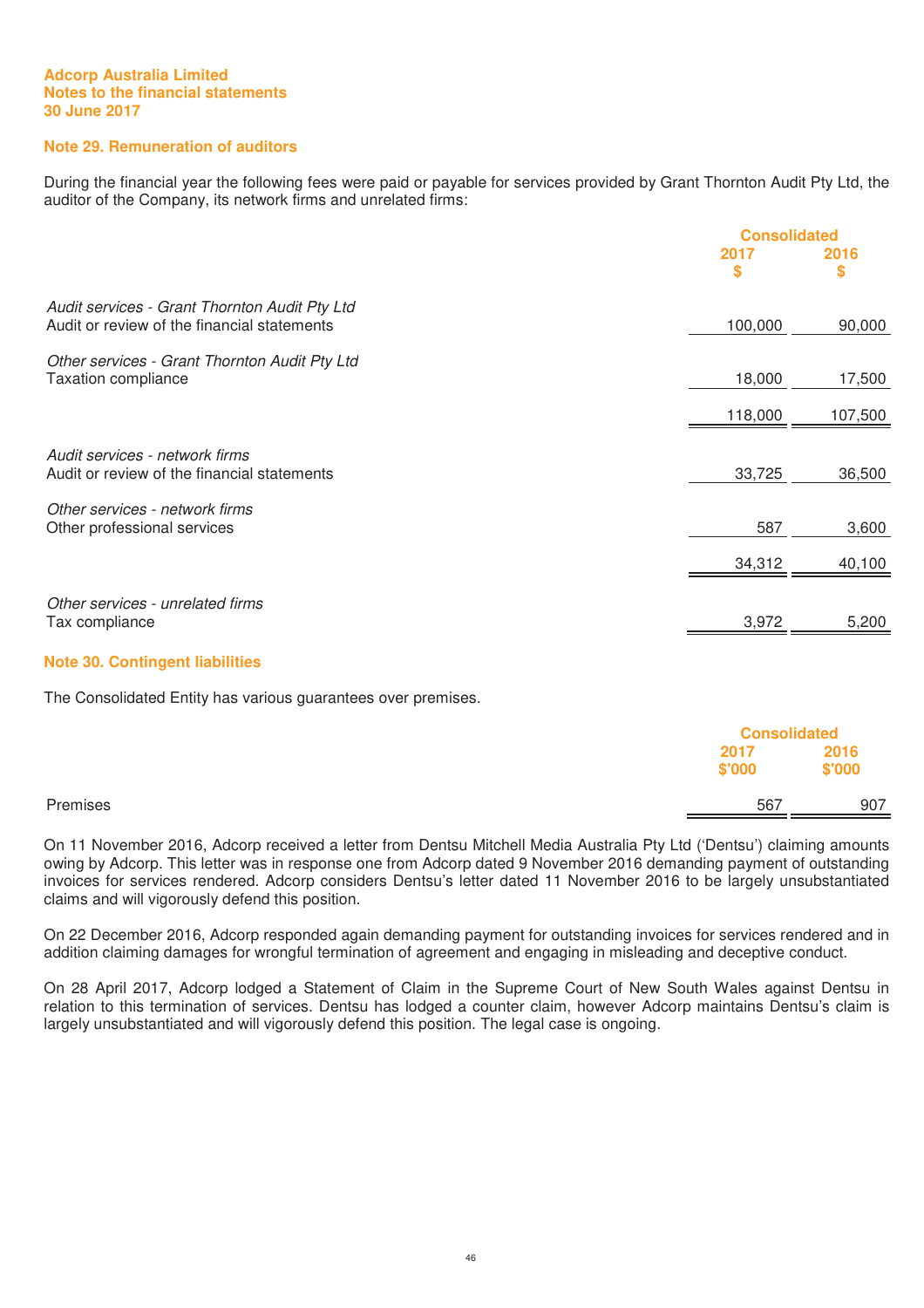# **Note 31. Commitments**

|                                                                                                                                     | <b>Consolidated</b> |                |
|-------------------------------------------------------------------------------------------------------------------------------------|---------------------|----------------|
|                                                                                                                                     | 2017<br>\$'000      | 2016<br>\$'000 |
| Capital commitments<br>Committed at the reporting date but not recognised as liabilities, payable:<br>Property, plant and equipment | 68                  | 46             |
| Lease commitments - operating<br>Committed at the reporting date but not recognised as liabilities, payable:                        |                     |                |
| Within one year                                                                                                                     | 1.053               | 957            |
| One to five years                                                                                                                   | 2,242               | 2,158          |
|                                                                                                                                     | 3,295               | 3,115          |

Operating leases are entered into as a means of acquiring access to retail property and IT equipment. Rental payments are generally fixed, but with future inflation escalation clauses. Adcorp Australia Limited is a sub-lessor in one property (2016: one property). The future minimum sub-lease payments expected to be received is \$115,000 (2016: \$135,000) within one year and \$nil (2016: \$109,000) between one to five years.

#### **Note 32. Related party transactions**

#### Parent entity

Adcorp Australia Limited is the parent entity.

Subsidiaries Interests in subsidiaries are set out in note 34.

#### **Associates**

Interests in associates are set out in note 13.

Joint ventures Interests in joint ventures are set out in note 13.

#### Key management personnel

Disclosures relating to key management personnel are set out in note 28 and the remuneration report included in the Directors' report.

Transactions with related parties

There were no transactions with related parties during the current and previous financial year.

#### Receivable from and payable to related parties

The Company carries a provision (raised in the 2011 financial year) of \$37,000 for a discretionary incentive for David Morrison, related to performance in the 2011 financial year in his capacity as head of WA, SA and NT regions.

#### Loans to/from related parties

There were no loans to or from related parties at the current and previous reporting date.

Terms and conditions

All transactions were made on normal commercial terms and conditions and at market rates.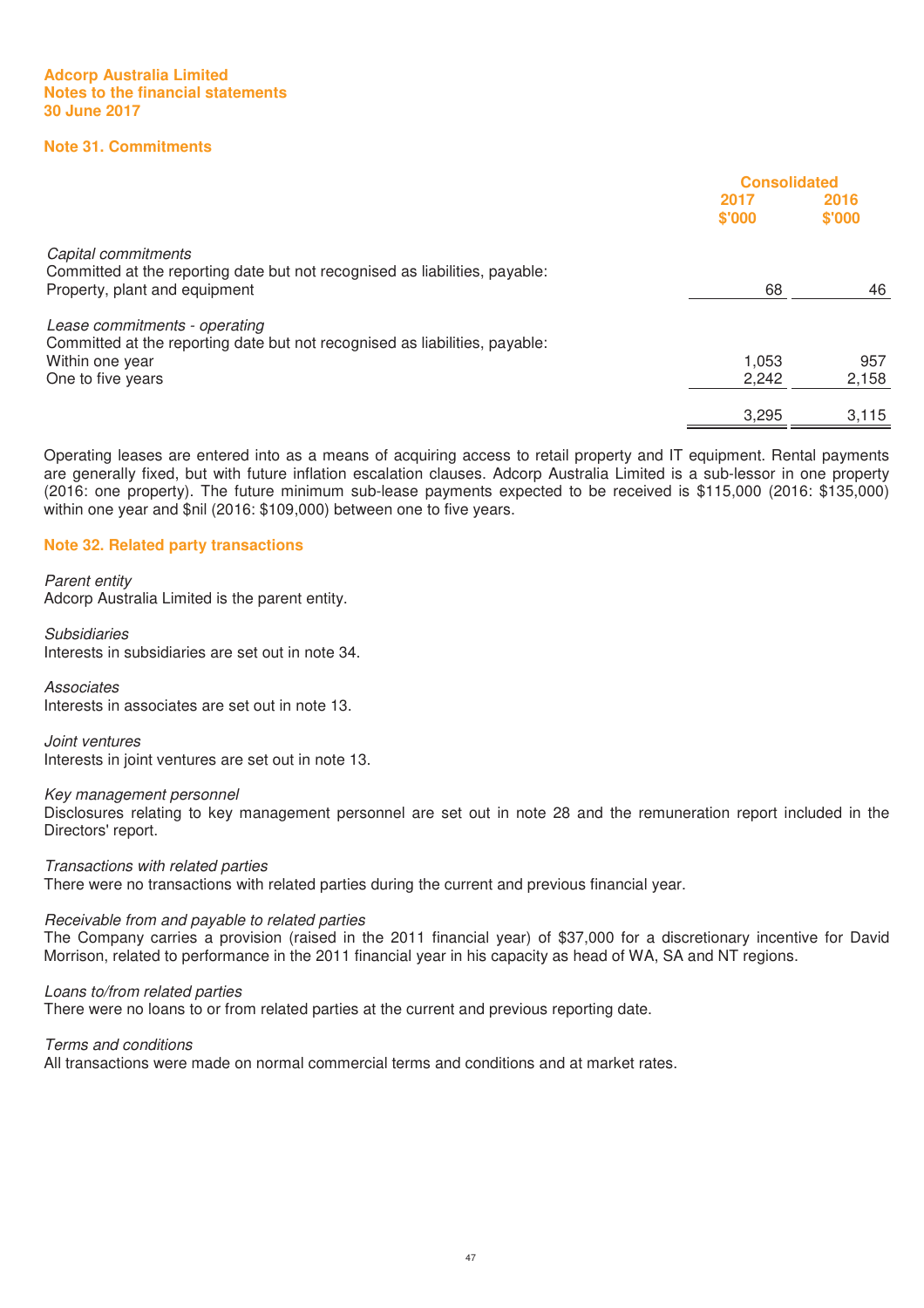# **Note 33. Parent entity information**

Set out below is the supplementary information about the parent entity.

Statement of profit or loss and other comprehensive income

|                                 |        | <b>Parent</b>  |  |
|---------------------------------|--------|----------------|--|
|                                 | 2017   | 2016<br>\$'000 |  |
|                                 | \$'000 |                |  |
| Profit/(loss) after income tax  | 822    | (7, 362)       |  |
| Total comprehensive income      | 822    | (7, 362)       |  |
| Statement of financial position |        |                |  |
|                                 |        | <b>Parent</b>  |  |
|                                 | 2017   | 2016           |  |
|                                 | \$'000 | \$'000         |  |

| Total current assets                                  | 24,309              | 13,465              |
|-------------------------------------------------------|---------------------|---------------------|
| Total assets                                          | 27,504              | 15,356              |
| Total current liabilities                             | 23,845              | 12,790              |
| <b>Total liabilities</b>                              | 24,509              | 13,183              |
| Equity<br>Issued capital<br><b>Accumulated losses</b> | 32,353<br>(29, 358) | 32,353<br>(30, 180) |
| Total equity                                          | 2,995               | 2,173               |

# Contingent liabilities

The parent entity has various guarantees over premises:

|          |                | <b>Parent</b>  |  |
|----------|----------------|----------------|--|
|          | 2017<br>\$'000 | 2016<br>\$'000 |  |
| Premises | 293            | 633            |  |
|          |                |                |  |

# **Commitments**

The parent entity had capital commitments for property, plant and equipment:

|                                                                                                              | <b>Parent</b>  |                |
|--------------------------------------------------------------------------------------------------------------|----------------|----------------|
|                                                                                                              | 2017<br>\$'000 | 2016<br>\$'000 |
| Committed at the reporting date but not recognised as liabilities, payable:<br>Property, plant and equipment | 58             | 46             |
| Operating lease commitments:                                                                                 | 495            | 420            |
| Within one year                                                                                              |                |                |
| One to 5 years                                                                                               | 1,040          | 1,162          |
|                                                                                                              | 1,535          | 1,582          |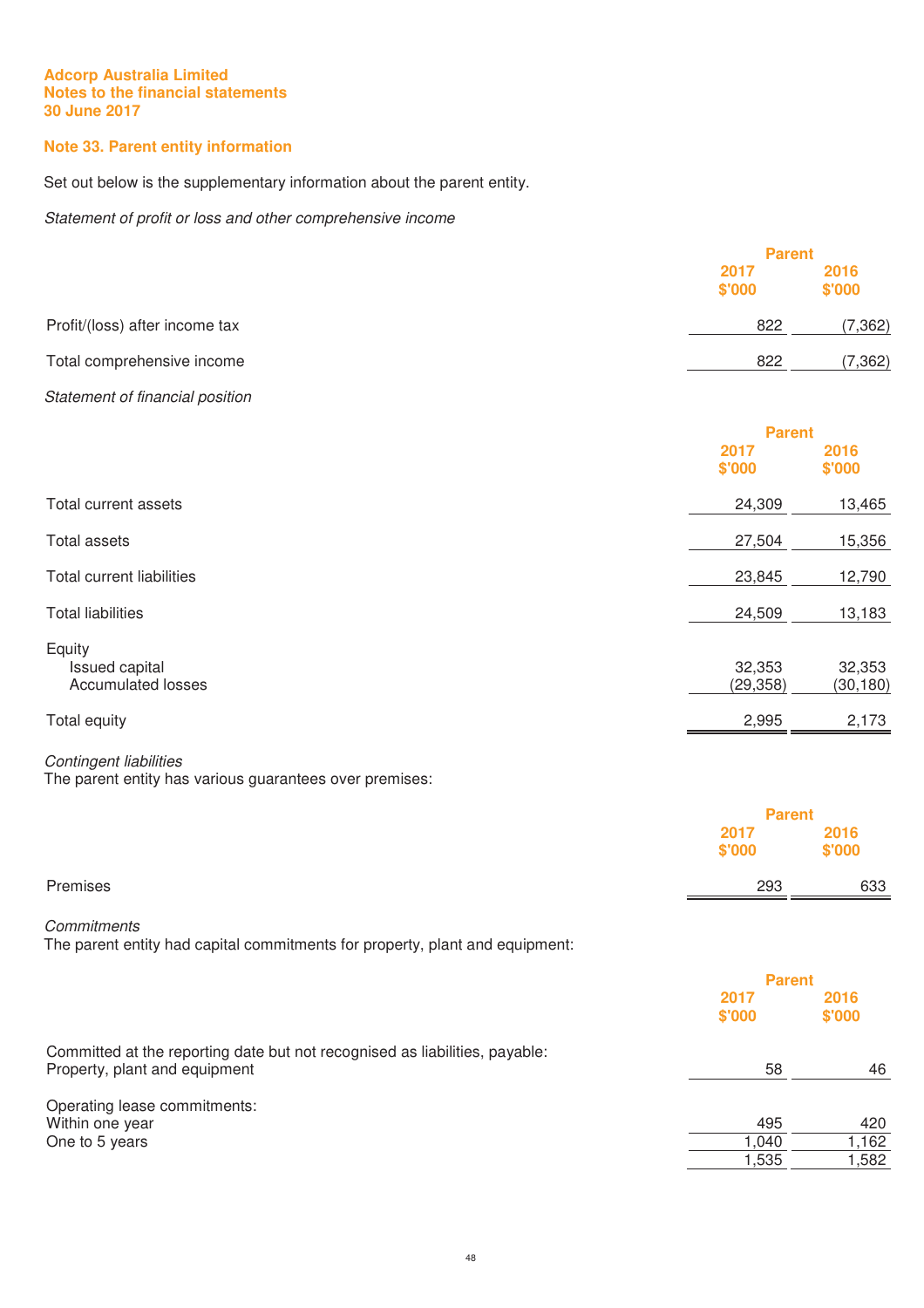# **Note 33. Parent entity information (continued)**

Operating leases are entered into as a means of acquiring access to retail property and IT equipment. Rental payments are generally fixed, but with future inflation escalation clauses. Adcorp Australia Limited is a sub-lessor in one property (2016: one property). The future minimum sub-lease payments expected to be received is \$115,000 (2016: \$135,000) within one year and \$nil (2016: \$109,000) between one to five years.

#### Significant accounting policies

The accounting policies of the parent entity are consistent with those of the Consolidated Entity, as disclosed in note 2, except for the following:

- Ɣ Investments in subsidiaries and associates are accounted for at cost, less any impairment, in the parent entity.
- Dividends received from subsidiaries are recognised as other income by the parent entity and its receipt may be an indicator of an impairment of the investment.
- Management fees are charged to subsidiaries to recover costs of functions performed by the head office. Revenue is recognised as earned.

## **Note 34. Interests in subsidiaries**

The consolidated financial statements incorporate the assets, liabilities and results of the following subsidiaries in accordance with the accounting policy described in note 2:

|                                                   |                                 | <b>Ownership interest</b> |         |
|---------------------------------------------------|---------------------------------|---------------------------|---------|
|                                                   | Principal place of business /   | 2017                      | 2016    |
| <b>Name</b>                                       | <b>Country of incorporation</b> | $\%$                      | ℅       |
| Adcorp Australia (QLD) Pty. Limited               | Australia                       | 100.00%                   | 100.00% |
| Adcorp Australia (VIC) Pty. Limited               | Australia                       | 100.00%                   | 100.00% |
| Adcorp D&D Pty Ltd                                | Australia                       | 100.00%                   | 100.00% |
| <b>Adcorp New Zealand Limited</b>                 | New Zealand                     | 100.00%                   | 100.00% |
| Adcorp SWA Pty Ltd *                              | Australia                       | 100.00%                   | 100.00% |
| Adcorp Technologies Pty Ltd                       | Australia                       | 100.00%                   | 100.00% |
| Andrews Advertising Pty. Limited                  | Australia                       | 100.00%                   | 100.00% |
| Austpac Media Pty Limited *                       | Australia                       | 100.00%                   | 100.00% |
| Donald & Donald (Victoria) Pty. Limited *         | Australia                       | 100.00%                   | 100.00% |
| Employment Opportunities in Australia Pty Limited | Australia                       | 100.00%                   | 100.00% |
| Nancarrow Marketing Company Pty Ltd **            | Australia                       | 100.00%                   | 100.00% |
| Quadrant Creative Pty Ltd                         | Australia                       | 75.00%                    | 75.00%  |
| R&L Advertising Pty Ltd                           | Australia                       | 100.00%                   | 100.00% |
| Showrunner Productions Pty Ltd                    | Australia                       | 100.00%                   | 100.00% |
| 72 Dangerous Animals Asia Pty Ltd ***             | Australia                       | 100.00%                   |         |
| 72 Dangerous Animals Latin America Pty Ltd ***    | Australia                       | 100.00%                   |         |

\* These entities are controlled entities of Adcorp D&D Pty Ltd

\*\* This entity is a controlled entity of Donald & Donald (Victoria) Pty Ltd<br>\*\*\* These entities are controlled entities of Showrupper Productions Pty

These entities are controlled entities of Showrunner Productions Pty Ltd

#### **Note 35. Deed of cross guarantee**

The following entities are party to a deed of cross guarantee under which each company guarantees the debts of the others:

Adcorp Australia Limited Adcorp Australia (QLD) Pty Ltd Adcorp Australia (VIC) Pty Ltd Adcorp D&D Pty Ltd

By entering into the deed, the wholly-owned entities have been relieved from the requirement to prepare financial statements and Directors' report under Corporations Instrument 2016/785 issued by the Australian Securities and Investments Commission.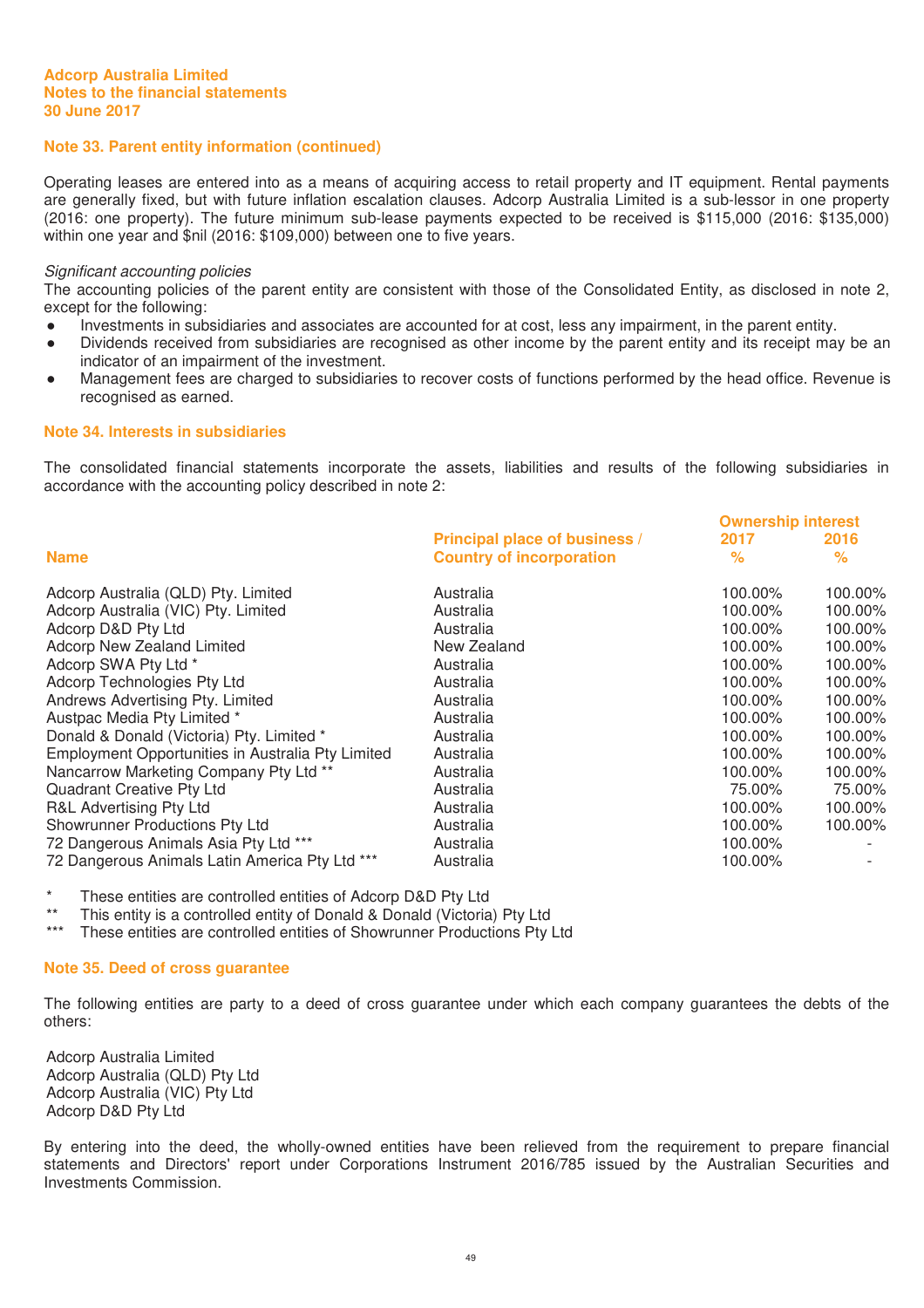# **Note 35. Deed of cross guarantee (continued)**

The above companies represent a 'Closed Group' for the purposes of the Corporations Instrument, and as there are no other parties to the deed of cross guarantee that are controlled by Adcorp Australia Limited, they also represent the 'Extended Closed Group'.

Set out below is a consolidated statement of profit or loss and other comprehensive income and statement of financial position of the 'Closed Group'.

| Statement of profit or loss and other comprehensive income                                                                                                                                                                       | 2017<br>\$'000                                                        | 2016<br>\$'000                                                |
|----------------------------------------------------------------------------------------------------------------------------------------------------------------------------------------------------------------------------------|-----------------------------------------------------------------------|---------------------------------------------------------------|
| Revenue<br>Share of losses of associates accounted for using the equity method<br>Other income<br>Client service expenses<br>Administrative expenses<br>Marketing expenses<br>Office and communication expenses<br>Finance costs | 8,402<br>(47)<br>163<br>(6, 351)<br>(752)<br>(565)<br>(1,964)<br>(13) | 11,213<br>332<br>(7,888)<br>(776)<br>(586)<br>(2,574)<br>(19) |
| Loss before income tax expense<br>Income tax expense                                                                                                                                                                             | (1, 127)                                                              | (298)                                                         |
| Loss after income tax expense                                                                                                                                                                                                    | (1, 127)                                                              | (298)                                                         |
| Other comprehensive income for the year, net of tax                                                                                                                                                                              |                                                                       |                                                               |
| Total comprehensive income for the year                                                                                                                                                                                          | (1, 127)                                                              | (298)                                                         |
| <b>Equity - retained profits</b>                                                                                                                                                                                                 | 2017<br>\$'000                                                        | 2016<br>\$'000                                                |
| Accumulated losses at the beginning of the financial year<br>Loss after income tax expense                                                                                                                                       | (29, 511)<br>(1, 127)                                                 | (29, 213)<br>(298)                                            |
| Accumulated losses at the end of the financial year                                                                                                                                                                              | (30, 638)                                                             | (29, 511)                                                     |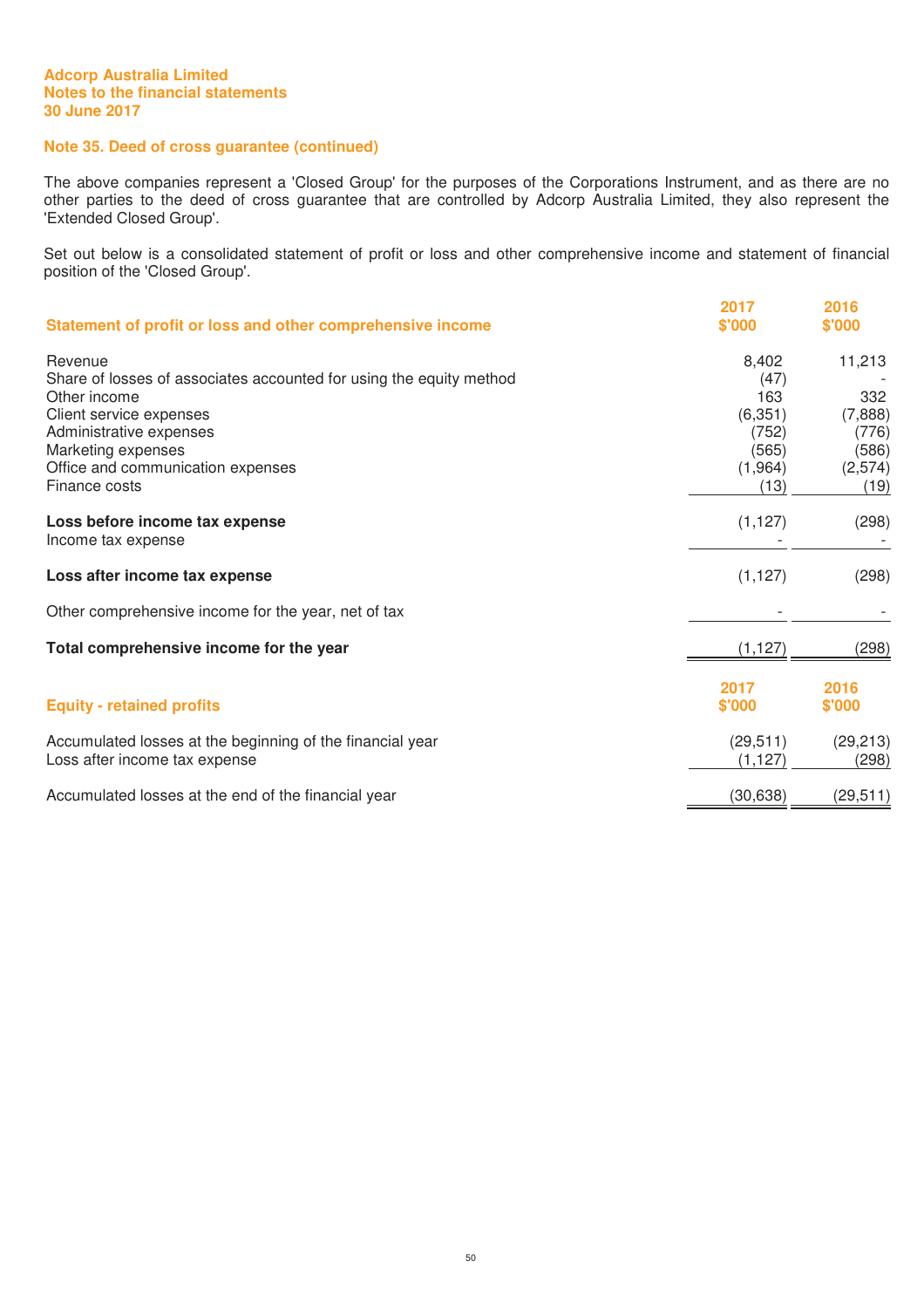# **Note 35. Deed of cross guarantee (continued)**

| <b>Statement of financial position</b>            | 2017<br>\$'000 | 2016<br>\$'000 |
|---------------------------------------------------|----------------|----------------|
| <b>Current assets</b>                             |                |                |
| Cash and cash equivalents                         | 2,219          | 3,860          |
| Trade and other receivables                       | 19,697         | 21,234         |
| Other financial assets                            | 482            | 382            |
| Other                                             | 344            | 381            |
|                                                   | 22,742         | 25,857         |
| <b>Non-current assets</b>                         |                |                |
| Investments accounted for using the equity method | 962            |                |
| Other financial assets                            | 1,824          | 1,824          |
| Property, plant and equipment                     | 466            | 591            |
| Intangibles                                       | 87             | 67             |
|                                                   | 3,339          | 2,482          |
|                                                   |                |                |
| <b>Total assets</b>                               | 26,081         | 28,339         |
| <b>Current liabilities</b>                        |                |                |
| Trade and other payables                          | 19,565         | 20,764         |
| Borrowings                                        | 30             |                |
| Income tax                                        | 1,114          | 1,114          |
| Provisions                                        | 2,916          | 2,971          |
|                                                   | 23,625         | 24,849         |
| <b>Non-current liabilities</b>                    |                |                |
| Payables                                          | 93             |                |
| Borrowings                                        | 58             | 57             |
| Provisions                                        | 590            | 591            |
|                                                   | 741            | 648            |
| <b>Total liabilities</b>                          | 24,366         | 25,497         |
| <b>Net assets</b>                                 | 1,715          |                |
|                                                   |                | 2,842          |
| <b>Equity</b>                                     |                |                |
| Issued capital                                    | 32,353         | 32,353         |
| <b>Accumulated losses</b>                         | (30, 638)      | (29, 511)      |
| <b>Total equity</b>                               | 1,715          | 2,842          |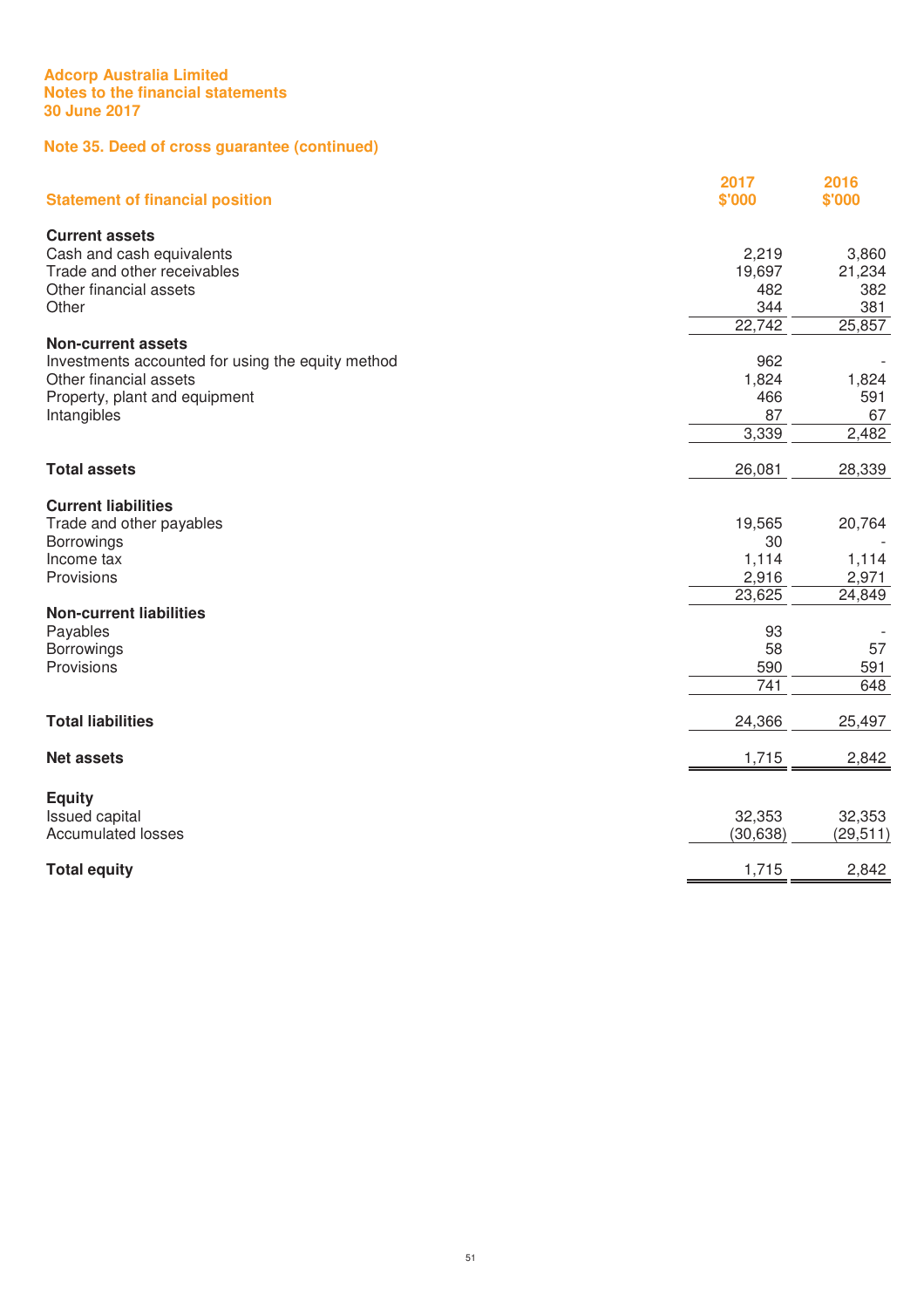# **Note 36. Reconciliation of loss after income tax to net cash from/(used in) operating activities**

|                                                              | <b>Consolidated</b> |                |
|--------------------------------------------------------------|---------------------|----------------|
|                                                              | 2017<br>\$'000      | 2016<br>\$'000 |
| Loss after income tax (expense)/benefit for the year         | (1, 411)            | (592)          |
| Adjustments for:                                             |                     |                |
| Depreciation and amortisation                                | 685                 | 673            |
| Net loss/(gain) on disposal of property, plant and equipment | 12                  | (60)           |
| Net loss on disposal of intangibles                          | $\overline{c}$      |                |
| Share of loss - associates                                   | 47                  |                |
| Foreign exchange differences                                 | (1)                 | 63             |
| Landlord contribution                                        |                     | 250            |
| Non-cash lease make good capitalised                         |                     | 99             |
| Non-cash investment (note 13)                                | (200)               |                |
| Non-cash expenses                                            | (16)                |                |
| Non-cash intangibles (notes 10 and 15)                       | (931)               | (617)          |
| Change in operating assets and liabilities:                  |                     |                |
| Decrease in trade and other receivables                      | 2,359               | 730            |
| Decrease in income tax refund due                            | 23                  | 29             |
| Decrease/(increase) in deferred tax assets                   | 429                 | (149)          |
| Increase in prepayments                                      | (31)                | (329)          |
| Increase/(decrease) in trade and other payables              | (1, 217)            | 814            |
| Increase in provision for income tax                         | 41                  | 21             |
| Increase/(decrease) in deferred tax liabilities              | (202)               | 109            |
| Decrease in employee benefits                                | (75)                | (49)           |
| Decrease in other provisions                                 |                     | (216)          |
| Increase in other operating liabilities                      | 374                 |                |
| Net cash from/(used in) operating activities                 | (112)               | 776            |

# **Note 37. Non-cash investing and financing activities**

|                             |                          | <b>Consolidated</b> |  |
|-----------------------------|--------------------------|---------------------|--|
|                             | 2017<br>\$'000           | 2016<br>\$'000      |  |
| Landlord contribution       | $\overline{\phantom{0}}$ | 250                 |  |
| Lease make good capitalised | $\overline{\phantom{a}}$ | 99                  |  |
| Acquisition of intangibles  | 931                      | 617                 |  |
|                             | 931                      | 966                 |  |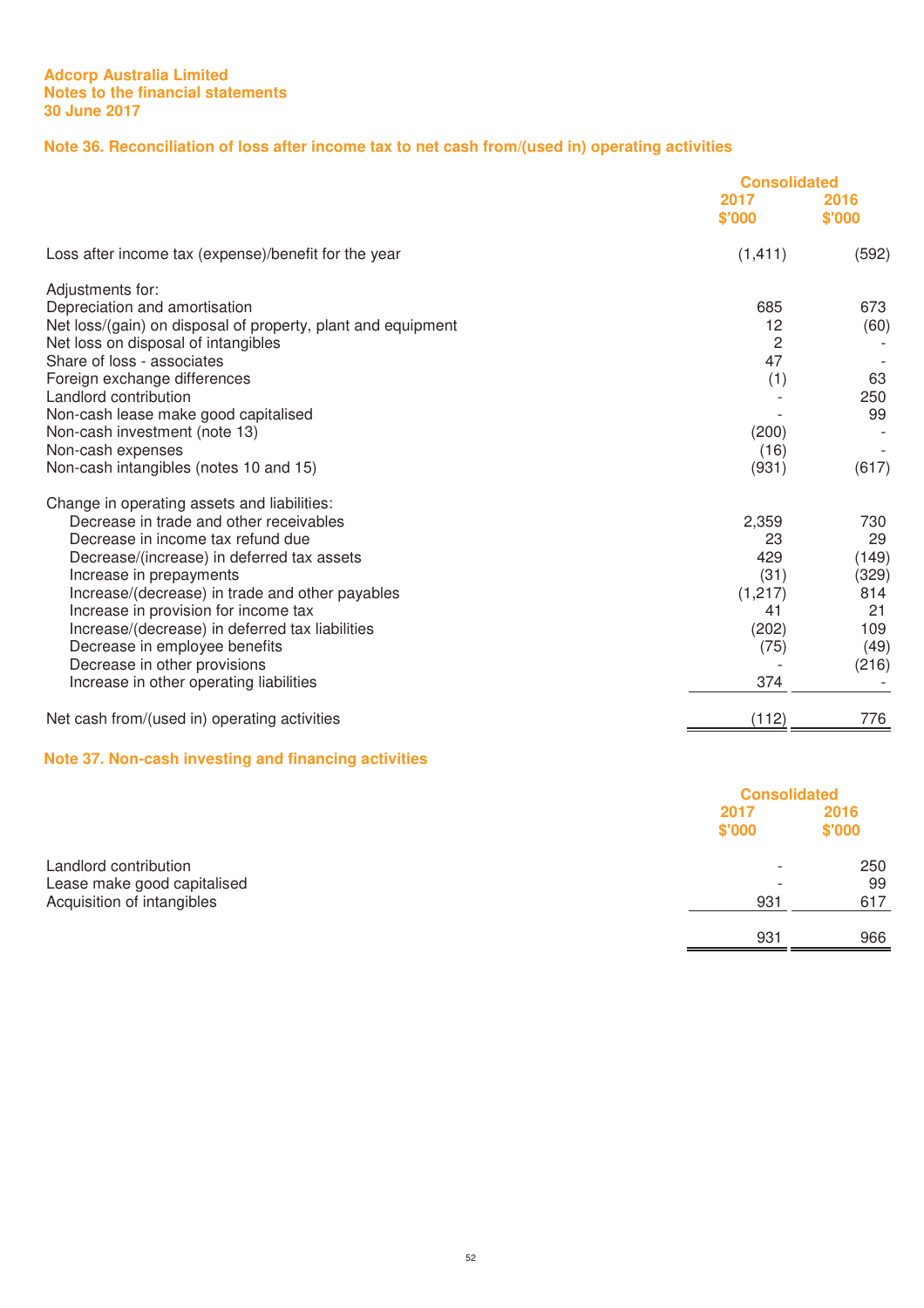# **Note 38. Earnings per share**

|                                                                                           | <b>Consolidated</b> |                  |
|-------------------------------------------------------------------------------------------|---------------------|------------------|
|                                                                                           | 2017<br>\$'000      | 2016<br>\$'000   |
| Loss after income tax<br>Non-controlling interest                                         | (1, 411)<br>(82)    | (592)<br>(23)    |
| Loss after income tax attributable to the owners of Adcorp Australia Limited              | (1, 493)            | (615)            |
|                                                                                           | <b>Number</b>       | <b>Number</b>    |
| Weighted average number of ordinary shares used in calculating basic earnings per share   | 182,029,806         | 129,310,791      |
| Weighted average number of ordinary shares used in calculating diluted earnings per share | 182,029,806         | 129,310,791      |
|                                                                                           | <b>Cents</b>        | <b>Cents</b>     |
| Basic earnings per share<br>Diluted earnings per share                                    | (0.82)<br>(0.82)    | (0.48)<br>(0.48) |

# **Note 39. Events after the reporting period**

No matter or circumstance has arisen since 30 June 2017 that has significantly affected, or may significantly affect the Consolidated Entity's operations, the results of those operations, or the Consolidated Entity's state of affairs in future financial years.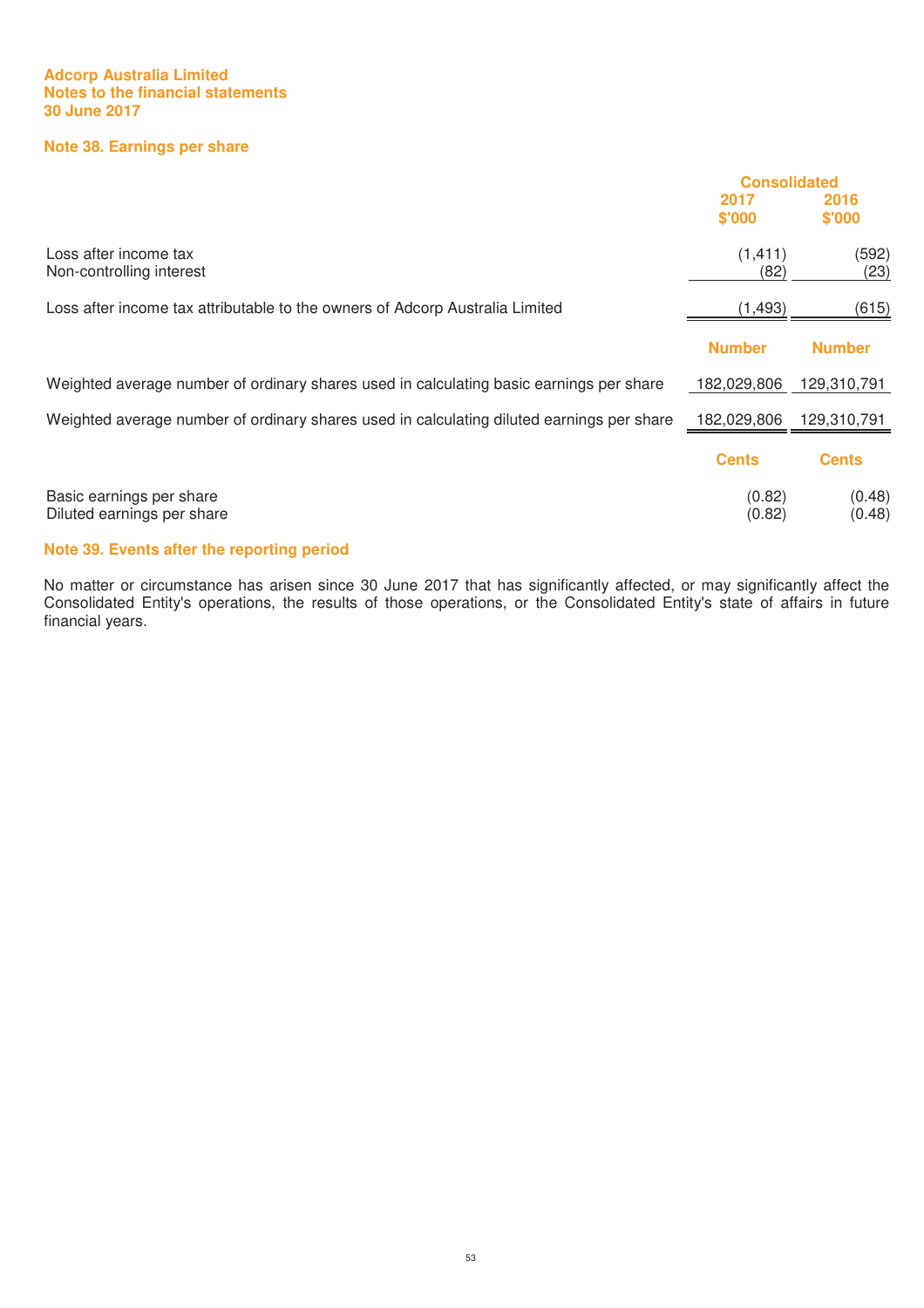#### **Adcorp Australia Limited Directors' declaration 30 June 2017**

In the Directors' opinion:

- the attached financial statements and notes comply with the Corporations Act 2001, the Accounting Standards, the Corporations Regulations 2001 and other mandatory professional reporting requirements;
- the attached financial statements and notes comply with International Financial Reporting Standards as issued by the International Accounting Standards Board as described in note 2 to the financial statements;
- the attached financial statements and notes give a true and fair view of the Consolidated Entity's financial position as at 30 June 2017 and of its performance for the financial year ended on that date;
- there are reasonable grounds to believe that the Company will be able to pay its debts as and when they become due and payable; and
- at the date of this declaration, there are reasonable grounds to believe that the members of the Extended Closed Group will be able to meet any obligations or liabilities to which they are, or may become, subject by virtue of the deed of cross guarantee described in note 35 to the financial statements.

The Directors have been given the declarations required by section 295A of the Corporations Act 2001.

Signed in accordance with a resolution of Directors made pursuant to section 295(5)(a) of the Corporations Act 2001.

On behalf of the Directors

Dail Mon

\_\_\_\_\_\_\_\_\_\_\_\_\_\_\_\_\_\_\_\_\_\_\_\_\_\_\_ David Morrison Director and Chief Executive Officer

28 August 2017 Sydney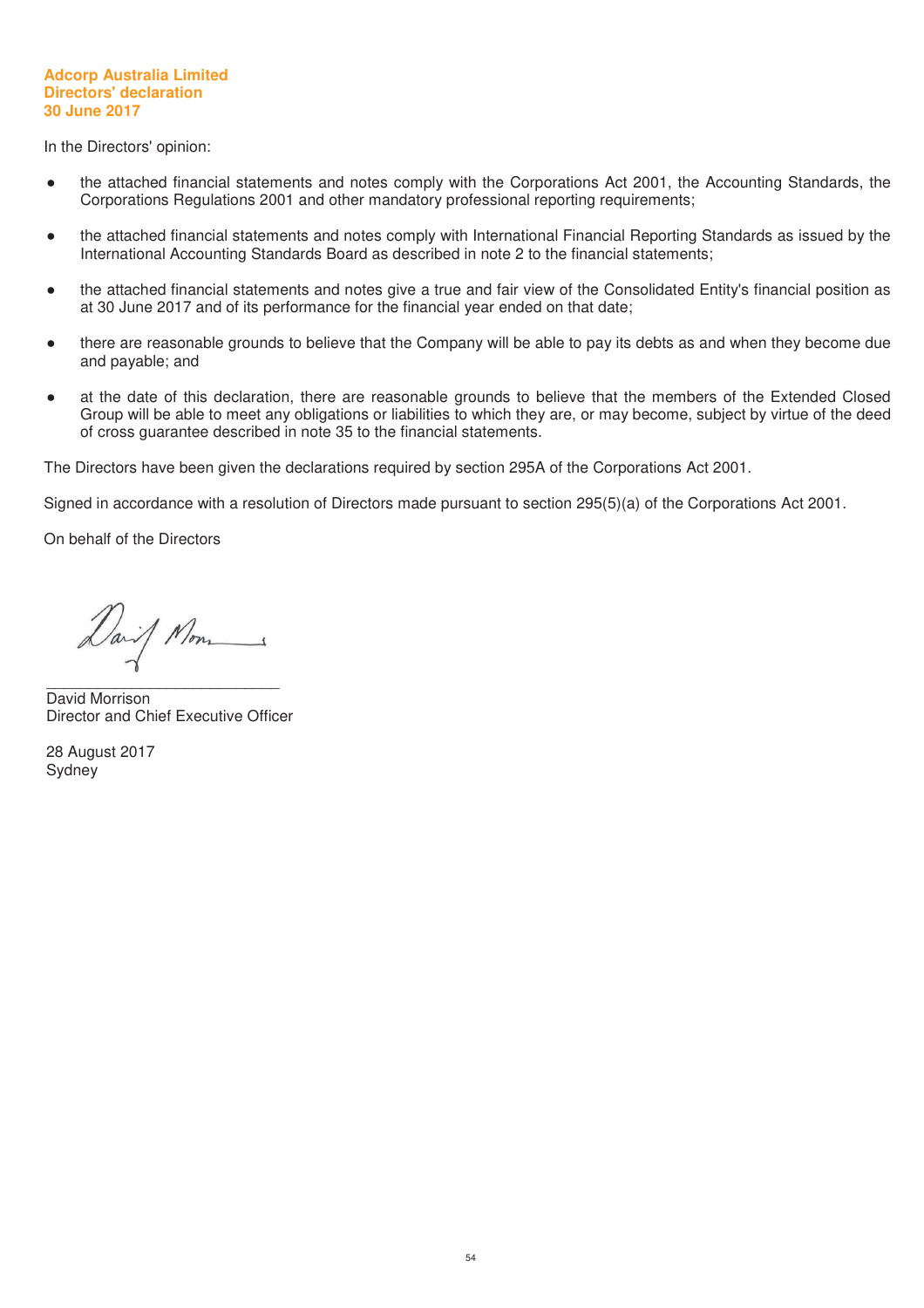

Level 17, 383 Kent Street Sydney NSW 2000

Correspondence to: Locked Bag Q800 QVB Post Office Sydney NSW 1230

**T** +61 2 8297 2400 **F** +61 2 9299 4445 **E** info.nsw@au.gt.com **W** www.grantthornton.com.au

# Independent Auditor's Report To the Members of Adcorp Australia Limited

#### Report on the audit of the financial report

#### **Opinion**

We have audited the financial report of Adcorp Australia Limited (the Company) and its subsidiaries (the Group), which comprises the consolidated statement of financial position as at 30 June 2017, the consolidated statement of profit or loss and other comprehensive income, consolidated statement of changes in equity and consolidated statement of cash flows for the year then ended, and notes to the consolidated financial statements, including a summary of significant accounting policies, and the directors' declaration.

In our opinion, the accompanying financial report of the Group, is in accordance with the *Corporations Act 2001*, including:

- a Giving a true and fair view of the Group's financial position as at 30 June 2017 and of its performance for the year ended on that date; and
- b Complying with Australian Accounting Standards and the *Corporations Regulations 2001*.

#### **Basis for Opinion**

We conducted our audit in accordance with Australian Auditing Standards. Our responsibilities under those standards are further described in the *Auditor's Responsibilities for the Audit of the Financial Report* section of our report. We are independent of the Group in accordance with the independence requirements of the *Corporations Act 2001* and the ethical requirements of the Accounting Professional and Ethical Standards Board's APES 110 *Code of Ethics for Professional Accountants* (the Code) that are relevant to our audit of the financial report in Australia. We have also fulfilled our other ethical responsibilities in accordance with the Code.

We believe that the audit evidence we have obtained is sufficient and appropriate to provide a basis for our opinion.

#### **Key Audit Matters**

Key audit matters are those matters that, in our professional judgement, were of most significance in our audit of the financial report of the current period. These matters were addressed in the context of our audit of the financial report as a whole, and in forming our opinion thereon, and we do not provide a separate opinion on these matters.

Grant Thornton Audit Pty Ltd ACN 130 913 594 a subsidiary or related entity of Grant Thornton Australia Ltd ABN 41 127 556 389

Liability limited by a scheme approved under Professional Standards Legislation.

<sup>&#</sup>x27;Grant Thornton' refers to the brand under which the Grant Thornton member firms provide assurance, tax and advisory services to their clients and/or refers to one or more member firms, as the<br>context requires. Grant Thorn is a separate legal entity. Services are delivered by the member firms. GTIL does not provide services to clients. GTIL and its member firms are not agents of, and do not obligate one another and<br>are not liable for one ano Australian subsidiaries and related entities. GTIL is not an Australian related entity to Grant Thornton Australia Limited.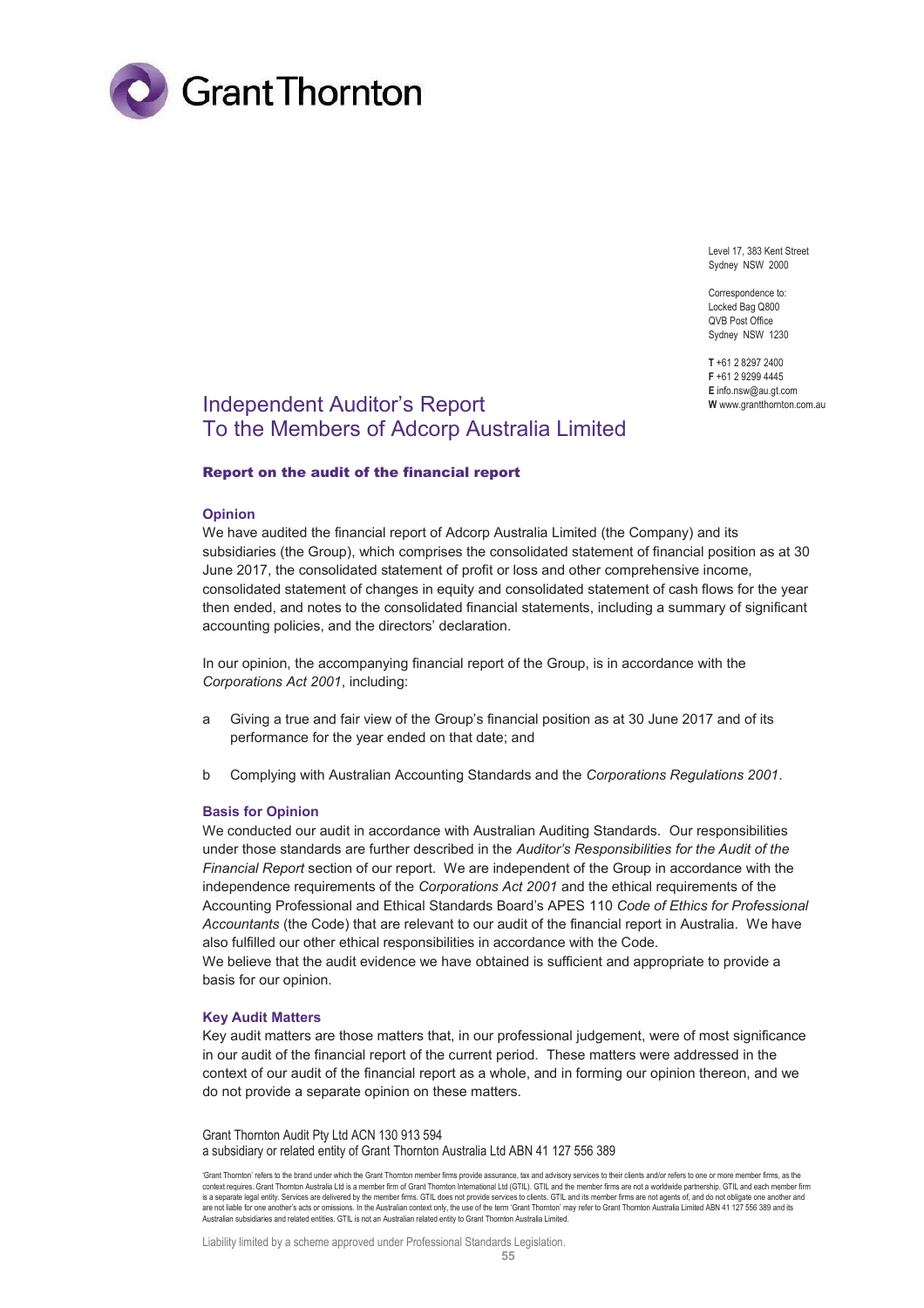

| <b>Key audit matter</b>                                                                                                                                                                                                                                                                                                                                                                                                                                                                                                                                                                                                                                                                                            | How our audit addressed the key audit matter                                                                                                                                                                                                                                                                                                                                                                                                                                                                                                                                                                                                                                                                                                                                                                                                                                                                                                                                                      |
|--------------------------------------------------------------------------------------------------------------------------------------------------------------------------------------------------------------------------------------------------------------------------------------------------------------------------------------------------------------------------------------------------------------------------------------------------------------------------------------------------------------------------------------------------------------------------------------------------------------------------------------------------------------------------------------------------------------------|---------------------------------------------------------------------------------------------------------------------------------------------------------------------------------------------------------------------------------------------------------------------------------------------------------------------------------------------------------------------------------------------------------------------------------------------------------------------------------------------------------------------------------------------------------------------------------------------------------------------------------------------------------------------------------------------------------------------------------------------------------------------------------------------------------------------------------------------------------------------------------------------------------------------------------------------------------------------------------------------------|
| <b>Going concern (Note 1)</b>                                                                                                                                                                                                                                                                                                                                                                                                                                                                                                                                                                                                                                                                                      |                                                                                                                                                                                                                                                                                                                                                                                                                                                                                                                                                                                                                                                                                                                                                                                                                                                                                                                                                                                                   |
| In accordance with ASA 570 Going Concern, the<br>material uncertainty regarding going concern<br>considers the period of at least 12 months from the<br>date of signing the financial statements.                                                                                                                                                                                                                                                                                                                                                                                                                                                                                                                  | Our procedures included, amongst others:<br>$\bullet$<br>An assessment of management's going concern<br>assumptions and supporting information.                                                                                                                                                                                                                                                                                                                                                                                                                                                                                                                                                                                                                                                                                                                                                                                                                                                   |
| The evaluation of the Group's assessment of going<br>concern requires significant management judgement.<br>The assumptions applied by management are used<br>to support the sufficiency of working capital.<br>If it had been concluded that it was inappropriate for<br>the financial statements to be prepared on a going<br>concern basis, the values of certain assets and<br>liabilities as set out in the financial statements might<br>have been significantly different.<br>This area is a key audit matter due to the high level of<br>judgement required by us in evaluating the Group's<br>assessment of going concern.                                                                                 | Forecasts and the model used were discussed<br>with management. The main procedures<br>performed on the model and the areas where we<br>challenged management were as follows:<br>Checking the mathematical accuracy of the<br>forecasts and the model;<br>Testing the quality of management<br>forecasting by comparing cash flow<br>forecasts for prior periods to actual<br>outcomes;<br>Testing the appropriateness of the<br>assumptions that had the most material<br>impact. In challenging these assumptions<br>we took account of actual results, scenarios<br>which management had provided, current<br>pipeline of contracts and previous periods;<br>Agreeing the sources of liquidity and funds<br>to supporting documentation; and<br>Testing the appropriateness of disclosures<br>made in the Group financial statements in<br>respect of going concern.                                                                                                                          |
| Recoverability of intangible relating to production<br>costs (Note 10)                                                                                                                                                                                                                                                                                                                                                                                                                                                                                                                                                                                                                                             |                                                                                                                                                                                                                                                                                                                                                                                                                                                                                                                                                                                                                                                                                                                                                                                                                                                                                                                                                                                                   |
| The Group capitalises costs in relation to TV<br>production in accordance with AASB 138: Intangible<br>assets. Revenue recognised from royalties and<br>grants received is dependent on completing certain<br>milestones in the distribution contract.<br>The recoverability of the deferred costs is dependent<br>on the realisation of future cash flows relating to<br>royalties and grants earned on the productions for<br>which the costs were incurred. The realisation of<br>future cash flows requires significant management<br>judgement.<br>This is a key audit matter due to the degree of<br>complexity and management judgement involved in<br>estimating the recoverability of the deferred costs. | Our procedures included, amongst others:<br>Understanding the controls over the process to<br>approve expenses incurred in TV productions;<br>Understanding the key controls over the process to<br>$\bullet$<br>record and process royalty revenue from TV<br>productions;<br>Agreeing a sample of revenue to royalty<br>$\bullet$<br>statements received relating to the programmes;<br>Agreeing a sample of costs capitalised in<br>accordance with the criteria under AASB 138:<br>Using previous history, determining the<br>$\bullet$<br>reasonableness of management's judgements<br>regarding timing and recoverability of the WIP from<br>future expected royalty revenues in accordance<br>with AASB 138;<br>Reviewing contracts with media distributors to<br>corroborate the assumptions used by management<br>where possible; and<br>Reviewing the appropriateness of the accounting<br>policy and disclosures relating to the recoverability<br>of the intangible production asset. |

# **Information Other than the Financial Report and Auditor's Report Thereon**

The Directors are responsible for the other information. The other information comprises the information included in the Group's annual report for the year ended 30 June 2017, but does not include the financial report and our auditor's report thereon. The annual report is expected to be made available to us after the date of this auditor's report.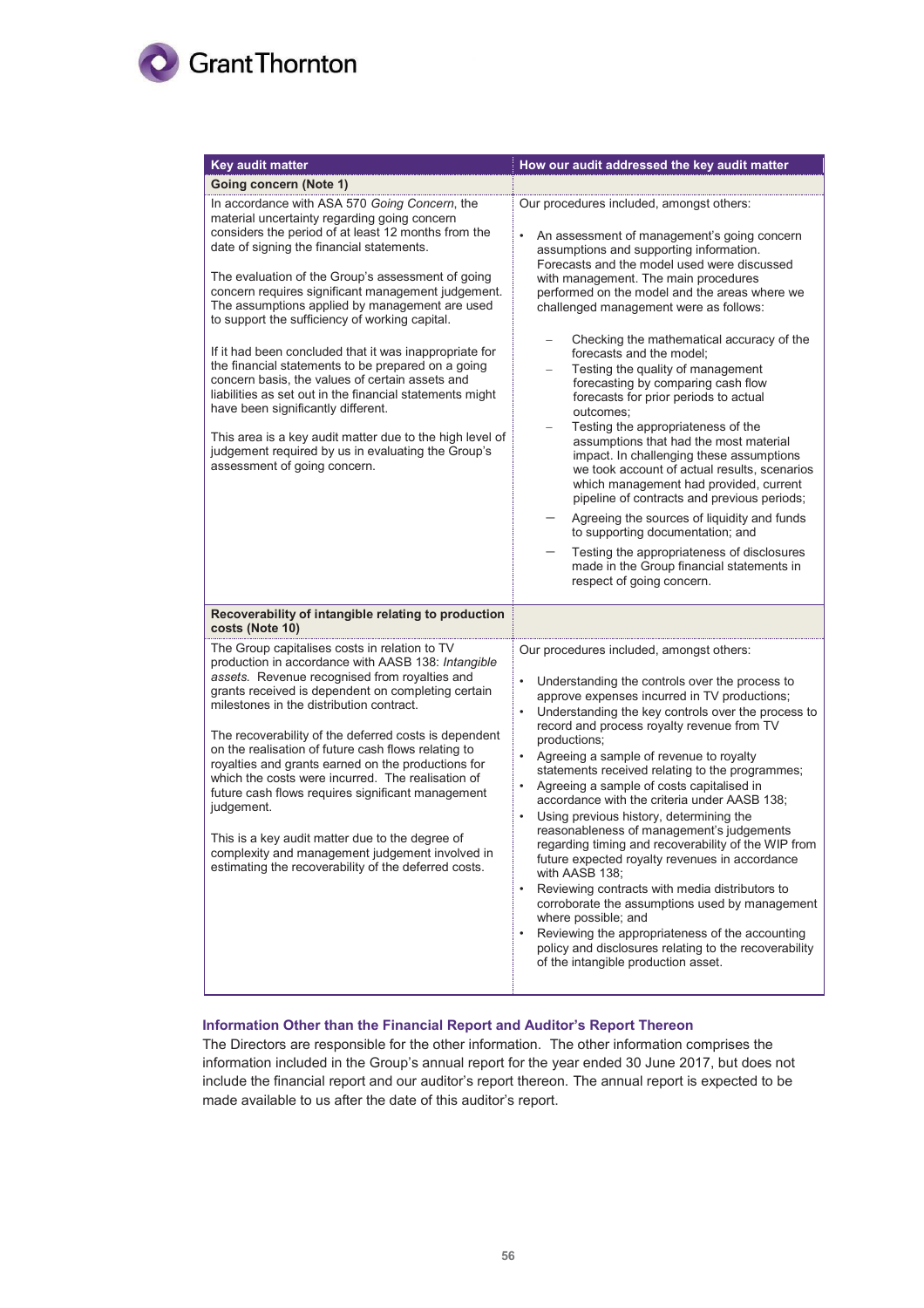

Our opinion on the financial report does not cover the other information and we do not express any form of assurance conclusion thereon.

In connection with our audit of the financial report, our responsibility is to read the other information and, in doing so, consider whether the other information is materially inconsistent with the financial report or our knowledge obtained in the audit or otherwise appears to be materially misstated.

If, based on the work we have performed, we conclude that there is a material misstatement of this other information, we are required to report that fact. We have nothing to report in this regard.

#### **Responsibilities of the Directors for the Financial Report**

The Directors of the Company are responsible for the preparation of the financial report that gives a true and fair view in accordance with Australian Accounting Standards and the *Corporations Act 2001* and for such internal control as the Directors determine is necessary to enable the preparation of the financial report that gives a true and fair view and is free from material misstatement, whether due to fraud or error.

In preparing the financial report, the Directors are responsible for assessing the Group's ability to continue as a going concern, disclosing, as applicable, matters related to going concern and using the going concern basis of accounting unless the Directors either intend to liquidate the Group or to cease operations, or have no realistic alternative but to do so.

#### **Auditor's Responsibilities for the Audit of the Financial Report**

Our objectives are to obtain reasonable assurance about whether the financial report as a whole is free from material misstatement, whether due to fraud or error, and to issue an auditor's report that includes our opinion. Reasonable assurance is a high level of assurance, but is not a guarantee that an audit conducted in accordance with the Australian Auditing Standards will always detect a material misstatement when it exists. Misstatements can arise from fraud or error and are considered material if, individually or in the aggregate, they could reasonably be expected to influence the economic decisions of users taken on the basis of this financial report.

A further description of our responsibilities for the audit of the financial report is located at the Auditing and Assurance Standards Board website at:

http://www.auasb.gov.au/auditors\_responsibilities/ar2.pdf. This description forms part of our auditor's report.

#### Report on the Remuneration Report

#### **Opinion on the Remuneration Report**

We have audited the Remuneration Report included in pages 8 to 11 of the directors' report for the year ended 30 June 2017.

In our opinion, the Remuneration Report of Adcorp Australia Limited, for the year ended 30 June 2017, complies with section 300A of the *Corporations Act 2001*.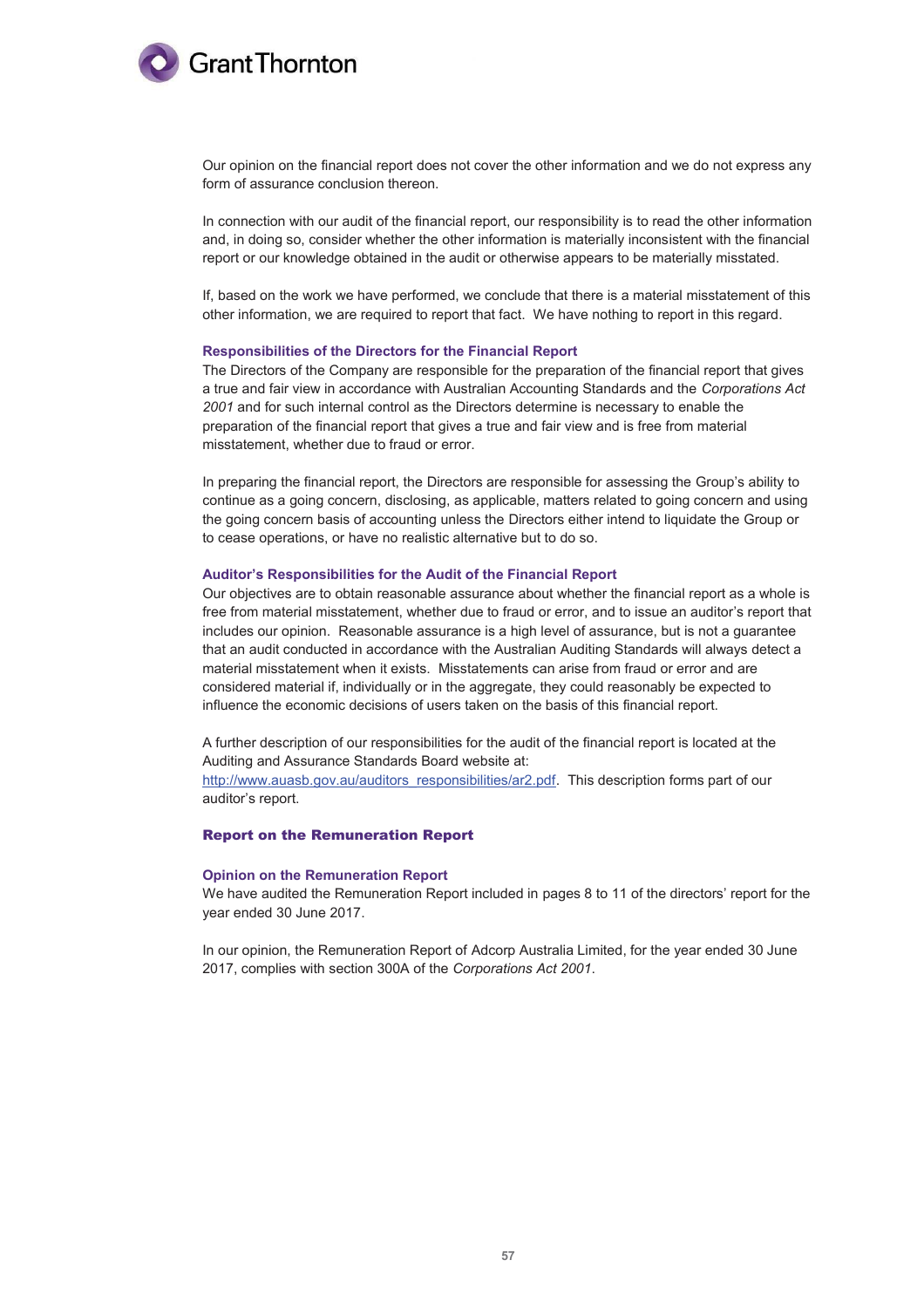

#### **Responsibilities**

The Directors of the Company are responsible for the preparation and presentation of the Remuneration Report in accordance with section 300A of the *Corporations Act 2001*. Our responsibility is to express an opinion on the Remuneration Report, based on our audit conducted in accordance with Australian Auditing Standards.

rant Thornton

GRANT THORNTON AUDIT PTY LTD Chartered Accountants

A G Rigele Partner - Audit & Assurance

Sydney, 28 August 2017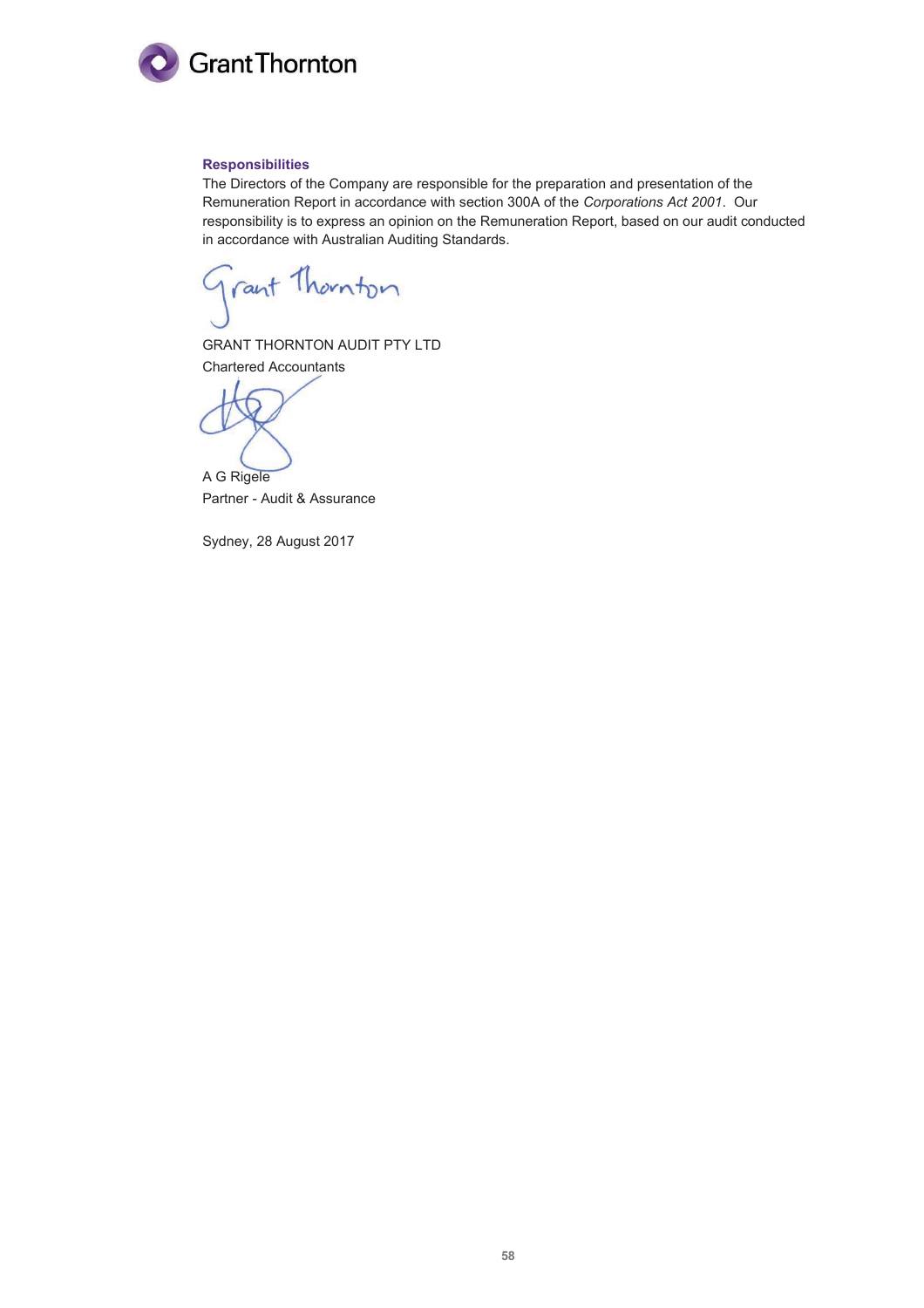#### **Adcorp Australia Limited Shareholder information 30 June 2017**

The shareholder information set out below was applicable as at 22 August 2017.

# **Distribution of equitable securities**

Analysis of number of equitable security holders by size of holding:

|                                       | <b>Number</b><br>of holders<br>of ordinary<br>shares |
|---------------------------------------|------------------------------------------------------|
| 1 to 1,000                            | 146                                                  |
| 1,001 to 5,000                        | 255                                                  |
| 5,001 to 10,000                       | 118                                                  |
| 10,001 to 100,000                     | 215                                                  |
| 100,001 and over                      | 77                                                   |
|                                       | 811                                                  |
| Holding less than a marketable parcel | 698                                                  |
|                                       |                                                      |

# **Equity security holders**

#### Twenty largest quoted equity security holders

The names of the twenty largest security holders of quoted equity securities are listed below:

|                                                                   | <b>Ordinary shares</b><br>% of total |                         |
|-------------------------------------------------------------------|--------------------------------------|-------------------------|
|                                                                   | <b>Number held</b>                   | shares<br><b>issued</b> |
| MCO Nominees Pty Ltd (AAU Unit A/C)                               | 122,400,489                          | 67.24                   |
| Rodwell Super Pty Ltd (The Rodwell Family S/F A/C)                | 12,912,471                           | 7.09                    |
| Ego Pty Ltd                                                       | 5,312,343                            | 2.92                    |
| Mr Frederick Benjamin Warmbrand (FB & LJ Warmbrand Super A/C)     | 5,022,404                            | 2.76                    |
| Navigator Australia Ltd (MLC Investment Sett A/C)                 | 3,677,081                            | 2.02                    |
| Jetan Pty Ltd                                                     | 2,650,660                            | 1.46                    |
| United Family Enterprise Pty Ltd                                  | 1,327,813                            | 0.73                    |
| Lozotu Pty Limited (Superannuation Fund A/C)                      | 993,753                              | 0.55                    |
| Craig G Treasure Pty Ltd (Treasure Super Fund A/C)                | 704,916                              | 0.39                    |
| Mr Peter Howells                                                  | 684,000                              | 0.38                    |
| Mr Christian Merlot                                               | 664,827                              | 0.37                    |
| Mr Dong Rong Lun + Miss Dan Yan Lun (Lun Superannuation Fund A/C) | 648,209                              | 0.36                    |
| Ms Christine Dan Yan Lun                                          | 630,000                              | 0.35                    |
| Mr Alexander James Green                                          | 572,000                              | 0.31                    |
| Cyberloom Pty Ltd                                                 | 534,730                              | 0.29                    |
| Mark S Campbell Pty Ltd (Mark Campbell Prov Fund A/C)             | 520,901                              | 0.29                    |
| Mr Konstantinos Lazos                                             | 510,000                              | 0.28                    |
| K B J Investments Pty Ltd (Jarry Family Super Fund A/C)           | 493,039                              | 0.27                    |
| Mr Anthony David Scott                                            | 480,000                              | 0.26                    |
| Mr Ole Tang Olesen + Mr Esper John Olesen (Olesen Super Fund A/C) | 425,000                              | 0.23                    |
|                                                                   | 161,164,636                          | 88.55                   |

Unquoted equity securities

There are no unquoted equity securities.